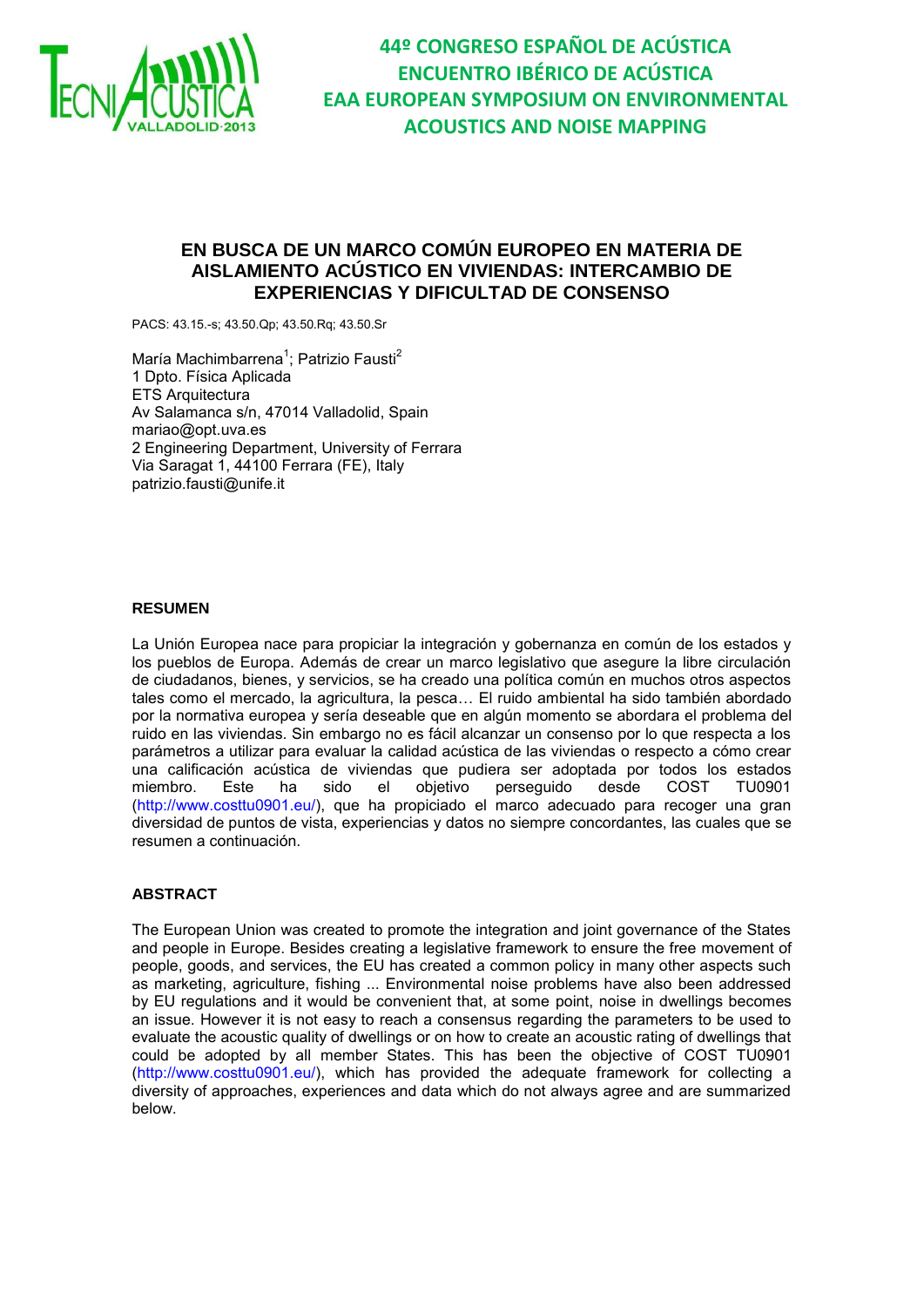# **FOREWORD**

Most European countries have legal requirements concerning acoustic performance of buildings although these differ widely in performance descriptors and limit values. 11 European countries also have acoustic classification schemes for dwellings, but certainly these schemes are far from being similar.The wide diversity (indicators, limits, steps between classes, grade of quietness achieved, building technology concerning acoustic performance, etc.) found in existing building codes and classification schemes is an obstacle for exchange of experience, EU legislators understanding, development and trade.

It is accepted that although the level of requirement should be ruled within each country, if all European countries used the same descriptors and had similar criteria for acoustic classification schemes of dwellings, all involved sectors would in the long run benefit from the change: end user, manufacturers, legislators, builders…

The harmonization of such descriptors and hopefully performance levels of sound insulation classes is needed to make progress and will be well received by many industry, government and research sectors. The European networking Action COST TU0901[1] has been working over the last 4 years stimulating research, collecting experiences from 29 different countries and joining efforts to try to find a consensus proposal both for descriptors and classification scheme.

This has not been an easy task and full consensus is not really achieved, since acoustics and building problems and solutions are not necessarily the same all over Europe. Nevertheless, some consensus has been possible and extremely fruitful discussions have taken place, which are briefly exposed hereinafter.

# **INTERCHANGING EXPERIENCES**

### Collection of the Information on Sound Insulation Descriptors and Classification Scheme

The starting point of the networking job was to collect information about existing parameters, limits, building codes and classification schemes. Tables 1 to 3 show a summary of collected data [2].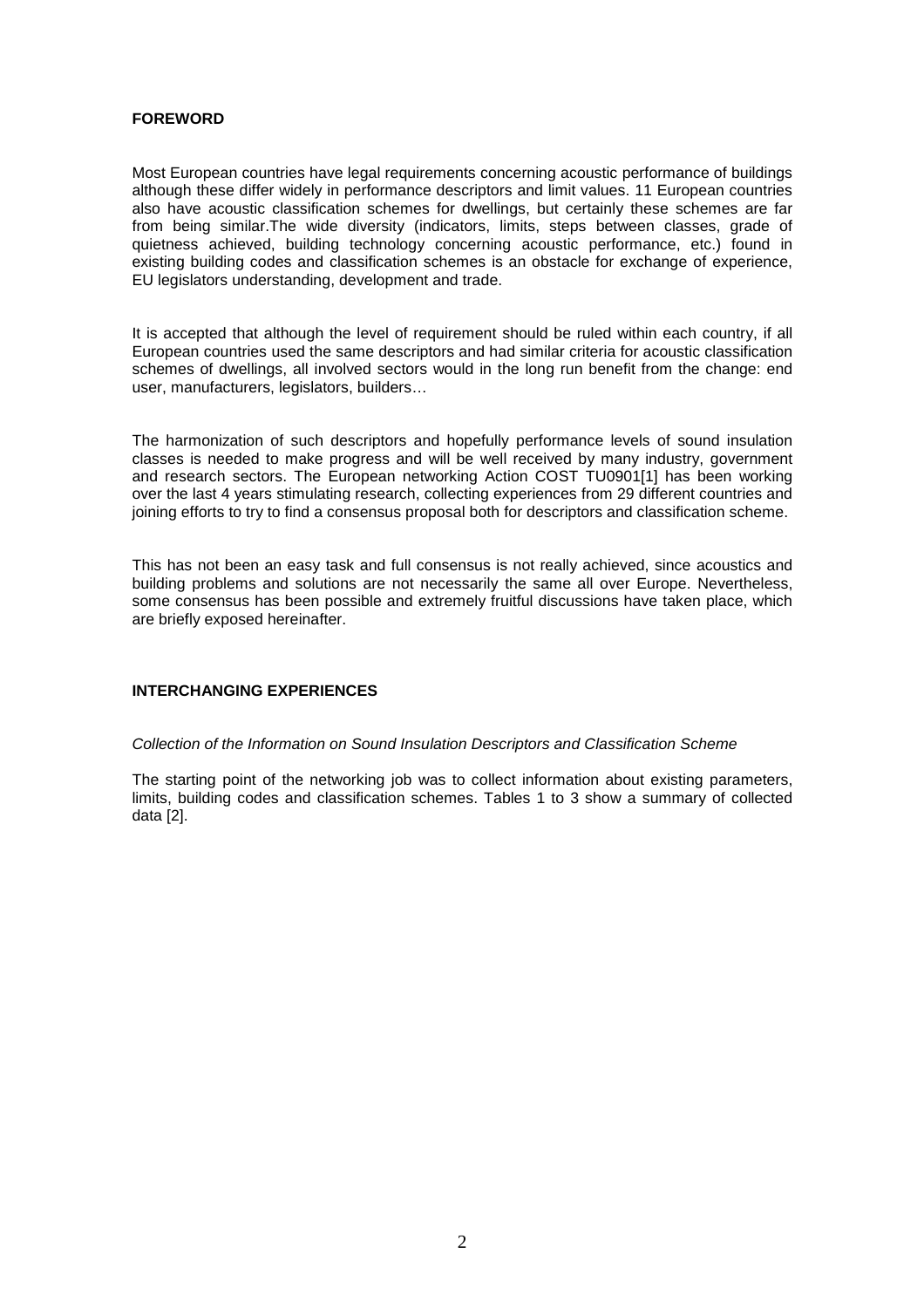| Update 2010                 |                |                           | Austria Belgium Denmark Estonia Finland France Germany Hungary |        |              |         |              |                | Iceland            | Italy          |                                      | Lithuania Netherland Norway |                |              |         | Poland Portugal Romania | Spain          |                    | Sweden Switzerla | UK        |
|-----------------------------|----------------|---------------------------|----------------------------------------------------------------|--------|--------------|---------|--------------|----------------|--------------------|----------------|--------------------------------------|-----------------------------|----------------|--------------|---------|-------------------------|----------------|--------------------|------------------|-----------|
| Airborne                    | A              | B                         | <b>DK</b>                                                      | EE     | <b>FIN</b>   | F       | D            | н              | IS                 |                | LT                                   | <b>NL</b>                   | N              | PL           | PT      | <b>RO</b>               | E              | s                  | CH               | GB        |
| <b>Rw</b>                   |                |                           | $\mathsf{x}$                                                   | x      | $\mathbf{x}$ |         | $\mathbf{x}$ |                | $\pmb{\mathsf{x}}$ | $\times$       | $\pmb{\times}$                       |                             | $\pmb{\times}$ |              |         | $\pmb{\times}$          |                |                    |                  |           |
| $Rw+C$                      |                |                           |                                                                |        |              |         |              | x              |                    |                |                                      |                             |                | x            |         | x                       |                |                    |                  |           |
| Rw+C50-3150                 |                |                           | x                                                              | x      |              |         |              |                | x                  |                | x                                    |                             |                |              |         |                         |                | x                  |                  |           |
| Rw+C100-5000                |                |                           |                                                                |        |              |         |              |                |                    |                |                                      |                             |                |              |         |                         | х              |                    |                  |           |
| Rw+C50-5000                 |                |                           |                                                                |        |              |         |              |                |                    |                |                                      |                             |                |              |         |                         |                |                    |                  |           |
| Dn,w                        |                |                           |                                                                |        |              |         |              |                |                    |                |                                      |                             |                |              |         |                         |                |                    |                  |           |
| Dn,w+C                      |                |                           |                                                                |        |              |         |              |                |                    |                |                                      |                             |                |              |         |                         |                |                    |                  |           |
| Dn,w+C50-3150               |                |                           |                                                                |        |              |         |              |                |                    |                |                                      |                             |                |              |         |                         |                |                    |                  |           |
| Dn.w+C100-5000              |                |                           |                                                                |        |              |         |              |                |                    |                |                                      |                             |                |              |         |                         |                |                    |                  |           |
| Dn.w+C50-5000               |                |                           |                                                                |        |              |         |              |                |                    |                |                                      |                             |                |              |         |                         |                |                    |                  |           |
| DnT,w                       | $\mathsf{x}$   | $\mathbf{x}$              |                                                                |        |              |         |              |                |                    |                | $\mathsf{x}$                         |                             |                |              | x       | x                       |                |                    |                  |           |
| $DnT.w+C$                   |                |                           |                                                                |        |              | x       |              |                |                    |                |                                      | $\mathsf{x}$                |                |              |         |                         |                |                    | $\mathsf{x}$     |           |
| DnT,w+C50-3150              |                |                           |                                                                |        |              |         |              |                |                    |                | x                                    |                             |                |              |         |                         |                |                    |                  |           |
| DnT,w+C100-5000             |                |                           |                                                                |        |              |         |              |                |                    |                |                                      |                             |                |              |         |                         | $\pmb{\times}$ |                    |                  |           |
| DnT,w+C50-5000              |                |                           |                                                                |        |              |         |              |                |                    |                |                                      |                             |                |              |         |                         |                |                    |                  |           |
| DnT,w+Ctr100-3150           |                |                           |                                                                |        |              |         |              |                |                    |                |                                      |                             |                |              |         |                         |                |                    |                  | $\times$  |
| <i><u><b>Impact</b></u></i> | $\overline{A}$ | В                         | DK                                                             | EE     | <b>FIN</b>   | F       | D            | н              | IS                 |                | $\overline{\mathsf{L}^{\mathsf{T}}}$ | N                           | N              | PL           | PT      | R <sub>O</sub>          | Έ              | s                  | CH               | GB        |
| Ln,w                        |                |                           | $\mathsf{x}$                                                   | x      | $\mathbf{x}$ |         | $\mathsf x$  | x              | x                  | $\pmb{\times}$ | $\mathsf{x}$                         |                             | $\mathsf{x}$   | $\mathsf{x}$ |         | x                       |                | $\mathsf{x}$       |                  |           |
| Ln.w+Cl                     |                |                           |                                                                |        |              |         |              |                |                    |                | x                                    |                             |                |              |         |                         |                |                    |                  |           |
| Ln,w+Cl,50-2500             |                |                           | x                                                              | x      |              |         |              |                | x                  |                |                                      |                             |                |              |         |                         |                | x                  |                  |           |
| LnT,w                       | $\mathbf{x}$   | $\boldsymbol{\mathsf{x}}$ |                                                                |        |              | x       |              |                |                    |                |                                      |                             |                |              | x       | x                       | x              |                    |                  | $\times$  |
| LnT.w+Cl                    |                |                           |                                                                |        |              |         |              |                |                    |                |                                      | $\mathsf{x}$                |                |              |         |                         |                |                    | x                |           |
| LnT,w+Cl,50-2500            |                |                           |                                                                |        |              |         |              |                |                    |                |                                      |                             |                |              |         |                         |                |                    |                  |           |
| Façade                      | Α              | B                         | <b>DK</b>                                                      | EE     | <b>FIN</b>   | F       | D            | н              | <b>IS</b>          |                | LT                                   | <b>NL</b>                   | N              | PL           | PT      | <b>RO</b>               | Ε              | s                  | CH               | <b>GB</b> |
| <b>Rw</b>                   | x              |                           |                                                                |        |              |         | $\mathsf x$  |                |                    |                |                                      |                             |                |              |         |                         |                |                    |                  |           |
| $Rw + Ctr$                  | x              |                           |                                                                |        | x            |         |              | $\pmb{\times}$ |                    |                |                                      |                             |                | x            |         | x                       |                |                    |                  |           |
| DnT,2m,w                    |                |                           |                                                                |        |              |         |              |                |                    | $\times$       | $\mathsf{x}$                         |                             |                |              | x       |                         |                |                    |                  |           |
| $DnT.2m.w + Ctr$            |                | $\mathbf{x}$              |                                                                |        |              | x       |              |                |                    |                | $\mathsf{x}$                         | $\mathsf{x}$                |                |              | x       |                         | x              |                    | $\mathsf{x}$     |           |
| Lden/24h                    |                |                           | x                                                              | x      |              |         |              |                | x                  |                |                                      |                             | x              |              |         |                         |                |                    |                  |           |
| Lnight                      |                |                           | $\mathsf{x}$                                                   | x      |              |         |              |                |                    |                |                                      |                             |                |              |         |                         |                |                    |                  |           |
| Lmax                        |                |                           |                                                                |        |              |         |              |                | x                  |                |                                      |                             | x              |              |         |                         |                | $\pmb{\mathsf{x}}$ |                  |           |
| Equipment                   | A              | В                         | DK                                                             | EE     | <b>FIN</b>   | F       | D            | Н              | IS                 |                | τT                                   | NL                          | Ñ              | PL           | PT      | R <sub>O</sub>          | Έ              | s                  | <b>CH</b>        | GB        |
| dBA-eq                      | x              | $\boldsymbol{\mathsf{x}}$ | x                                                              | X > 63 | X > 20       | X > 100 |              | $X + C$        | x                  | X > 63         | X > 63                               | X > 63                      | X > 63         | x            | $X + C$ | x                       |                |                    | X > 100          |           |
| dbA-maxS                    |                |                           |                                                                |        |              |         |              |                |                    | X > 63         | X > 63                               | X > 63                      |                |              |         |                         |                |                    |                  |           |
| dbA-maxF                    |                | $\boldsymbol{\mathsf{x}}$ |                                                                | X > 63 | X > 20       |         | X > 100      |                | x                  |                |                                      |                             | X > 63         | x            |         |                         |                | $\mathsf{x}$       |                  |           |
| dbC-eq                      | x              |                           |                                                                | X > 64 |              |         |              |                | x                  |                |                                      |                             |                |              |         |                         |                |                    |                  |           |
| dbC-maxF                    |                |                           |                                                                |        |              |         |              |                |                    |                |                                      |                             | X > 63         |              |         |                         |                |                    |                  |           |
| Classifications             | A              | В                         | DK                                                             | EE     | <b>FIN</b>   | F       | D            | Η              | <b>IS</b>          |                | LT                                   | NL                          | N              | PL.          | PT      | R <sub>O</sub>          | Έ              | s                  | <b>CH</b>        | GB        |
| classes                     | $\mathsf{x}$   |                           | x                                                              |        | $\mathsf{x}$ |         | $\mathsf{x}$ |                | x                  | $\mathsf{x}$   | $\mathsf{x}$                         | $\mathsf{x}$                | $\mathsf{x}$   | $\mathsf{x}$ |         |                         |                | $\mathsf{x}$       | $\mathsf{x}$     |           |
| low frequencies             | (x)            |                           | (x)                                                            |        |              |         |              |                | (x)                |                | (x)                                  |                             |                |              |         |                         |                | (x)                |                  |           |

Table 1: Summary of existing parameters and classification schemes [2-COST-TU0901-WG1-N12]

Not only are there many different sound insulation parameters used around Europe, but also requirements vary significantly [3,4,5].

| Airborne sound between dwellings |                                | $n = 11$ |    |    |    |                          |                                                               |
|----------------------------------|--------------------------------|----------|----|----|----|--------------------------|---------------------------------------------------------------|
| <b>Country</b>                   | <b>Quantity</b>                |          |    |    |    |                          | class1 class2 class3 class4 class5 generals remarks           |
| <b>NL</b>                        | $D_{nT,A}$                     | 62       | 57 | 52 | 47 | 42                       | other enclosed spaces than rooms: 5 dB less stringent for all |
| AT                               | DnT,w                          |          |    | 55 | 50 |                          | rowhouses 5 dB more stringent                                 |
|                                  | $D_{nT,w}$ + $C_{50-3150}$     | 60       | 55 |    |    |                          |                                                               |
| <b>LT</b>                        | $D_{nT,w}$ + $C_{50-3150}$     | 63       | 58 |    | ٠  | $\overline{\phantom{a}}$ | also for Rw+C <sub>50-3150</sub>                              |
|                                  | $D_{n.T.w}$ or $R_w$           |          |    | 55 | 52 | 48                       |                                                               |
| BE                               | $D_{nT,w}$                     | 62       | 58 |    |    |                          | Standard NBN S01-400-1:2008                                   |
|                                  | $D_{nT,w}$ + $C_{50}$          | 58       | 54 |    |    |                          | version 2013                                                  |
| <b>SE</b>                        | $D_{nTw}$ + $C_{50-3150}$      | 61       | 57 | 53 |    |                          | volume restriction so actually DnTw+C                         |
|                                  | $R_w$                          |          |    |    | 49 |                          |                                                               |
| <b>CZ</b>                        | $R_{w}$ , $D_{nT,w}$           |          | 59 | 55 | 53 |                          |                                                               |
| lιT                              | R'w                            |          | 56 | 53 | 50 | 45                       | Min. requirements depend on the intended use of buildings (*) |
| lis                              | $R_w$                          |          |    | 55 | 50 |                          | $D_{n,w}$ is used when the area of the                        |
|                                  | $R'_w + C_{50-3150}$           | 63       | 58 | 53 |    |                          | is less than 10 $m2$                                          |
| PL                               | $R'_{w}$ +C <sub>50-3150</sub> | 59       | 56 | 53 | 50 |                          | S<10: DnTw+C, level 1 dB higher                               |
| <b>DK</b>                        | $R'_w$ + $C_{50-3150}$         | 63       | 58 |    |    |                          |                                                               |
|                                  | $R_w$                          |          |    | 55 | 50 |                          |                                                               |
| <b>NO</b>                        | $R_w$                          | 63       | 58 | 55 | 50 |                          | If the common partition is less than 10 $m2$ , S = 10 $m2$ .  |

Table 2: Summary of limits and parameters for airborne sound insulation used in existing classification schemes. [2-COST-TU0901-WG1-N34]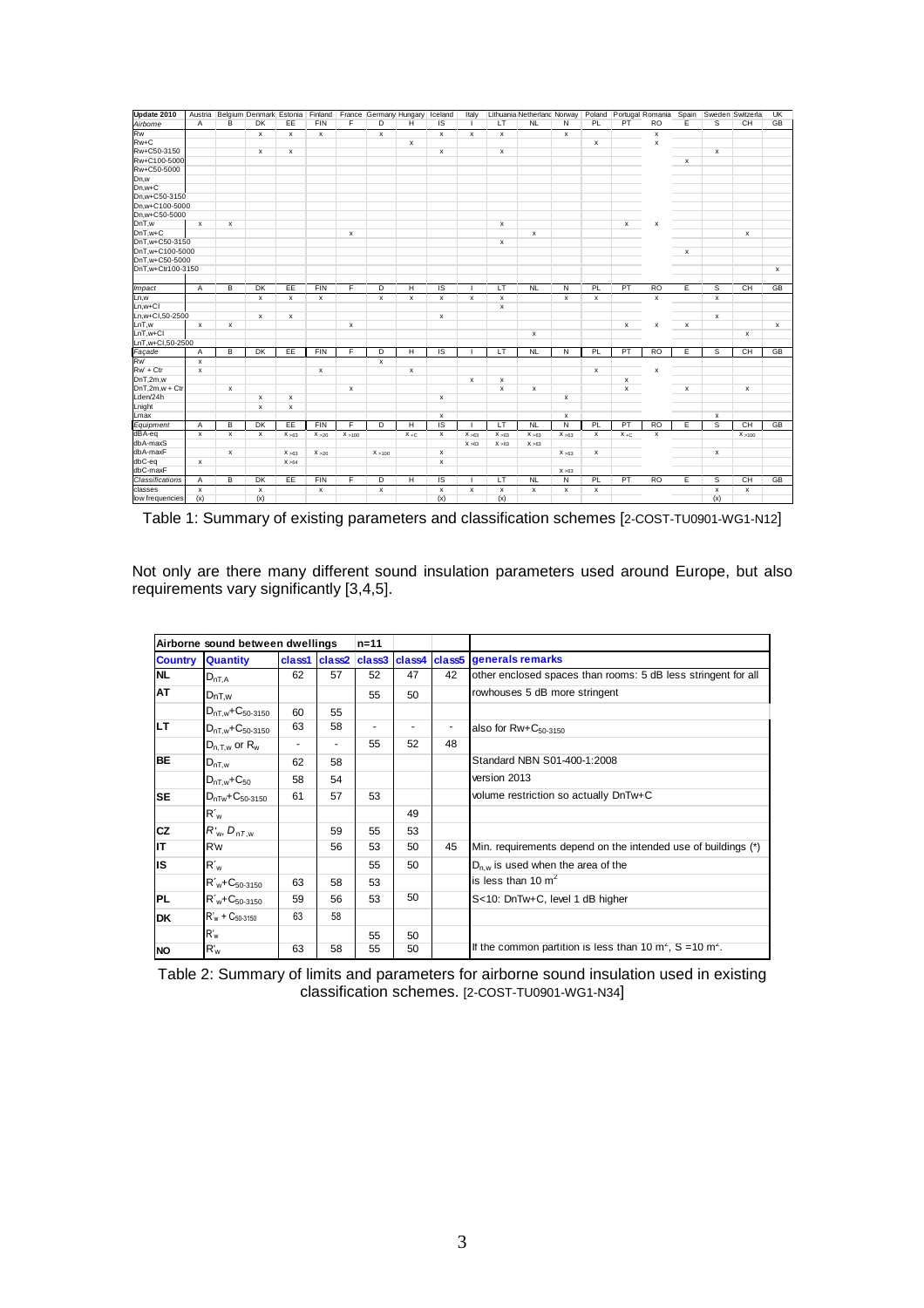| impact insulation classification |                                  |        | $n = 11$ |        |        |                    |        |                                 |
|----------------------------------|----------------------------------|--------|----------|--------|--------|--------------------|--------|---------------------------------|
| <b>Country</b>                   | <b>Quantity</b>                  | class1 | class2   | class3 | class4 | class <sub>5</sub> | class6 | generals remarks                |
| <b>NL</b>                        | $L_{nT,A}$                       | 43     | 48       | 53     | 58     | 63                 |        | stairs 5 dB more stringent      |
| AT                               | $L'$ nT,w                        | 38     | 43       | 48     | 53     |                    |        | rowhouses 5 dN more stringen    |
|                                  | $L_{nT,w}$ +C $I_{50-2500}$      | 43     | 43       |        |        |                    |        | in combination with LnT, w req. |
| LT.                              | $L_{n,w}$ +C $I_{50-2500}$       | 43     | 48       | ۰      |        |                    |        |                                 |
|                                  | $L_{n,w}$                        |        | Ξ.       | 53     | 58     | 60                 |        |                                 |
| <b>BE</b>                        | L <sub>nT,w</sub>                |        |          | 50     | 58     |                    |        |                                 |
| <b>SE</b>                        | $L'_{nT,w}$ + $C_{1,50-2500}$    |        | 48       | 52     | 56     |                    |        | LnT, w?                         |
|                                  | $L'_{n,w}$                       |        |          |        |        | 60                 |        |                                 |
| cz                               | $L'_{n,w}, L'_{nT,w}$            | 42     | 48       |        |        |                    |        |                                 |
| lιT                              | $L'_{n,w}$                       |        |          | 53     | 58     | 63                 | 68     |                                 |
| IS.                              | $L'_{n,w}$                       |        |          | 53     | 58     |                    |        |                                 |
|                                  | $L_{n,w}$ +C <sub>1,50-250</sub> | 43     | 48       | 53     |        |                    |        |                                 |
| <b>PL</b>                        | $L'_{n,w}$                       | 43     | 48       | 53     | 57     |                    |        |                                 |
|                                  | $L'_{n,w}$ + $C_{1,50}$ .        | 43     | 48       |        |        |                    |        |                                 |
| <b>DK</b>                        | 2500                             |        |          |        |        |                    |        |                                 |
|                                  | $L_{n,w}$                        | 43     | 48       | 53     | 58     |                    |        |                                 |
| <b>NO</b>                        | L <sub>'n,w</sub>                | 43     | 48       | 53     | 58     |                    |        |                                 |

Table 3: Summary of limits and parameters for impact sound levels used in existing classification schemes. [2- COST-TU0901-WG1-N34]

The next step in the process was to collect advantages and disadvantages found for most used indicators, and preferred quantity to be used, based on experience in each country. Trying to keep science and objective arguments as driving forces, it is nevertheless extremely difficult to agree on "what should be the best". All COST TU0901 countries where asked on pros and cons about of the various existing and proposed descriptors, such as

- assessment methods, frequency range for assessment;
- measurement methods, in terms of reproducibility, complexity, time;
- relation between the descriptor and the perception;
- comparison with laboratory quantities;
- practical, financial or any other relevant point of view;

Tables 4 to 7 show a summary of "starting point" main advantages and disadvantages. The real discussion was started once all this information was collected. Most controversial issues are commented in next section.

| Quantity            | $D_{nT}$                                                                                                                                                                                                                                                                                                                                                                                             | R                                                                                                                                                                                                                                                                                                                                                   |
|---------------------|------------------------------------------------------------------------------------------------------------------------------------------------------------------------------------------------------------------------------------------------------------------------------------------------------------------------------------------------------------------------------------------------------|-----------------------------------------------------------------------------------------------------------------------------------------------------------------------------------------------------------------------------------------------------------------------------------------------------------------------------------------------------|
| <b>Advantage</b>    | - good relation to the subjective response (11)<br>- also for rooms not adjacent or small area (6)<br>- no need to determine room volume (6)<br>- easy to use, simple to explain (2)<br>- well-established in regulations in whole world<br>- correct sound insulation vertical vs horizontal                                                                                                        | - is related to the construction itself (3)<br>- product data are available (3).<br>- robust measure, long experience (2)<br>- easier to use in building planning process (2)<br>- well-established in regulations in whole world (2).<br>- no dependence on direction and room size<br>- does not require reference T<br>- in laboratory it is ok. |
| <b>Disadvantage</b> | - is depending on room size and direction (2)<br>- more difficult to use by architect (2)<br>- large rooms, results tend to overestimate (2)<br>- difficult to compare measurement with<br>requirements<br>- average field data can be biased due to<br>inclusion of atypical volumes<br>- not suitable for evaluation of partition<br>transmission loss.<br>- is 0.5 s correct for low frequencies? | - does not correspond to what people hear (5)<br>- needs volume and area, often not clear defined (4)<br>- in-situ flanking constructions influence the result<br>- it does not consider different room shapes enough<br>- confusion between element and in-situ property<br>- in the field it creates numerous problem.                            |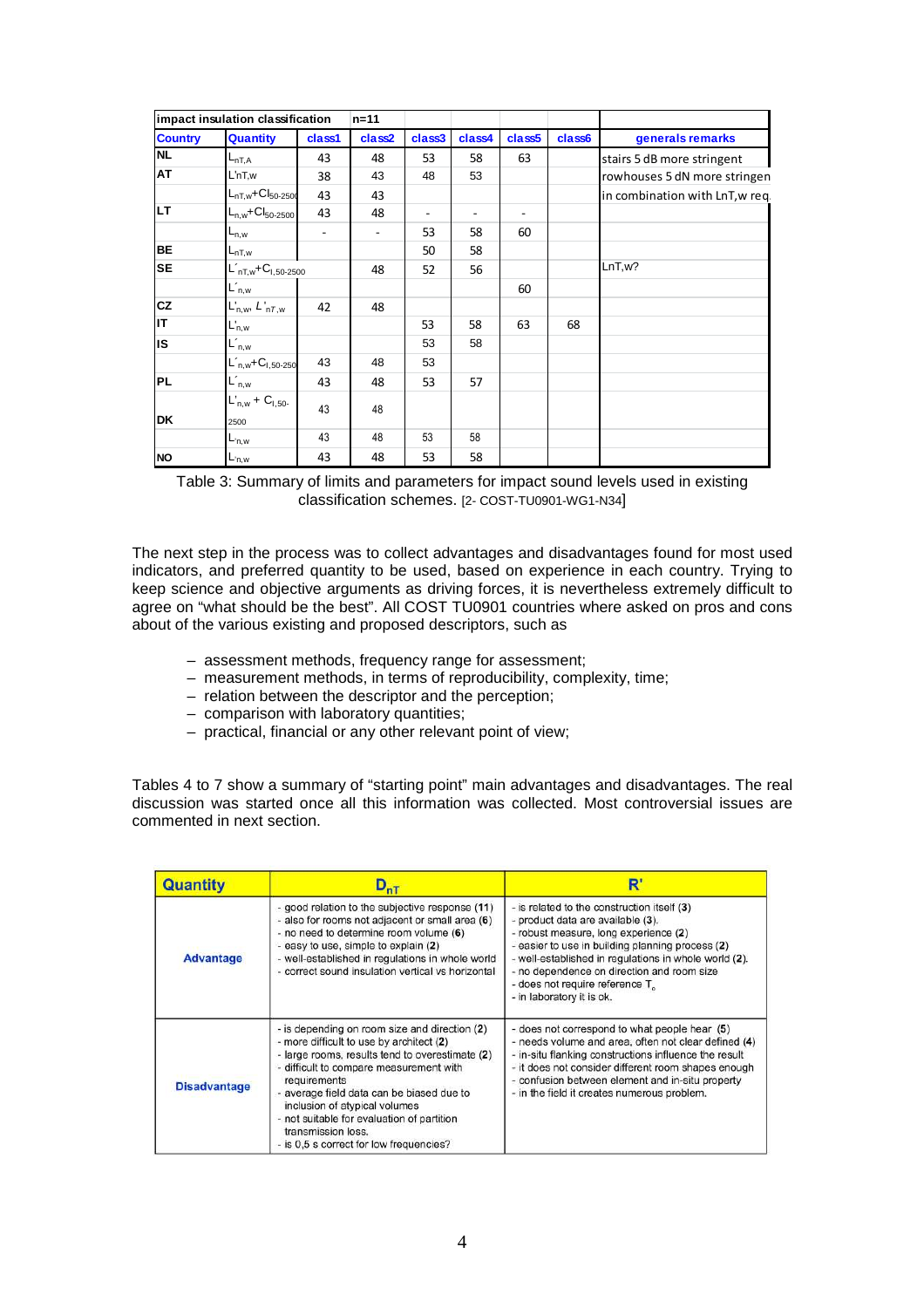| Quantity             |                                                                                                                                                                                                                                                                                                     | nT                                                                                                                                                                                                                                                                                                                                                                                                                                                                              |                                                                                                                                                                                                                                                                                                                                         | Ľ |                                                                                                                                                                                                                                                                                                                    |  |  |
|----------------------|-----------------------------------------------------------------------------------------------------------------------------------------------------------------------------------------------------------------------------------------------------------------------------------------------------|---------------------------------------------------------------------------------------------------------------------------------------------------------------------------------------------------------------------------------------------------------------------------------------------------------------------------------------------------------------------------------------------------------------------------------------------------------------------------------|-----------------------------------------------------------------------------------------------------------------------------------------------------------------------------------------------------------------------------------------------------------------------------------------------------------------------------------------|---|--------------------------------------------------------------------------------------------------------------------------------------------------------------------------------------------------------------------------------------------------------------------------------------------------------------------|--|--|
| <b>Advantage</b>     |                                                                                                                                                                                                                                                                                                     | - good relation to the subjective response (4)<br>- no need to determine room volume (4)<br>- easy to use, simple to explain<br>- well-established in regulations in whole world<br>- correct sound insulation vertical vs horizontal<br>- good solution for control spectrum                                                                                                                                                                                                   | - in laboratory it is ok.                                                                                                                                                                                                                                                                                                               |   | - good for small and normal rooms<br>- room absorption taken into account<br>- product data are available<br>- easier to use in building planning process<br>- does not require reference T <sub>o</sub>                                                                                                           |  |  |
| <b>Disadvantage</b>  |                                                                                                                                                                                                                                                                                                     | - large rooms, results tend to overestimate (2)<br>- lack of direct relation with product data<br>- is 0.5 s correct for low frequencies?<br>- problems in case differences between<br>reference value and real T <sub>eo</sub><br>- difficult to transfer lab data to in-situ data                                                                                                                                                                                             |                                                                                                                                                                                                                                                                                                                                         |   | - Confusion between element and in-situ properties<br>- needs volume and area, often not clear defined (2)<br>- confusion between element and in-situ property<br>- in the field it creates numerous problem.<br>- not advisable with large rooms because of the<br>standardization to equivalent absorption area. |  |  |
| <b>Quantity</b>      |                                                                                                                                                                                                                                                                                                     | $D_{2m,nT}$                                                                                                                                                                                                                                                                                                                                                                                                                                                                     |                                                                                                                                                                                                                                                                                                                                         |   | Lindoor (any of them)                                                                                                                                                                                                                                                                                              |  |  |
|                      |                                                                                                                                                                                                                                                                                                     |                                                                                                                                                                                                                                                                                                                                                                                                                                                                                 | R'<br>$(R'_{45}/R'_{tr})$                                                                                                                                                                                                                                                                                                               |   |                                                                                                                                                                                                                                                                                                                    |  |  |
| <b>Advantages</b>    | face.                                                                                                                                                                                                                                                                                               | all D <sub>2m.nT</sub> are preferred to estimate<br>global façade performance including<br>flanking transmissions.<br>D <sub>2m.nT</sub> directly relates outdoor and<br>indoor level<br>Easy to measure, no need to<br>determine room volume and joint<br>Loudspeaker as source is preferred<br>for S/N (Signal-to-Noise ratio) and<br>repeatability reasons<br>D (compared to R) is more directly<br>comparable to quantity adopted as<br>acoustic classification of building | Both R' are preferred when<br>comparing with element laboratory<br>performances                                                                                                                                                                                                                                                         |   | Related to the perception of the sound<br>source: directly related to real external noise<br>levels<br>More related to user annoyance and<br>subjective assessment<br>Directly related to the inner noise<br>environment                                                                                           |  |  |
| <b>Disadvantages</b> | facades<br>D <sub>tr</sub> has different measuring methods<br>related to different traffic sources,<br>has low repeatability and suffers<br>from low S/N (Signal-to-Noise ratio)<br>D <sub>tr.2m,nT</sub> needs more investigation<br>about microphone positions<br>(balcony, patio, loggia, roofs) |                                                                                                                                                                                                                                                                                                                                                                                                                                                                                 | - $R'_{45}$ and $R'_{16}$ give in some cases<br>different results<br>-Measurement procedure for R'tr<br>quite complicated<br>- Facade shape not taken into account;<br>difficult to accurate measure with<br>balconies etc.<br>-- Related to the perception of the<br>sound source: Less correlated with<br>perceived level difference. |   | -Not directly related to the acoustical<br>properties of the facade constructions<br>-Depending on both facade properties and<br>outdoor noise, not on a building product                                                                                                                                          |  |  |

Table 4: Pros and cons of most used parameters. [COST-TU0901-WG1-N13 and N15]

| <b>Assessment</b>   | A (A-weighted traffic or other<br>source spectrum)                                                                                                                                                                                                                                | w (curve shifting method)                                                                                                                                                                                                                                                                                                                                                                     |
|---------------------|-----------------------------------------------------------------------------------------------------------------------------------------------------------------------------------------------------------------------------------------------------------------------------------|-----------------------------------------------------------------------------------------------------------------------------------------------------------------------------------------------------------------------------------------------------------------------------------------------------------------------------------------------------------------------------------------------|
| <b>Advantage</b>    | - correspond better with real situation,<br>annoyance (5).<br>- easy to explain and calculate (2)<br>- system can be the same for all aspects, only<br>different source spectrum (2)<br>- facilitates uncertainty calculations<br>- allows quick calculation of A-weighted levels | - used since 40 years all over the world (3)<br>- simple and easy-to-communicate number (2)<br>- independent of the source spectrum<br>- allows quick calculation of A-weighted levels and<br>provides link to manufacturers data                                                                                                                                                             |
| <b>Disadvantage</b> | - varies with type of source spectrum.<br>- a single spectrum not representative for all<br>'living' noise<br>- A-weighting not well related to the subjective<br>estimation of a sound, loud noise or low<br>frequency noise                                                     | - has to be enlarged to 50 Hz for annoyance (5)<br>- too complex determination method (2)<br>- not adequate without spectrum adaptation terms<br>(2)<br>- not adequate for deficiencies, coincidence (2)<br>- less correlated with perceived level difference (2)<br>- adding and subtracting elements or transmission<br>path is not exact<br>- one curve not adequate for all constructions |

|  |  | Table 5: Pros and cons of assessment method for airborne sound. [COST-TU0901-WG1-N13] |  |
|--|--|---------------------------------------------------------------------------------------|--|
|--|--|---------------------------------------------------------------------------------------|--|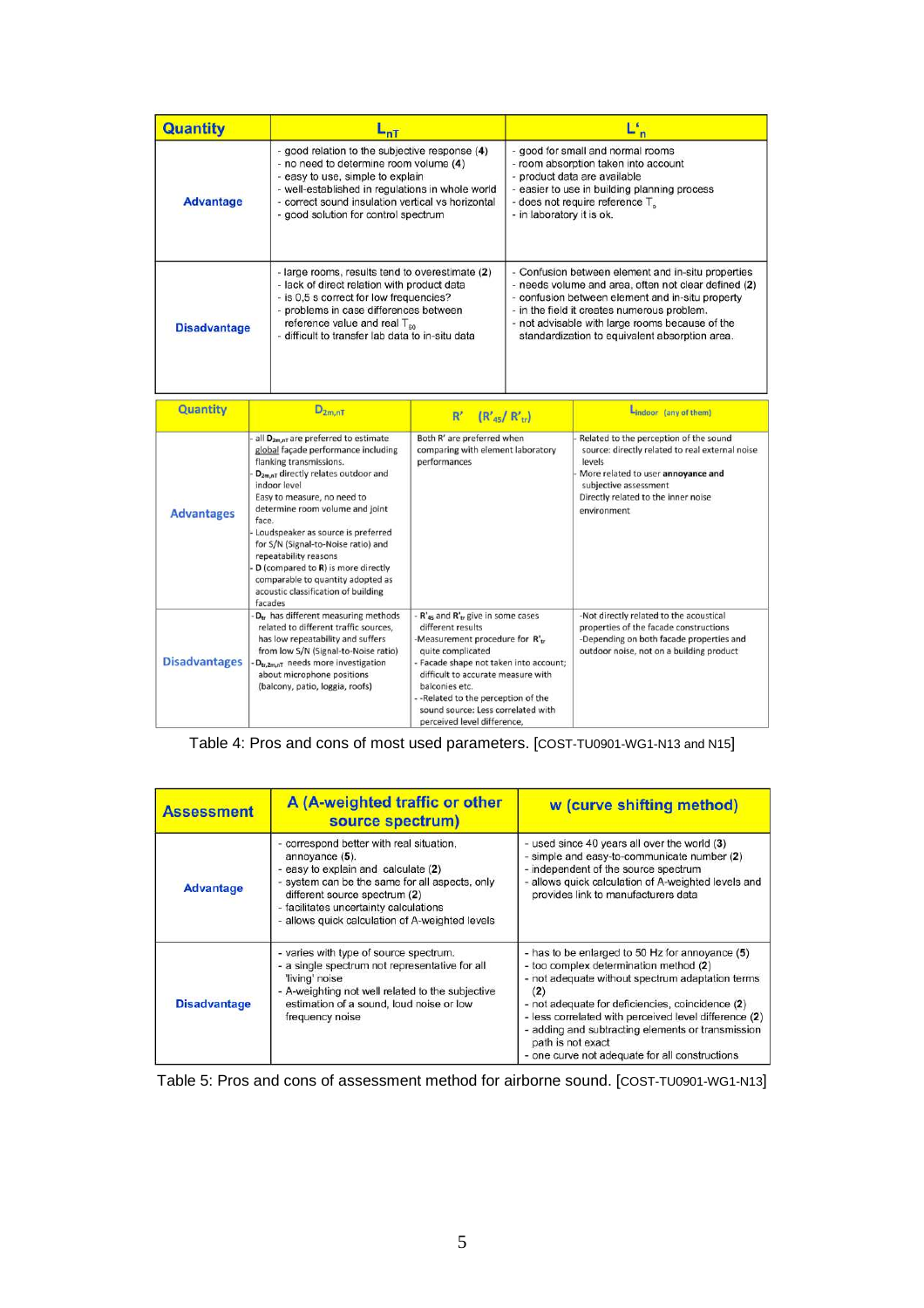| <b>Assessment</b>   | A (A-weighted traffic or other<br>source spectrum)                                                                                                                                                                                                                                                                                    | w (curve shifting method)                                                                                                                                                                                                                                                                                                              |
|---------------------|---------------------------------------------------------------------------------------------------------------------------------------------------------------------------------------------------------------------------------------------------------------------------------------------------------------------------------------|----------------------------------------------------------------------------------------------------------------------------------------------------------------------------------------------------------------------------------------------------------------------------------------------------------------------------------------|
| <b>Advantage</b>    | - correspond better with real situation,<br>annovance (4).<br>- easy to explain and calculate (2)<br>- system can be the same for all aspects, only<br>adequate transfer function (tapping machine)<br>(2)<br>- facilitates uncertainty calculations<br>- very important problem in dwellings with floors<br>covered with panels! (?) | - used since 40 years all over the world (3)<br>- simple and easy-to-communicate number (2)<br>- independent of the source spectrum<br>- allows quick calculation of A-weighted levels and<br>provides link to manufacturers data                                                                                                      |
| <b>Disadvantage</b> | - no good descriptor for walking spectrum<br>- varies with type of source spectrum<br>- does not cover all "impact" sources                                                                                                                                                                                                           | - has to be enlarged to 50 Hz for annoyance (2)<br>- too complex determination method (2)<br>- the shape of existing reference curve in low<br>frequencies range seems to be not fitting to<br>subjective evaluation(2)<br>- in large rooms it is almost impossible to fulfil<br>requirements<br>- does not cover all "impact" sources |

### Table 6: Pros and cons of assessment method for impact sound. [COST-TU0901-WG1-N13]

| <b>Assessment</b>    | "Source weighting"                                                                                                                                                                                                                        | Reference curve (w)                                                                                                                                                                                                               |
|----------------------|-------------------------------------------------------------------------------------------------------------------------------------------------------------------------------------------------------------------------------------------|-----------------------------------------------------------------------------------------------------------------------------------------------------------------------------------------------------------------------------------|
| <b>Advantages</b>    | -Good correlation with perceived level difference,<br>allowing source spectrum to be assigned<br>-A traffic preferred for façade, since traffic is the major<br>noise source problem<br>-assessment easy to explain and easy to calculate | $D_{15,w}$ + C or $C_{tr}$ seem have good reproducibility<br>Independent of the source spectrum<br>For $R'$ the w method allows comparison with $R_w$ from lab                                                                    |
| <b>Disadvantages</b> | -Varies with type of source spectrum                                                                                                                                                                                                      | - Less correlated with perceived level difference.<br>- Not suitable for source spectrum rich in low frequencies, requiring<br>adaptation terms<br>- The correction with spectrum adaptation terms seems to be too<br>complicated |

#### Table 7: Pros and cons of assessment method for façade sound insulation. [COST-TU0901-WG1- N15]

Collection of The Information on Design and Acoustic Performance of Building Components for Multi‐Storey Housing

The rationalization of sound insulation descriptors, which is also one of the objectives of the current activity of the European and International Standardization Organization (particularly the CEN/TC 126 and ISO/TC43/SC2), could facilitate the exchange of data on sound insulation of building elements and systems from country to country and promote marketing and trade of building elements, systems and constructions.

For this reason another activity of the COST Action TU0901 was devoted to the collection and discussion of construction details and sound insulation data for constructions used for partitions and floors in the different countries with the aim to prepare a European database with traditional and innovative "robust" solutions for sound insulation of new dwellings and for the improvement of existing dwellings. Furthermore, the collection and analysis of the design errors and effect of workmanship could lead to extensive knowledge transfer to non acousticians with the results of an improvement of the acoustic quality using better the existing materials and technology. The following information and data were collected:

- Overview of housing stock (quantities of housing stock and total population; proportion of apartments, terraced, row and detached houses; number of new homes built per year; etc) - Existing housing (period of building, description, typical separating walls and performance,

methods of improving sound insulation, important features during improvements, etc)

- New build housing constructions (Heavy and/or lightweight typical constructions; typical performances; details, junctions, materials; typical errors in design and workmanship)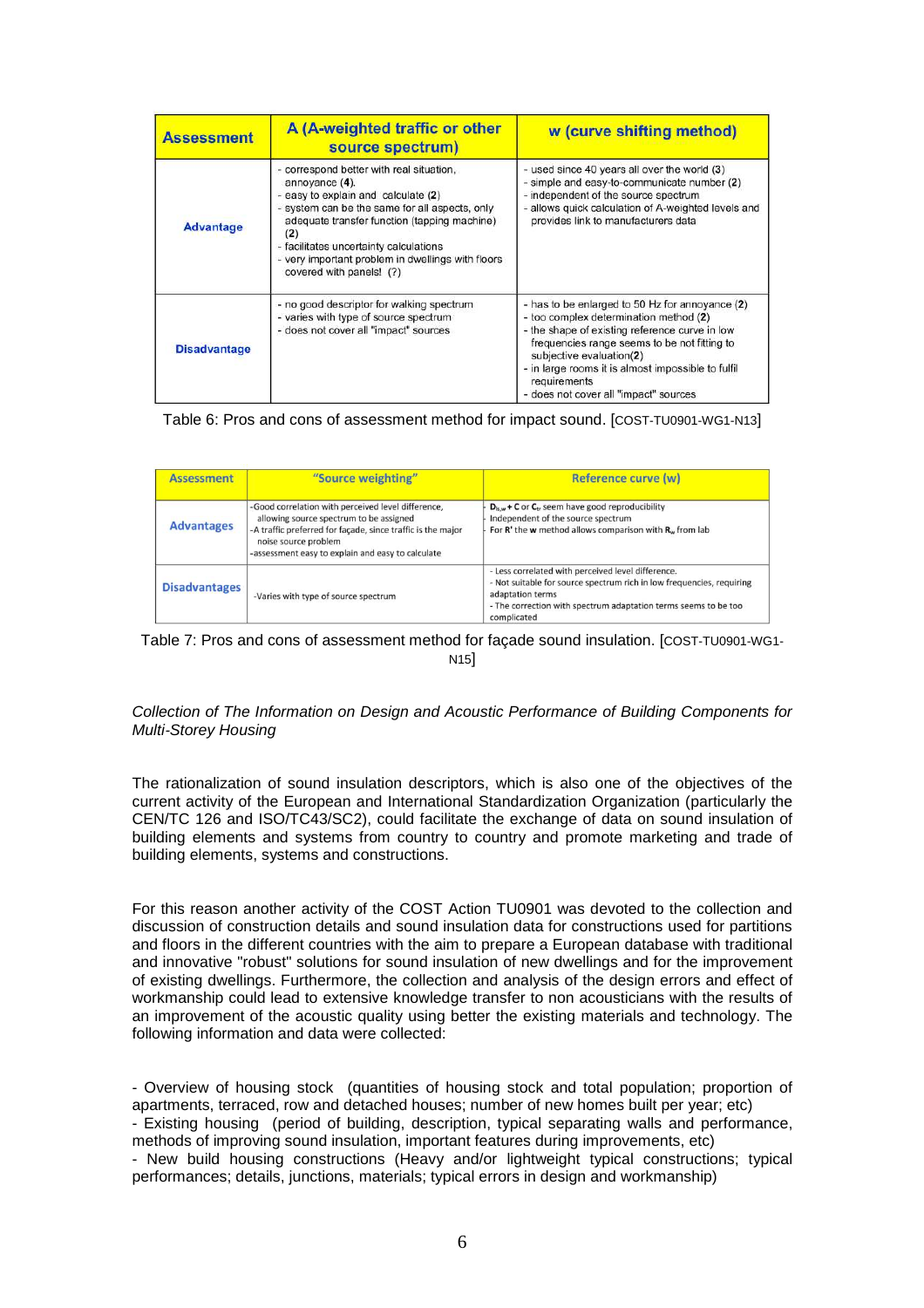- Procedures (check lists, uncertainty, complaints, etc)

The collection of the data is not yet complete; at the moment an average of 12-13 countries have submitted information for every point of the upper list and this constitutes a first step in the preparation of a database to share information, technology, performance, procedures to improve the process to obtain quality and sustainable housing. For the prosecution of the activity, it was proposed to prepare a single chapter for each country, to summarize and include the information collected. The contribution of each country could be different, depending on historical sound insulation regulations, information available on building techniques and sound insulation data which can be found. An online database with all collected information (including detailed drawings of typical building constructions around Europe) will be available as an output of the TU0901 networking experience.

The population of the COST participant European Countries goes from a minimum of 0.33 (Iceland) to 82 million (Germany) with a population density (inhabitant/area) from 3 (Iceland) to 400 (Netherland). The total housing is between 0.14 and 39 million and the percentage of attached (involving terraced, row, semidetached and apartment constructions) over the total housing stock varies from 32 to 86 with an average of 62 %. For this reason sound insulation requirements between dwellings are an important element for the quality of life for home occupants.

In European countries there is not a typical structural construction product for attached housing but different categories. A simplified classification can be found in [6], together with the description of masonry and concrete wall types, beam and block and in-situ composite separating floor types, timber and lightweight frame wall and floor structures.

The methodologies of construction adopted have also been changing across European countries, moving towards offsite construction, pre-fabricated systems, lean construction (management applied to building process). In recent years, the increasing of thermal and other technical and sustainability requirements has determined the increase in the use of modular constructions, lightweight and timber structures.

As an example, the performances of the typical separating walls currently being built involving solid blocks, hollow clay blocks, precast and in-situ concrete types for blockwork, are analyzed. The separating wall construction total widths vary from 240mm to 370mm. The performance ranges from  $D_{nTw}$  50 dB to 61 dB. Noticeably the performance of these constructions is not always relative to their width or mass per unit area. This is primarily due to flanking sound transmission via the external walls and their junctions with the separating wall leaf. During the review of the submitted drawings from each country it was found that there is a variety of isolation mechanisms at "wall-floor" junctions and "wall-external wall" junctions being adopted. In order to provide acoustically more robust construction, the knowledge of good and bad practices and the possible effects of workmanship is also of primary importance.

Therefore, during the design phase, it is important to define the best technological solutions that will ensure good acoustic design, but it is also important to make it easy to understand the details and the procedures. In addition, a failure to consider the impact of changes to nonacoustic issues can have a significant effect on sound insulation.

Another important issue to consider is the difference between the way a partition is built in the laboratory and in the field, which may lead to different results from those expected using the laboratory data in the calculation models. Therefore, it is always important to check that the technological solution chosen in the design phase is what will actually be built.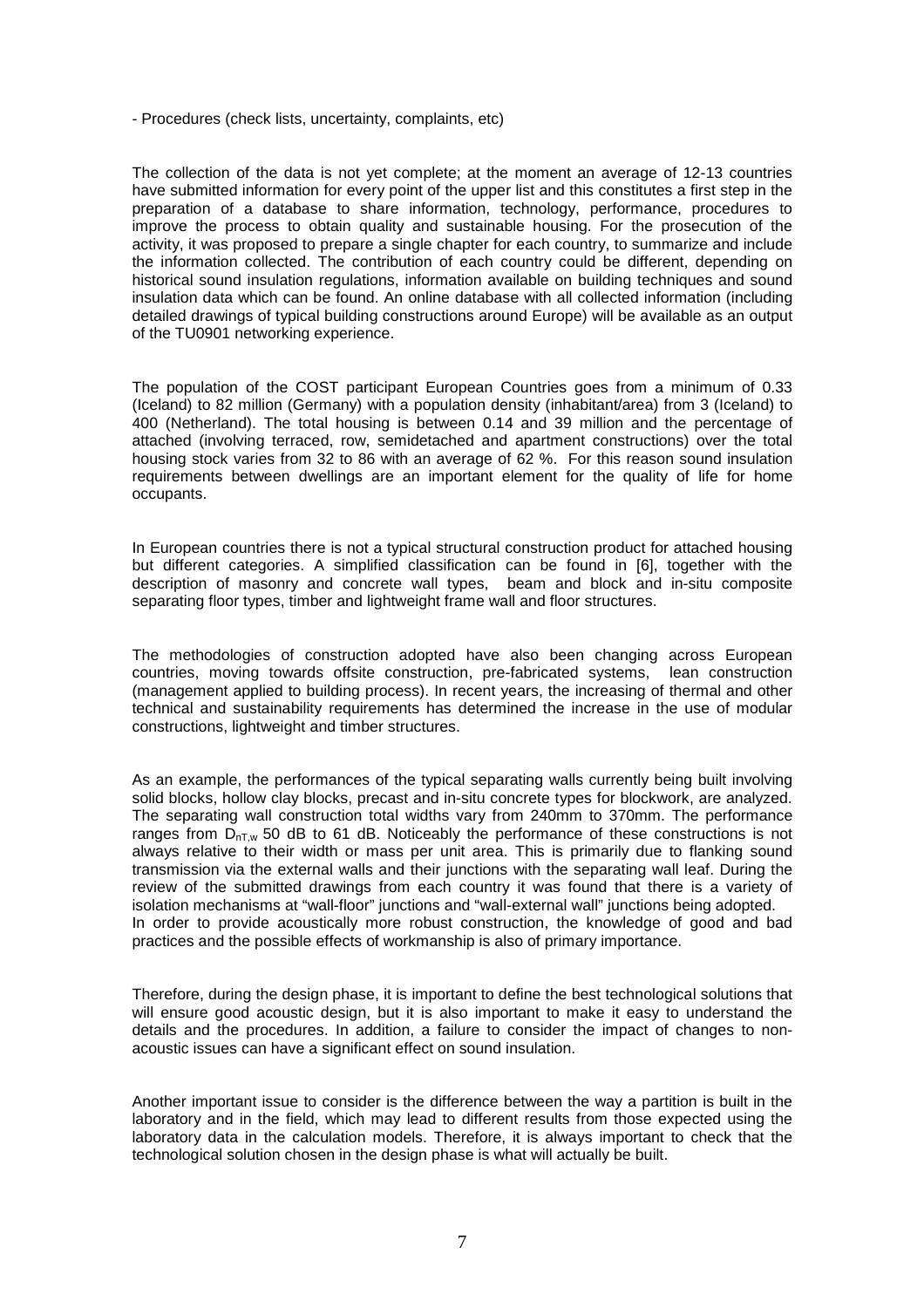Looking at the typical design errors reported from the different European countries, it is shown that, apart from some typical cases repeated in several countries, there are several differences depending on the tradition and historical application of the acoustic requirements. In some countries the acoustic design is not considered and the choice of the structures is frequently below requirements, in other countries a small variation in the resonance frequency or in the disconnection could be considered design errors.

Also for the workmanship errors, the collection of the data has shown that most of the problems happen because the contractor or the builders do not understand the basic concepts. In the following tables 8 to11 typical design and workmanship errors are reported [7], [1].

| Description of the errors                                                                                         |
|-------------------------------------------------------------------------------------------------------------------|
| Noisy room (kitchen with living room, WC) near a quiet room (living or bedroom) of the dwelling                   |
| Location of noisy nightly activities on the ground floor of residential buildings                                 |
| Sound insulation properties of chosen structure below requirements                                                |
| Insufficient description of the material to be used (density of blocks, shape, etc) or missing                    |
| description for connection details (separating wall and floor/ceiling/facade, etc)                                |
| Lack of riddle or structural beam on the floor slabs above the separating walls                                   |
| Thermal insulation lining on a concrete wall between heated room in the apartment and the adjacent                |
| unheated room with wrong resonance frequency of the mass-spring-mass system                                       |
| Inner leaf of the external walls not interrupted in correspondence with the T junction with the partition         |
| walls                                                                                                             |
| Attic rooms: roof (ventilated or not) not interrupted in correspondence with the junction with the                |
| partition walls                                                                                                   |
|                                                                                                                   |
| Use of ceiling consisting of a flexible layer on mineral wool in order to increase the airborne and or            |
| the impact sound insulation of floors; if the resonance frequency of the flexible layer is in the range           |
| of $50 - 80$ Hz, it is possible a decrease in sound insulation in this frequencies with possible                  |
| complaints                                                                                                        |
| Lack of mortar in vertical joints, leaving partially filled joints between blockwork for walls that require       |
| mortar also in vertical joints                                                                                    |
| Insufficient plaster layer (not fulfilling producer's guidelines)                                                 |
| Gaps above masonry wall or crack in the wall (acoustic leakage)                                                   |
| Service zones made symmetrically (not staggered) on both sides of the wall (electrical box,                       |
| ventilation pipes, etc)                                                                                           |
| Ventilation channels situated near each other in one cluster or unique ventilation duct for several               |
| floors (this reduces sound insulation between flats in different floors)                                          |
| Flanking transmission via gypsum board, passing by the wall between dwellings (inner leaf of                      |
| external wall bridges double stud wall reducing its acoustic performance)                                         |
| Sound absorbing material not continuous in the cavity of cavity walls                                             |
| Tears in the sound absorbing material inside the cavity of cavity walls due to service zones or pipe              |
| chases: the subsequent filling with mortar may create a bridge between the two leaves of the cavity               |
| wall                                                                                                              |
| Pipe chases for building services not properly filled with mortar                                                 |
| Lack of the plaster (3 <sup>rd</sup> plaster) on one side of the cavity in the cavity wall when prescribed in the |
| chosen technical solution                                                                                         |
| Incorrect installation of elastic interlayers on top of double walls. Plaster bridges wall and ceiling.           |
| Resilient layer, used as isolation mechanisms at "wall-floor" junctions, under the single heavy walls             |
| (risk of crushing of resilient layer)                                                                             |
| Hard connection between the two walls initially designed as disconnected walls (contractor does not               |
| understand the basics)                                                                                            |
| Leakage via cavity if rigid insulation is used in junction instead of soft thermal insulation (and                |
| presence of windows)                                                                                              |
| Continuous foundation/lowest floor and no resilient interlayers (design error if high sound insulation            |
| performance is requested)                                                                                         |
| Position of installations (sewage, water supply, mechanical installation HVAC) located between a                  |
| wall/two walls of detached dwellings                                                                              |
| Use of timber separating floors with masonry supported walls (connection between two separate                     |
| structures which do not have technical compatibility for sound insulation) leads to excessive flanking            |
| sound transmission, with 10 to 15dB drop in performance for airborne SI                                           |
| Collection of mortar at base of cavity wall (at ground floor) - creating a strong acoustic bridge                 |

Table 8 – Typical examples of construction errors for airborne sound insulation between dwellings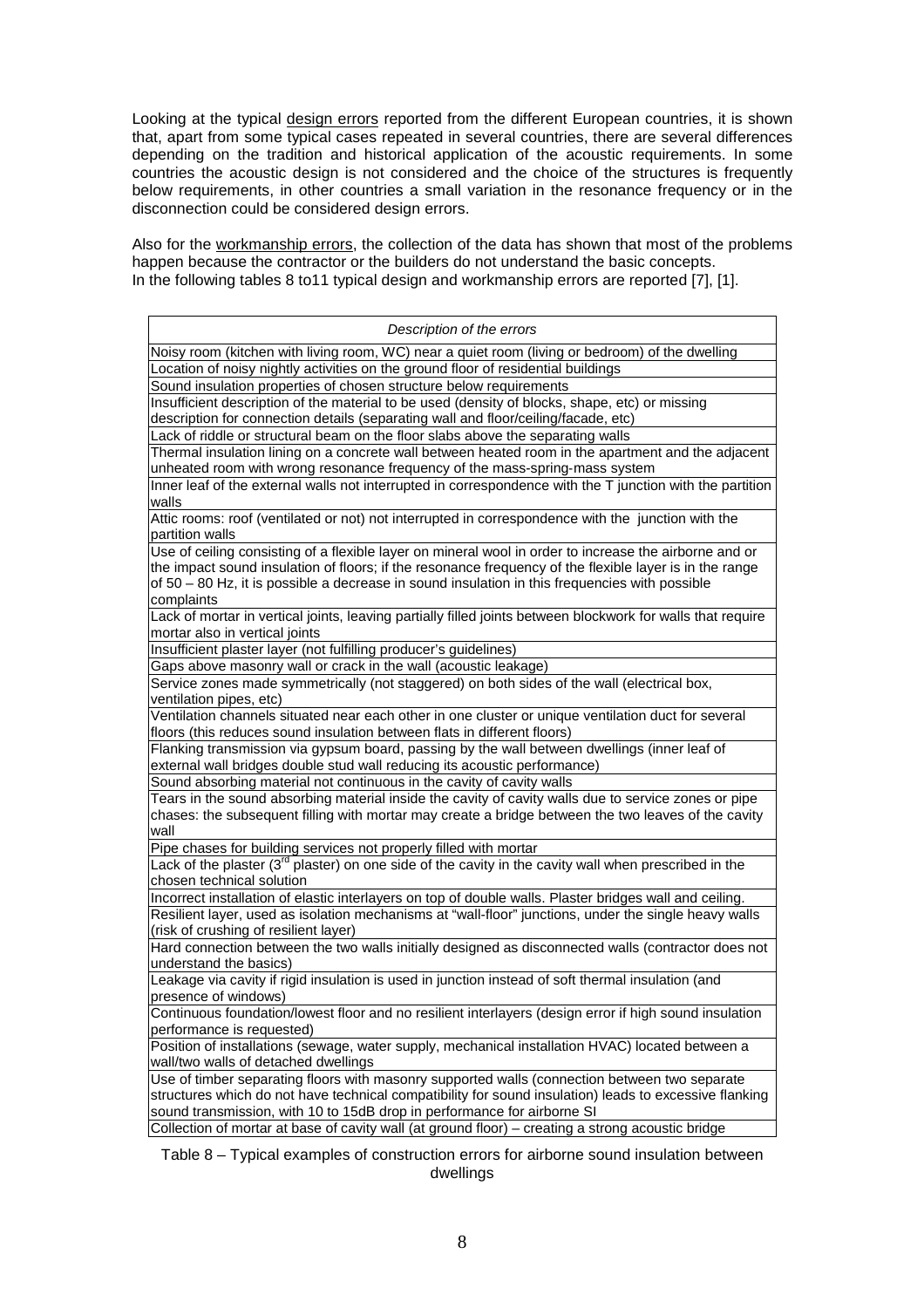Description of the errors

Placing habitable spaces such as living rooms and bedrooms on the side facing the noise sources (noisy street, motorways...)

Sound transmission via non attenuated ventilation grids

Fine setting of doors and windows not made or made incorrectly

In case of use of rolling shutter: opening between the rolling shutter and the external wall too wide and/or lack of the brush between the rolling shutter and the external wall

In case of use of rolling shutter: rolling shutter box sides too light and/or absence of sound-absorbing material inside the box or rolling shutters with the box embedded in the wall

In case of use of rolling shutter: rolling shutter box incorrectly connected to the wall (presence of gaps between the rolling shutter box and the wall)

Lack of sealing in some areas between the frame and the counter-frame, hidden by windows profiles Lack of mortar in some areas between the counter-frame and the walls, hidden by windows profiles Counter-frame empty inside (lack of foam or sound-absorbing material) Contact areas between glass and window shutter not properly sealed

Table 9 – Typical examples of construction errors for façade sound insulation

Description of the errors

Lack of floating floor in the terraced houses (this error could lead to very bad performance in horizontally impact sound)

Insufficient or wrong elastic layer in floating floor structure

Mass of floor slab/structure not sufficient (with floating or suspended floor systems)

Skirting board in direct contact with ceramic floor

Ceramic floor tiles in contact with the walls

Perimeter resilient band not properly adherent to the walls and the consequent presence of mortar between the band and the walls

Perimeter resilient band too short or cut before the placing of the ceramic floors

Perimeter resilient band not continuous, especially in corners

Rigid contact between the ceramic tiles or the floating mortar with the French window marble doorstep

Lack of structural separation between the floating mortar in correspondence of the door of the rooms Floor surface below the resilient material not perfectly flat or not properly cleaned (presence of brick or iron pieces, cables, etc)

Stair construction not separated from the wall with rooms (impact noise from staircase to apartments)

Tears in the resilient material of the floating floor

Presence of pipes not fully embedded into the lightened mortar (under the resilient material) Problems with bathroom floors (tiled floors and walls, many pipes, etc)

Insufficient insulation of heating pipes from sand/cement screed or incorrect fixation of heating element (sound bridges between screed and concrete slab reducing impact sound insulation between flats)

Incorrect fixing of resilient bar with ceiling fixing screws (the screws should not touch joists) Wrong installation of ceiling causing sound bridges (reduced effect of the resilient mounting)

Table 10 – Typical examples of construction errors for impact sound insulation

| Description of the errors                                                                           |
|-----------------------------------------------------------------------------------------------------|
| Bathroom, kitchen or waste water equipment placed adjacent to sleeping rooms                        |
| Location of the elevator shaft close to sleeping rooms                                              |
| Waste water pipes embedded in the mortar: lack of acoustic insulation material around the pipes     |
| next to the floor, walls or next to other pipes                                                     |
| Supply pipes without acoustic insulation material (acoustic bridge)                                 |
| Tears of the acoustic insulation material surrounding the pipes, especially in areas of other pipes |
| engagements                                                                                         |
| Connection between waste water pipes and walls made with rigid anchorages (fixing clamps)           |
| Waste water pipes curvature areas without acoustic insulation material                              |
| Lack of sound-absorbing material inside the cavities                                                |
| Curvature of 90° to the basement of the vertical wa ste water pipe / change of direction            |

Table 11 – Typical examples of construction errors for the service equipments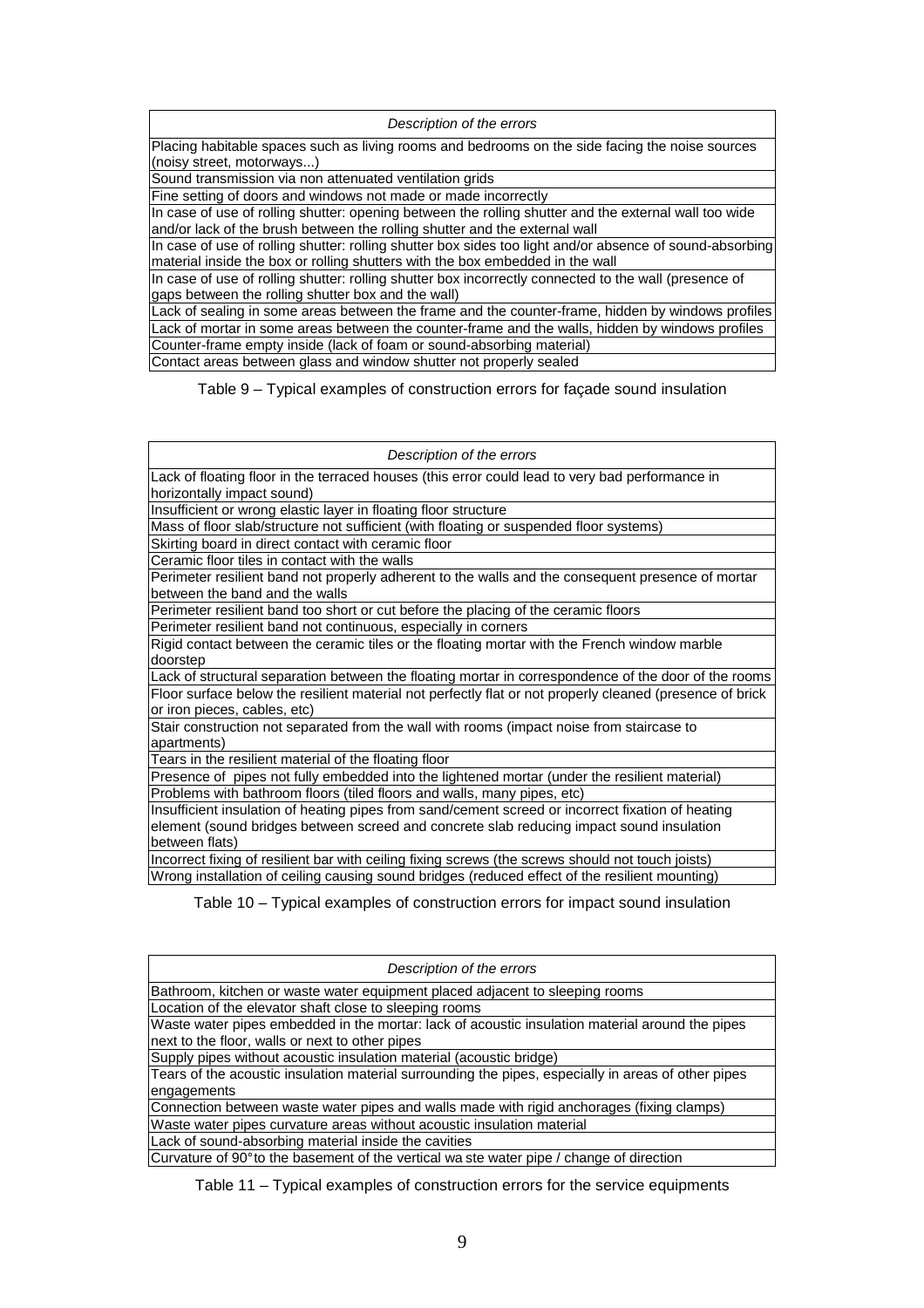Considering the long list of design and workmanship errors, it is necessary to take into account this aspect very carefully, also because this is an important source of variability [8] for the sound insulation performances. The uncertainty correlated with the mounting conditions and the effect of workmanship depends on the type of constructions and its evaluation requires extensive field tests and analysis. In order to avoid mistakes and provide more robust construction designs to achieve their required sound insulation performance levels, the use of checklists is a very important and useful procedure. Spain, Belgium and the UK have checklists but the procedures are not mandatory. Other countries, like Romania, Slovenia, Sweden, have specific procedures to check documentation and on-site verification. The Netherlands have an attention list. Switzerland has a checklist for service equipment but only for Minergie label (private).

In Italy, the limiting values are mandatory while the procedures to comply are voluntary or depend on the regional or municipal regulations.

# **DIFFICULTIES FOR CONSENSUS**

### Airborne Sound Insulation Assessment and Corresponding Frequency Range

For airborne sound insulation,  $D_{nT}$  was chosen as the preferred quantity, and the preferred assessment method was some kind of "A weighting". The most controversial aspect is still which frequency range to use for single number assessment and if several single number possibilities should be available, providing information about the partition performance against specific noise sources, such as normal living noises, traffic noise or speech [9-12]. The goal is to propose one or several weighting curves having a high correlation to annoyance perceived form specific sound sources, but in spite of existing proposals, there is still ongoing debate about this issue [13-18].

Although it is commonly agreed that low frequencies are in fact disturbing for the end user, it is not yet agreed on how to take them into account, since measurement methods and corresponding uncertainties at low frequencies are still under debate. Furthermore, most European countries have never included lower frequencies (50, 63 and 80 third octave bands) in their measurements, and would prefer to have a long transition period before adopting as normative the lower bands.

Besides, building techniques vary considerably around Europe. The low frequency problem (as far as airborne sound is concerned) seems to be more an issue for lightweight type of constructions than for heavyweight, which in the end affects manufacturer's capacity to market and sell their building products. If the lower frequency range is included in single number assessment, all products involved in the building process will need to be retested and their performance evaluated including the lower frequency bands. Not to mention that new measurement methods will have to be adopted.

The positive consequences of extending frequency range (end user protection and satisfaction) are not without high economic costs and important legislation changes in many countries; whatever the final proposal, it will need to provide a long enough transition period in order to give time to countries with no previous experience (or even no legislation in this field) to be able to implement the proposal without side effects for the already devastated building industry.

### Impact Sound and Corresponding Frequency Range

For impact performance, the level in the receiving room has always been used as a descriptor, so the higher the descriptor, the worse the performance of the partition.This "inverse" relation between indicator and performance is well known among acousticians, but not so easily understandable for end users or even non experts involved in the building industry.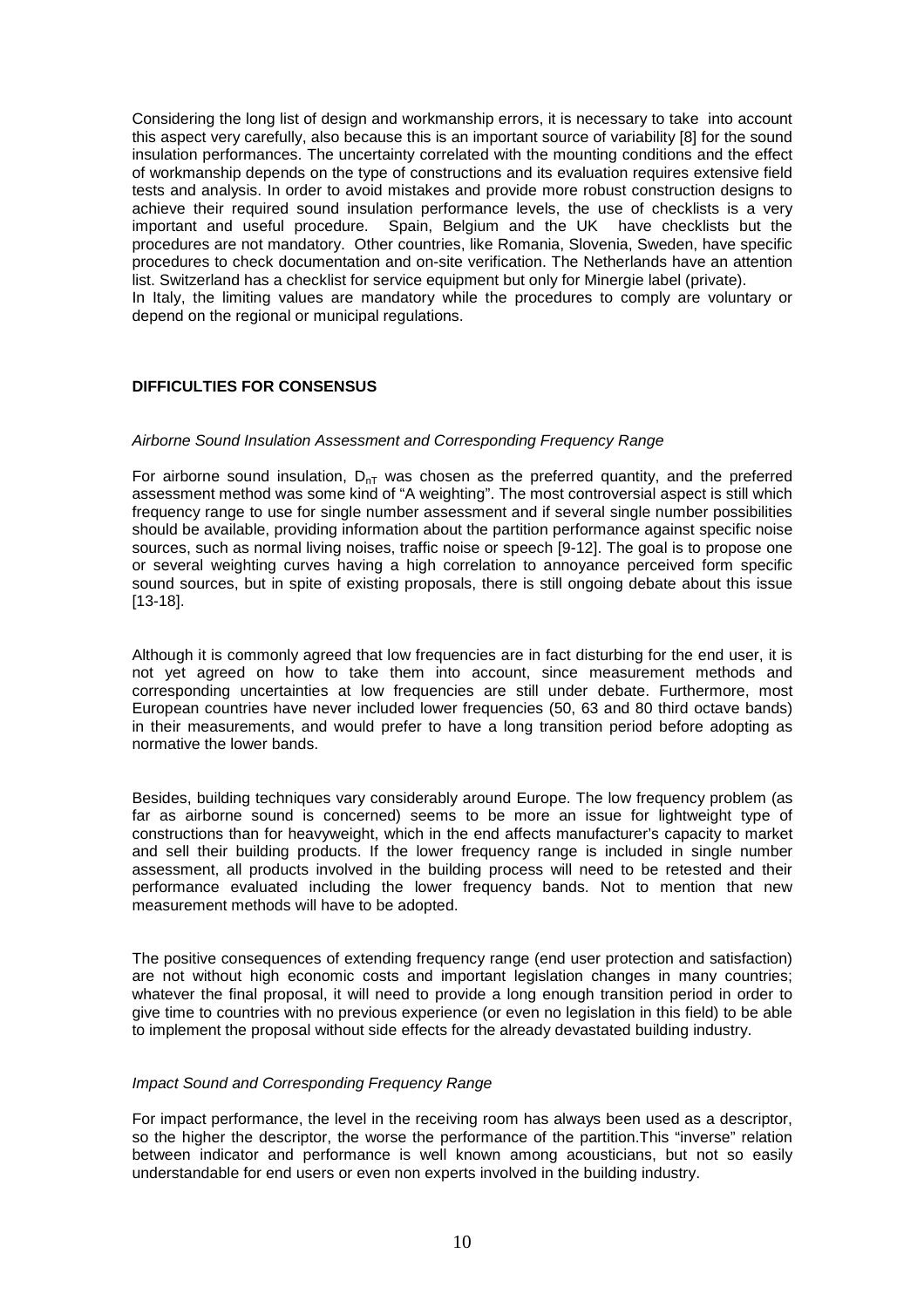The COST group has agreed on maintaining this quantity, but using the reference curve shift as assessment method,  $L_{nT,w}$ . On the other hand, the corresponding working group in ISO has made an innovative proposal, and suggests a totally new parameter, which would be calculated using a procedure similar to airborne (using an impact weighting curve) [19]. This method will in the end provide a single number quantity for impact, easier to understand by non-experienced users.Unfortunately there is no consensus yet as to which approach is more adequate (scientific approach included) so, as of today,  $L_{nT w}$  remains as the proposed quantity.

Besides the common problems found for airborne sound (measurement methods, building differences, different countries...) at this point, the most controversial issue is the use of  $\tilde{C_1}$ adaptation term and corresponding frequency range for it, since there are even new voices suggesting measuring down to 20 Hz for impact sound descriptors [20] for very lightweight structures.

On the use of  $C_1$  adaptation term there is not consensus also at standardization level, as demonstrates the discussion around the proposed ISO 16717-2. The use of the C<sub>I</sub> adaptation term in the presence of a strong component at low frequency reduces the performance of the impact sound measurements of the floor and this effect has determined controversial opinion regarding the real annoyance with the low frequency component. A component at low frequency is normally found with timber lightweight floors. The discussion for and against the annoyance at low frequency has masked another problem which appears when the measurement of the impact sound shows strong components at medium and high frequency. In this case the effect of the  $C_1$  adaptation term is an improvement of the results for the impact sound measurements. The component at medium and high frequency can be found when a floating floor system with ceramic tiles on a heavyweight floor is realized with design or workmanship errors. The use of the C<sub>I</sub> adaptation term, in particular the one limited at the upper frequency of 2500 Hz, makes it very difficult to detect and reject this faulty elements. With this type of floor, usually the low frequency components are not a problem because of the mass of the structures; instead, the high frequency component determined by the impact of hard sources on the ceramic tiles (for example, the drop of objects, the movements of chairs and tables, etc) is considered very annoying.

# Façade sound and corresponding frequency range

For the façades the type of descriptors in use are also summarized in figure 1 and can be grouped in two categories: indoor level parameters and level difference parameters. Unlike airborne, impact and equipment levels, façade requirements interact significantly with outdoor sound, so no matter which parameter is finally used to describe façade performance/requirements, it must consider in some way the outdoor sound level. Furthermore, some existing descriptors for façade insulation differ for external noise source spectra: different traffic noise (road, railway, aircraft) or loudspeaker generated noise, which makes the choice even more complicated.

As a preliminary agreement  $D_{2m,nT,ls}$  (loudspeaker source) and some sort of A traffic weighting seems to be the preferred quantity. This quantity must somehow depend on outdoor level when establishing requirements for buildings.

# Equipment Sound and Corresponding Frequency Range

Concerning equipment noise  $L_{eq}$  and  $L_{max}$  are the considered parameters. It was agreed to keep both parameters since together they can work for the subjective annoyance due to service equipment. The weak point of  $L_{eq}$  is to define which measurement periods and frequencies shall be used (besides the need for correction for background noise). For  $L_{max}$  it seems that  $L_{max,Fast}$  is more relevant to subject response, whereas  $L_{\text{max,slow}}$  is less sensitive to irrelevant sound peaks.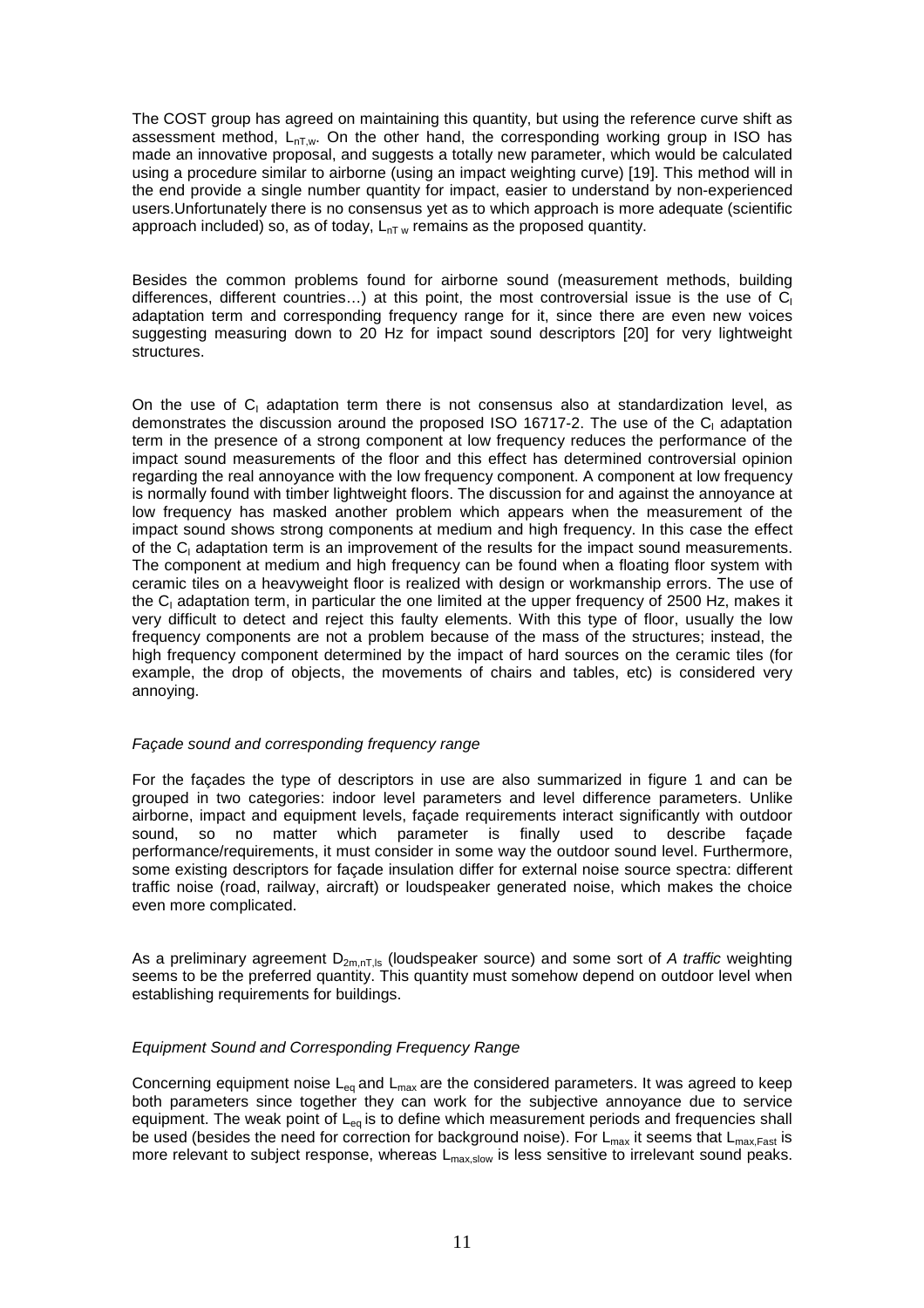Since the original intention of the project is to reduce and harmonize descriptors, it is suggested to use only  $L_{\text{max Fast}}$  and  $L_{\text{eq}}$  depending on the type of sound source.

# Parameters Translation

Assuming we could agree on which descriptors are more suitable to adequately asses acoustic performance of buildings and user satisfaction with them, the next question would be, for each country, to translate their actual requirements to the new agreed descriptor. This can be done based on approximate mathematical calculations or deriving translation curves based on large sets of measured data [2- COST-TU0901-WG1-N50; 3]. The best solution is to try to adjust both approaches, but still there is no full consensus on this item.

Before proposing a classification scheme, an agreed translation procedure should be established and all existing requirements should be translated to the new agreed parameters. This would for sure help legislators to understand how the change might affect their building codes, classifications schemes or any other related legislation in force.

# Classification Schemes

As already mentioned, there are classification schemes in 11 countries in Europe and most of them are adopted as national standards [21]. These schemes vary concerning the number of classes, the steps between classes, the parameters used to determine the classes, the minimum values within each class… This great diversity makes an incredibly difficult task to try to propose a harmonized classification scheme. Nevertheless COST TU0901 has worked in this direction and there is an ongoing discussion about it. A draft proposal might be one of the outcomes of the Action.

Before designing an acoustic classification scheme which could be accepted by most European countries, it would be important to agree on a common answer to the following questions:

- Will the classification scheme grade each dwelling as a hole, or will it have different performance level depending on the noise source (airborne, impact, façade, equipment)?
- Is it possible to design a classification scheme when no formal agreement has been achieved concerning descriptors, assessment procedure and frequency range?
- Can the acoustical rating of the building vary with time (that is, can it depend on environmental noise, for example?)
- Should the acoustic rating of the building depend only on the building and not on outdoor sound level?
- Which descriptors should be taken into account: only airborne and impact? Also façades? Maybe also service equipment?
- What is the advantage of a 5 dB steps system compared to a 4 dB steps system?
- What should be the lowest value in the least performing class?
- Should there be an "extra low" class for refurbished older buildings, in case they are some day classified?

In a wide Europe where there are countries with no sound insulation requirements whatsoever (Macedonia) and where the existing legal requirements have a great span, it can happen that what is considered a minimum requirement in one country is absolutely unacceptable in another one…or that a "high performing building" in one country would be considered a "just performing" in another country. It is difficult to compare strictly, since each country uses a different parameter, but just as an example if we compare the minimum requirements in Spain and Austria, we can observe that the existing minimum requirements in Spain do not fulfill the minimum requirements in Austria by much (for impact). This is in fact a problem when trying to agree on a classification scheme, since it needs a wide span in values to be able to include all possible legal situations in Europe.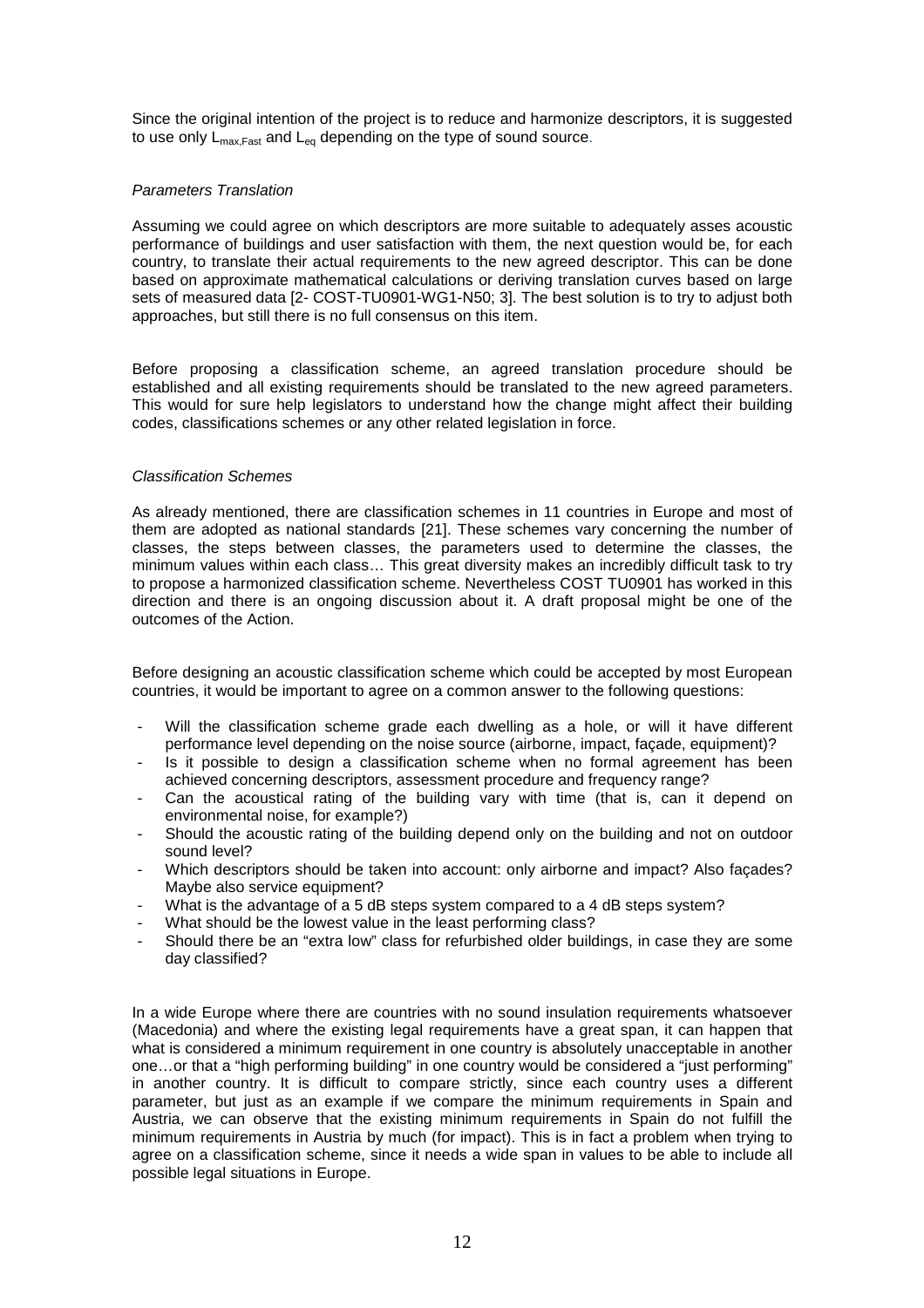|          | <b>SPAIN</b>                 | AUSTRIA                                                                 |
|----------|------------------------------|-------------------------------------------------------------------------|
| AIRBORNE | $D_{nTA(100-5000Hz)}$ >50 dB | D <sub>nT,w</sub> > 55 dB<br>(approx D <sub>nT,A</sub> > 54 dB if C=-1) |
| IMPACT   | $L'_{\text{nT.w}}$ < 65 dB   | L' <sub>nT.w</sub> < 48 dB                                              |

Table 12: Minimum requirements in two different European countries

It might seem politically "incorrect" to output a classification scheme and admit that each country sets the minimum requirement level in a different class, but it is possibly the only path to a future real harmonization of acoustic descriptors, requirements and performance in Europe. When writing this paper, there is a first draft of classification scheme being discussed within COST TU0901, but, as previously said, the task is difficult and in order to make a successful ending to the heavy work, it is important to give all member states a chance to comply with it. If the proposal is too ambitious it might happen that some countries may feel forced to ignore it since it will be simply impossible for them to adjust to it. Furthermore, the discussion should not be only restricted to the performance descriptors and their levels, but also on the procedures to obtain the sound classification and the choice of the samples to be tested. In order to avoid conflict and increasing lawsuits, it is important to define a clear procedure when performing the acoustic classification of a dwelling.

In Italy, for example, during the preparation of the classification scheme, most of the work was devoted to the definition of the procedures for the sampling choice and for the introduction of a sampling uncertainty [22, 23, 24]. The determination of the sound classes is based on the average values of the performance of all field measurements carried out on the various building elements (with reference to ISO 140 series standards). Classification can be based on the measurements of all measurable elements or of a number of elements through a sampling procedure; in the latter case the sampling uncertainty needs to be applied. For serial building, with repeated elements (such as particular kind of residential buildings with serial plan of dwellings), there is the possibility to carry out measurements on a limited number of these elements (samples). The sampling procedure, in the Italian system, involves the identification of homogeneous groups for each requirement, in terms of element type and dimensions, test rooms dimensions and installation techniques (Figure 1).



Figure 1 – Scheme of technical elements distribution for a serial building.

A homogeneous group is defined when the identity is verified for several aspects which could influence the measurement results. For example, for façade sound insulation: window/door type and configuration, total façade surface, volume and dimensions of the receiving room, windows/doors surface and dimensions, etc. 20% tolerance is allowed for building elements dimensions and rooms volume. Sample selection is based on the analysis of final construction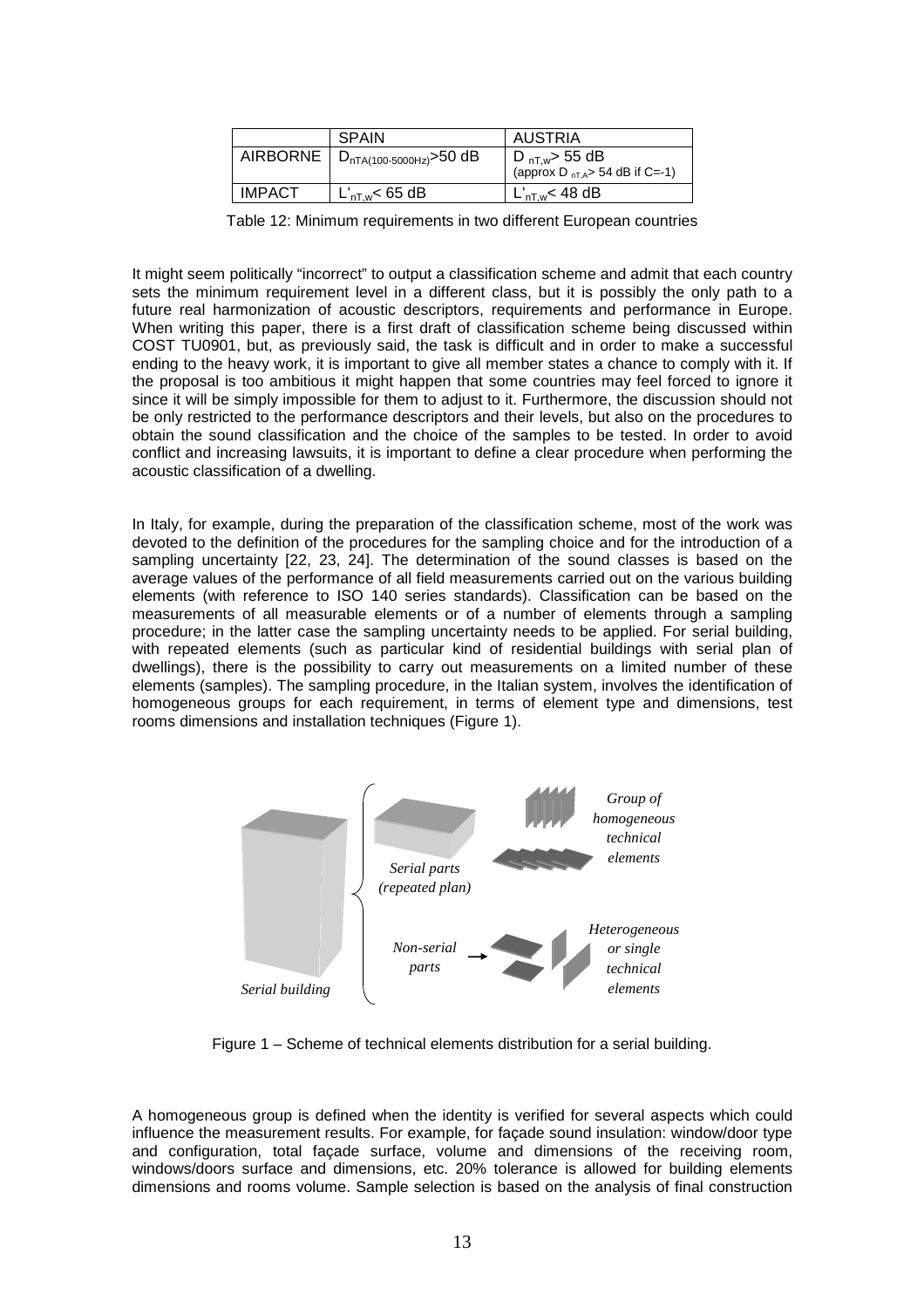design and on the structures and technical specifications of service equipments. In case of residential buildings, homogeneous groups should be made with elements that belong to different dwellings. For every homogeneous group at least 10% of elements (with a minimum of 3 elements) are identified to carry out measurements. Then, the sampling uncertainty  $U_{\rm sh}$ , which is related to the sampling standard deviation  $s_{sh}$  and the coverage factor k must be calculated. The coverage factor k depends on the confidence level and on the number of measurements; the standard fixed 3 confidence levels (70, 75 and 80 %). For each dwelling, each technical element belonging to a homogeneous group must be associated to the related representative value and the energetic mean, for each requirement, must be calculated between different homogeneous groups. After the application of the statistical procedure for each dwelling, the sound class is determined both for each requirement and as mean value. The application of the sampling procedure for serial buildings, with a large number of similar residential units (such as large residential areas with repeated buildings), this could strongly reduce the number of measurements. For non-serial buildings, with a large number of residential units whose building elements are not similar, the sampling procedure does not limit enough the number of measurements. Most part of Italian residential buildings have a small number of homogeneous technical elements and thus a high number of homogenous groups, with consequent high number of measurements. Moreover, in this case the statistical approach, used for the sampling uncertainty calculation, is not always reliable. For this reason, a new technical standard, which refers the procedure of the acoustic classification to non-serial buildings, was prepared and published [25].

### **SUMMARY**

After four years of close cooperation with researchers from all over Europe in the field of building acoustics, the main conclusion is: this is not easy! This paper summarizes only a few of the many issues that have been discussed within the group. For a complete update, it is recommended to read the bibliography.

All TU0901 members agree that EU citizens must benefit from quieter homes and from harmonized description of the acoustic performance of their dwellings, but it is also foreseen that due to technical, social, cultural, constructive and economic factors, there must be a long transition period before we can live in a "harmonized building acoustics Europe".

It is now the moment for the corresponding legislators to open the debate on Building Acoustics European Policy based on TU0901 outputs. All its work could be seen as the germ for a future "EU Building Noise Directive".

# **ACKOWLEDGEMENTS**

The authors wish to acknowledge the support from all COST Action TU0901 members, especially WG leaders and the Chair, Mrs. Birgit Rasmussen.

#### **REFERENCES**

- 1- http://www.costtu0901.eu/
- 2- COST-TU0901-WG1 internal documents (N-XX)
- 3- Rasmussen B., Rindel J.H.; Sound insulation between dwellings. Descriptors applied in building regulations in Europe, Applied Acoustics, 2010, 71, pp. 171-180.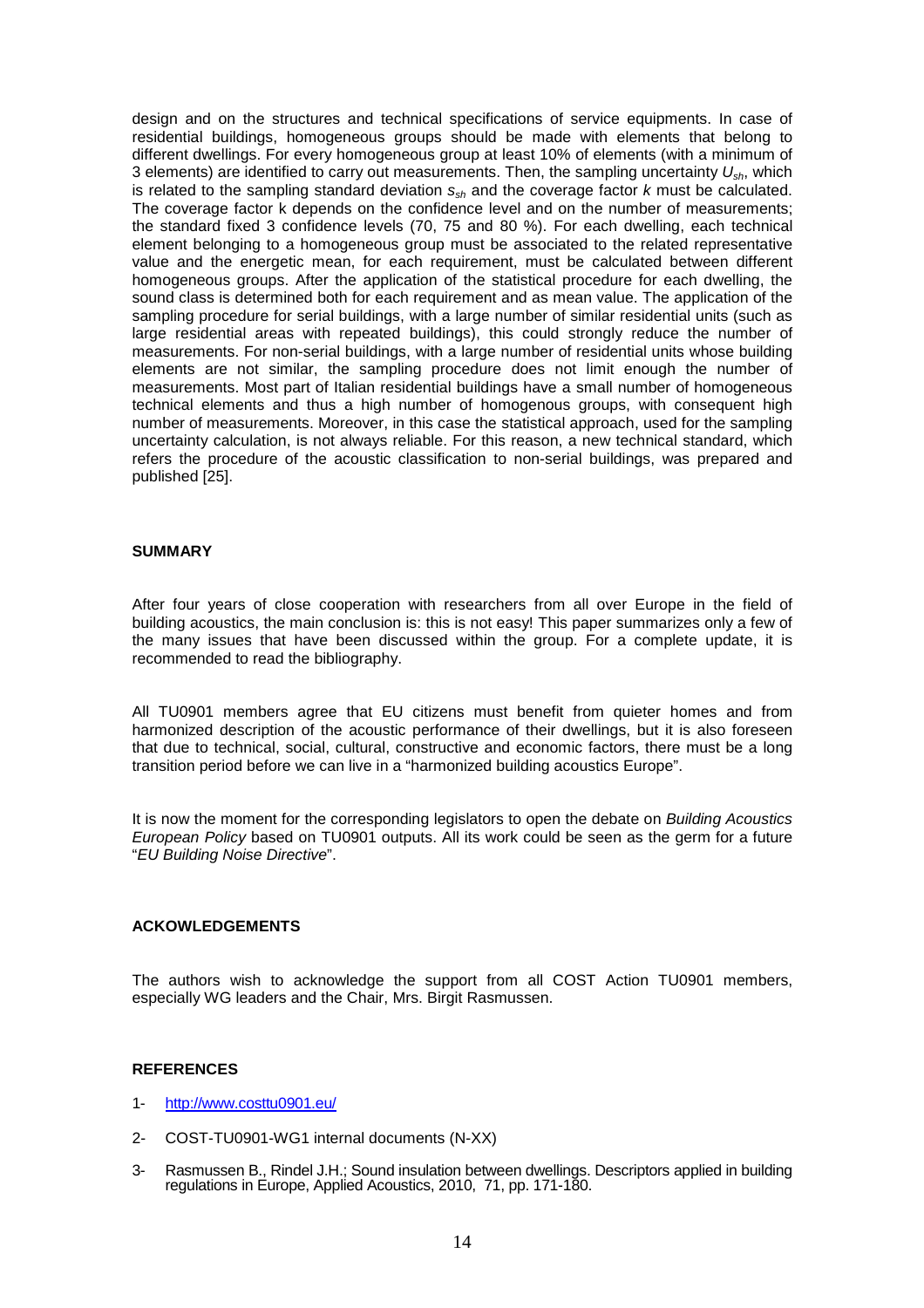- 4- Rasmussen, B.; Sound insulation between dwellings Requirements in building regulations in Europe, Applied Acoustics, 2010, 71(4) , 373-385.
- 5- Rasmussen, B.; Sound insulation between Dwellings Overview of the Variety of Descriptors and Requirements in Europe. Forum Acusticum 2011, Aalborg, Denmark, 2011.
- 6- Smith R.S., Wood J.B., Fausti P., Ingelaere B., "New buildings: design, technical solutions and acoustical performance in different countries". Proceedings of European Symposium of EAA TC-RBA and COST Action TU0901, Firenze, 14 Dicembre 2010, ISBN 978-88-88942-32-2.
- 7- Fausti P., Ingelaere B., Smith R.S., Steel C., "Common errors during construction of new buildings and effect of workmanship". Proceedings of European Symposium of EAA TC-RBA and COST Action TU0901, Firenze, 14 Dicembre 2010, ISBN 978-88-88942-32-2.
- 8- Fausti P., Cremonini R., (2009), Variability of results in acoustic measurements in buildings. Proceedings of EURONOISE2009, Edinburgh 26 – 28 October 2009, ISBN 1901656985.
- 9- Scholl, W., Lang, J., Wittstock, V.; Rating of Sound Insulation at Present and in Future. The Revision of ISO 717,ActaAcustica united with Acustica, 97, 686-698, 2011.
- 10- Bradley J.S; Evaluation of revised ISO airborne sound insulation ratings. NRC Construction, RR-330, 21 November 2012
- 11- Park HK, Bradley JS, Gover BN, Evaluating airborne sound insulation in terms of speech intelligibility, J. Acoust. Soc. Am. 123(3) 2008 1458-1471
- 12- Park, H.K., Bradley, J.S., Gover, B.N.; Rating airborne sound insulation in terms of the annoyance and loudness of transmitted speech and music sounds. IRC Research Report DBR-RR-242, NRC Canada, November, 2008
- 13- Rychtáriková M.; Müllner H,; Stani M,; Chmelík V,; Glorieux C.; Does the living noise spectrum adaptation of sound insulation match the subjective perception?; Euronoise 2012, Prague
- 14- Hongisto V.; Oliva D.; Keränen J.; Disturbance caused by airborne living sounds heard through walls – preliminary results of a laboratory experiment, Internoise 2013, Innsbruck
- 15- Hongisto V.; MäkiläM.; HaapakangasA.; Hakala J.; Hyönä J.; KylliäinenM.; Acoustic satisfaction in multi-storey buildings built after 1950 – preliminary results of a field survey, Internoise 2013, Innsbruck
- 16- Lang J,; Muellner H,; The importance of music as sound source in residential buildings, Internoise 2013, Innsbruck
- 17- Pedersoli S.; Machimbarrena M.; Rodrigues A. Monteiro C.; Posibles problemas asociados a la ampliación del rango de frecuencias para la evaluación del aislamiento a ruido aéreo in situ, Tecniacústica 2013, Valladolid.
- 18- Monteiro, C., Marino, C., Torchia, F., Nannipieri, E., Robertson, N., Smith, R. S., Machimbarrena, M.; Comparative analysis of airborne sound insulation field measurements using different ISO 717-1 performance descriptors - Lightweight separating walls and floors. Euronoise 2012, Prague
- 19- Scholl, W.: Why not use impact sound reduction indices instead of impact sound pressure levels? ActaAcustica 3, 2011
- 20- Ljunggren F.; Simmons C.;Hagberg K.;Correlation between sound insulation and occupants' perception – proposal of alternative single number rating of impact sound. Internoise 2013, **Innsbruck**
- 21- Rasmussen, B.;Sound Classification of Dwellings Quality Class Ranges and Class Intervals in National Schemes in Europe; EuroNoise 2012, Prague, Czech Republic, 2012
- 22- UNI 11367:2010 Acoustics in buildings Acoustic classification of residential units Field evaluation and verification (in Italian)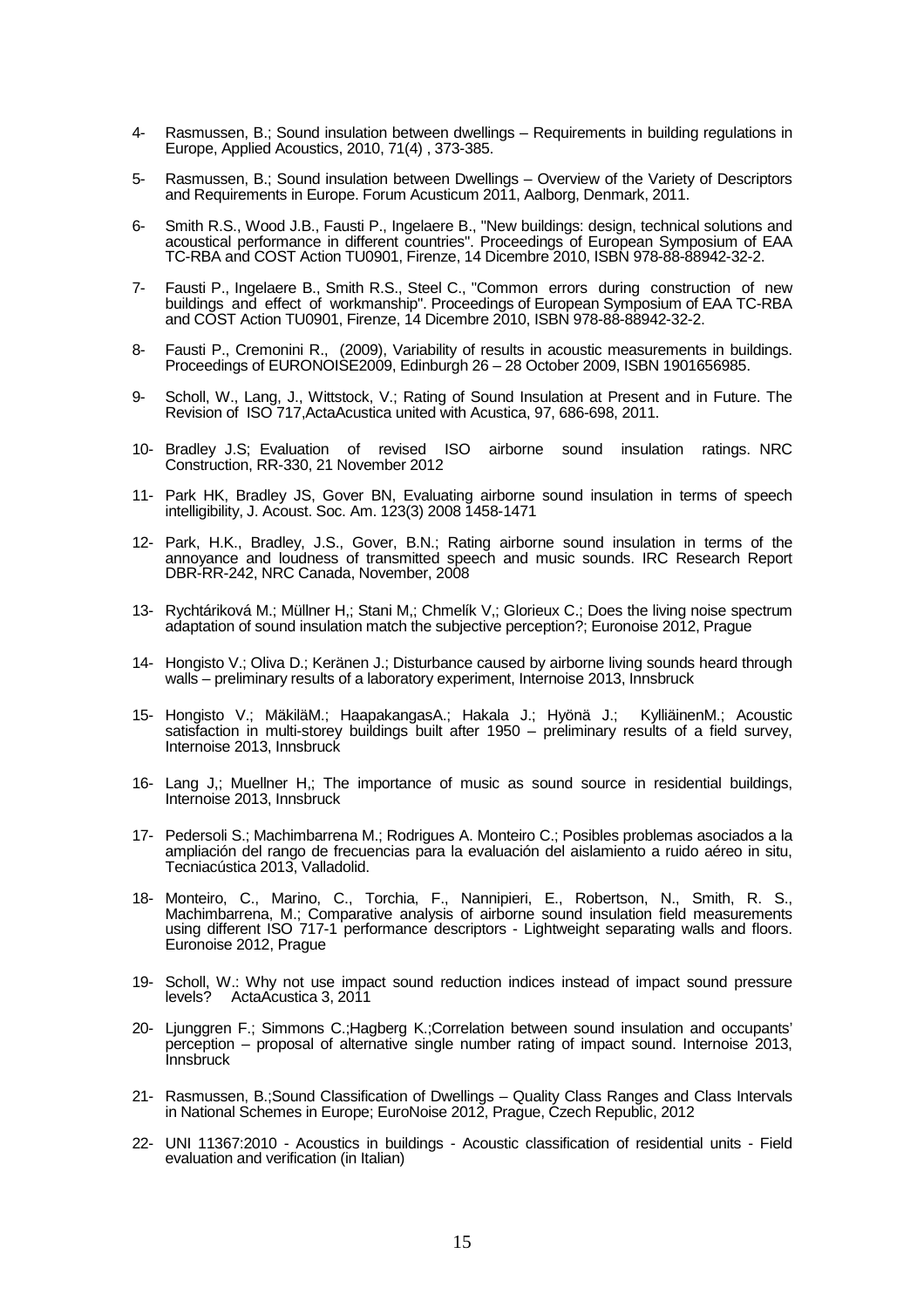- 23- Cremonini R., Secchi S. and Fausti P., "The Italian standard UNI 11367 regarding the sound classification of single properties: overview of procedures". Proceedings of 2010 EAA Symposium on Harmonization of European Sound Insulation Descriptors and Classification Standards, Florence, (2010)
- 24- Di Bella A., Fausti P., Scamoni F., Secchi S., Italian experiences on acoustic classification of buildings, Proceedings of Inter Noise 2012, New York City, August 19-22, 2012; Copyright©2012,The Institute of Noise Control Engineering of the USA, Inc., Washington, DC.
- 25- UNI 11444:2012 Acoustics in buildings Acoustic classification of residential units Guidelines for the selection of housing units in non-serial buildings (in Italian)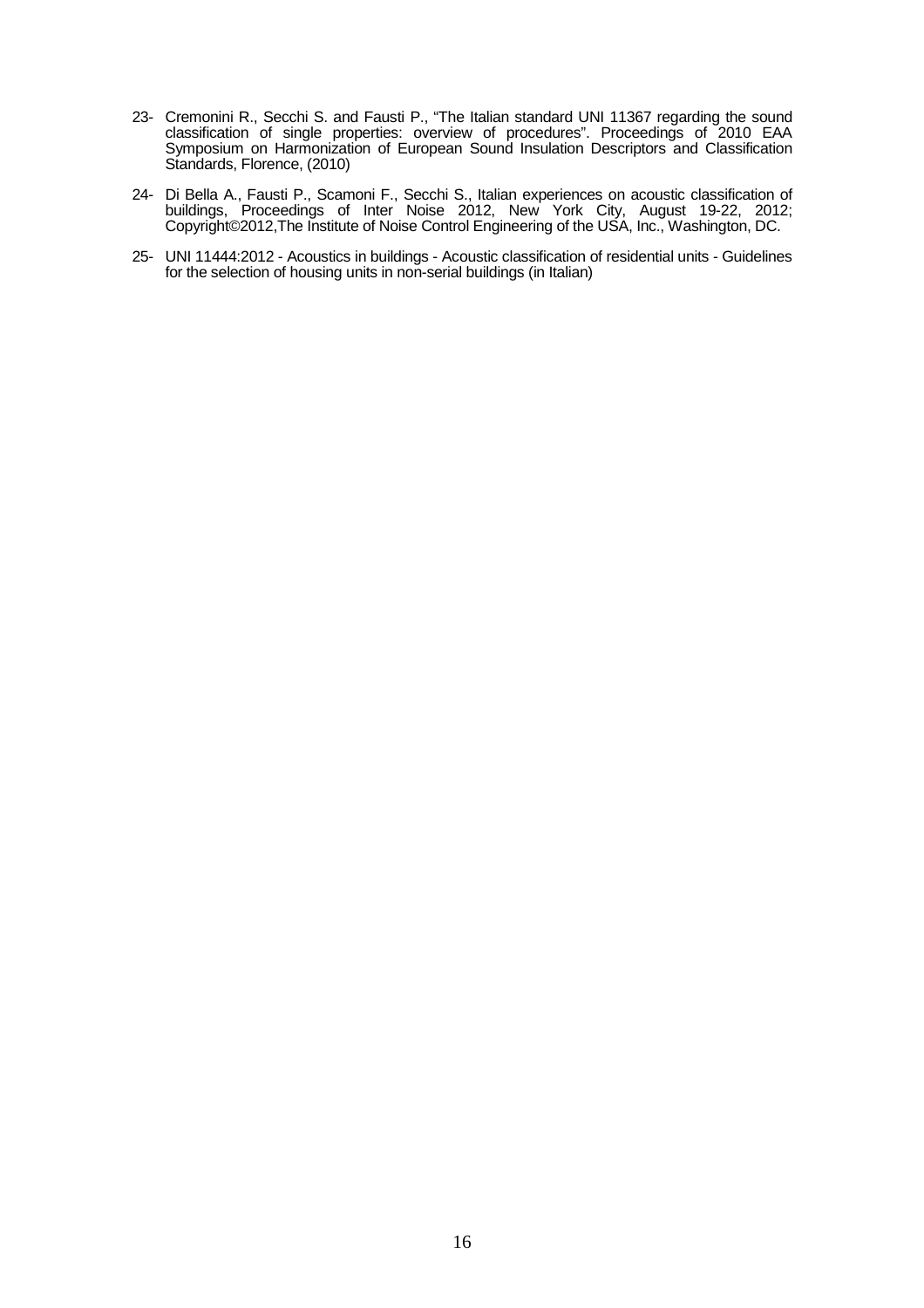# **EN BUSCA DE UN MARCO COMÚN EUROPEO EN MATERIA DE AISLAMIENTO ACÚSTICO EN VIVIENDAS: INTERCAMBIO DE EXPERIENCIAS Y DIFICULTAD DE CONSENSO**

REFERENCIA PACS :Pacs: 43.15.-s; 43.50.Qp; 43.50.Rq; 43.50.Sr;

María Machimbarrena<sup>1</sup>; Patrizio Fausti<sup>2</sup>

<sup>1</sup> Dpto. Física Aplicada ETS Arquitectura Av Salamanca s/n, 47014 Valladolid, Spain mariao@opt.uva.es <sup>2</sup> Engineering Department, University of Ferrara Via Saragat 1, 44100 Ferrara (FE), Italy patrizio.fausti@unife.it

#### **RESUMEN**

La Unión Europea nace para propiciar la integración y gobernanza en común de los estados y los pueblos de Europa. Además de crear un marco legislativo que asegure la libre circulación de ciudadanos, bienes, y servicios, se ha creado una política común en muchos otros aspectos tales como el mercado, la agricultura, la pesca… El ruido ambiental ha sido también abordado por la normativa europea y sería deseable que en algún momento se abordara el problema del ruido en las viviendas. Sin embargo no es fácil alcanzar un consenso por lo que respecta a los parámetros a utilizar para evaluar la calidad acústica de las viviendas o respecto a cómo crear una calificación acústica de viviendas que pudiera ser adoptada por todos los estados miembro. Este ha sido el objetivo perseguido desde COST TU0901 (http://www.costtu0901.eu/), que ha propiciado el marco adecuado para recoger una gran diversidad de puntos de vista, experiencias y datos no siempre concordantes, las cuales que se resumen a continuación.

### **ABSTRACT**

The European Union was created to promote the integration and joint governance of the States and people in Europe. Besides creating a legislative framework to ensure the free movement of people, goods, and services, the EU has created a common policy in many other aspects such as marketing, agriculture, fishing ... Environmental noise problems have also been addressed by EU regulations and it would be convenient that, at some point, noise in dwellings becomes an issue. However it is not easy to reach a consensus regarding the parameters to be used to evaluate the acoustic quality of dwellings or on how to create an acoustic rating of dwellings that could be adopted by all member States. This has been the objective of COST TU0901 (http://www.costtu0901.eu/), which has provided the adequate framework for collecting a diversity of approaches, experiences and data which do not always agree and are summarized below.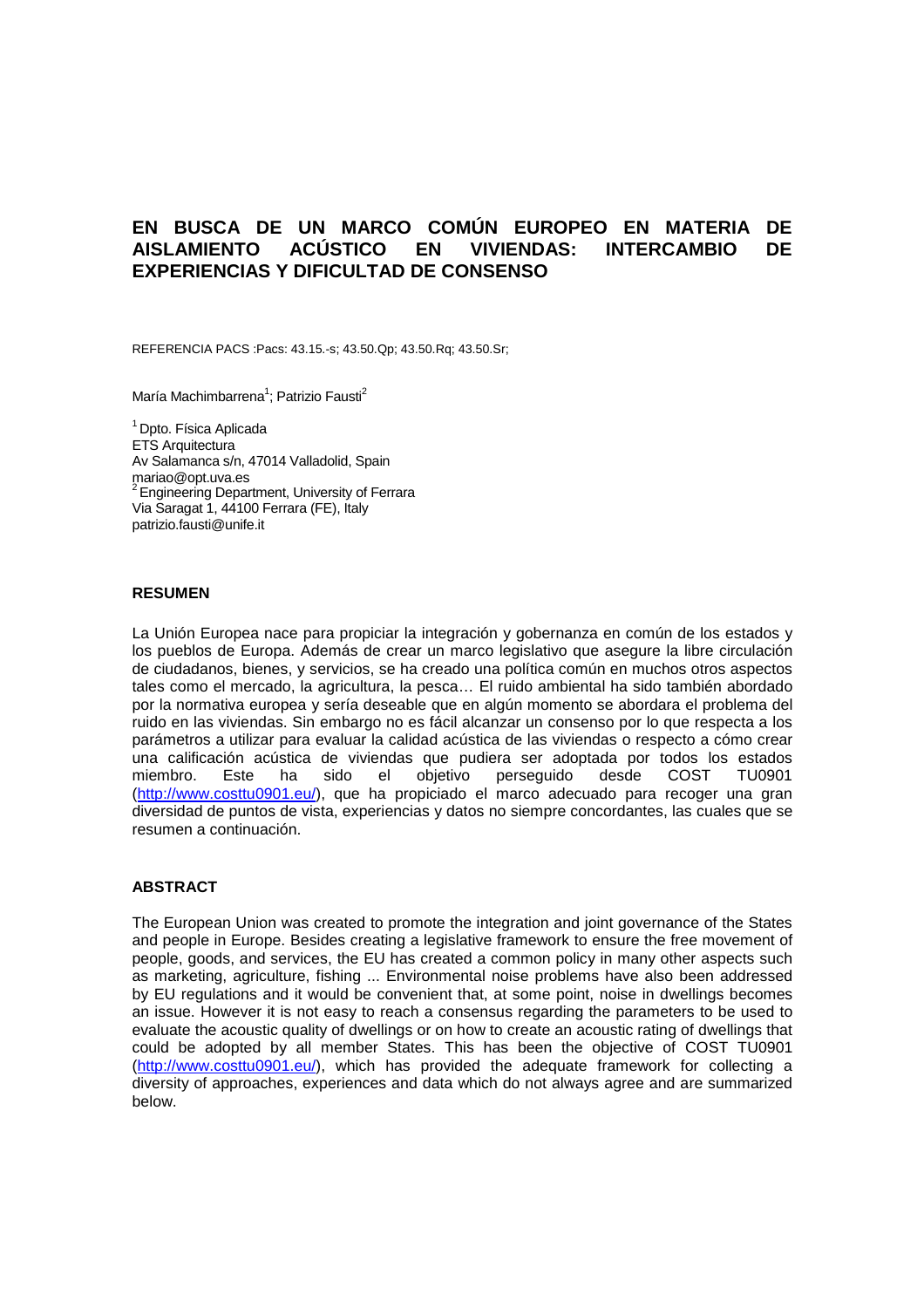#### **ANTECEDENTES**

La mayor parte de los países europeos tienen algún tipo de exigencia respecto al comportamiento acústico de los edificios, aunque estas exigencias varían mucho tanto en lo que respecta a los indicadores utilizados como a los límites establecidos. Actualmente once países Europeos cuentan con un sistema de clasificación acústica de edificios, pero ciertamente estos esquemas están lejos de ser parecidos. La gran variedad (indicadores, límites, tamaño de las clases, tipologías constructivas…) encontrada en los códigos de edificación y en los esquemas de clasificación acústica existentes, es un obstáculo para poder intercambiar experiencias, para el debido entendimiento de los legisladores de la UE, así como para el desarrollo y el comercio.

Se entiende que el nivel de exigencia/prestación debe ser establecido por cada uno de los estados miembro, sin embargo, si todos los países de la UE utilizaran los mismos indicadores y tuvieran criterios análogos para efectuar una clasificación acústica de edificios, sin duda todos los sectores afectados se verían beneficiados en el largo plazo: usuarios, fabricantes, legisladores, constructores…

La armonización de los descriptores y de los niveles de exigencia en las clases acústicas es muy necesaria para avanzar en la dirección adecuada y será bien recibida por la industria, los gobiernos y las instituciones científicas. La red Europea COST TU0901[1] ha trabajado durante los últimos cuatro años estimulando la investigación, recopilando experiencias de 29 países distintos e intentando encontrar una propuesta consensuada tanto para los descriptores que se deben utilizar en el campo de la acústica de edificios, como para la clasificación acústica de edificios.

La tarea no ha sido sencilla y de hecho no se ha llegado a alcanzar un consenso completo, dado que los problemas y soluciones en materia de acústica de edificios, no son los mismos en toda Europa. Sin embargo, sí se ha podido alcanzar algún tipo de consenso y se han producido discusiones muy interesantes que se exponen a continuación de forma resumida.

# **INTERCAMBIO DE EXPERIENCIAS**

Recopilación de Información Sobre el Uso de Descriptores y Esquemas de Clasificación Acústica

El punto de partida de la red de trabajo consistió en recopilar información sobre los parámetros utilizados en cada país, la existencia o no de códigos de edificación que incluyeran exigencias acústicas y la existencia de esquemas de clasificación acústica de edificios. Las tablas 1 a 3 muestran un resumen de los datos recopilados [2].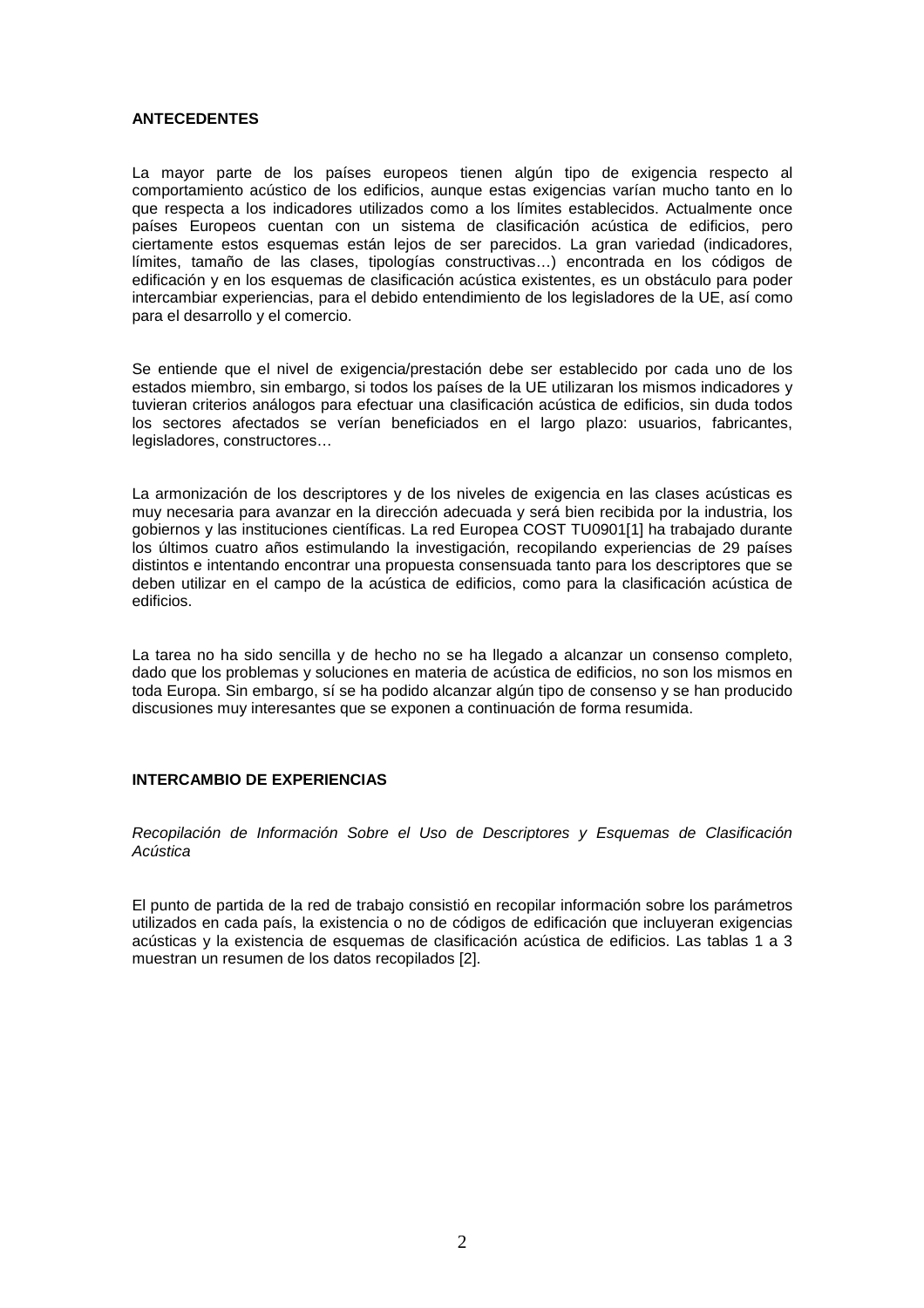| Update 2010                 |                           | Austria Belgium Denmark Estonia Finland France Germany Hungary Iceland |                           |              |                           |              |                           |                           |                    | Italy          |                           |              |              |                    |              | Lithuania Netherland Norway Poland Portugal Romania Spain |   |                           | Sweden Switzerla | UK           |
|-----------------------------|---------------------------|------------------------------------------------------------------------|---------------------------|--------------|---------------------------|--------------|---------------------------|---------------------------|--------------------|----------------|---------------------------|--------------|--------------|--------------------|--------------|-----------------------------------------------------------|---|---------------------------|------------------|--------------|
| Airborne                    | A                         | B                                                                      | <b>DK</b>                 | EE           | <b>FIN</b>                | F            | D                         | Н                         | IS                 | $\overline{1}$ | LT                        | <b>NL</b>    | N            | PL                 | PT           | <b>RO</b>                                                 | E | s                         | CH               | GB           |
| <b>Rw</b>                   |                           |                                                                        | $\boldsymbol{\mathsf{x}}$ | $\mathsf{x}$ | $\boldsymbol{\mathsf{x}}$ |              | $\boldsymbol{\mathsf{x}}$ |                           | $\mathsf{x}$       | x              | $\boldsymbol{\mathsf{x}}$ |              | $\mathsf{x}$ |                    |              | $\mathsf{x}$                                              |   |                           |                  |              |
| Rw+C                        |                           |                                                                        |                           |              |                           |              |                           | $\pmb{\times}$            |                    |                |                           |              |              | x                  |              | $\pmb{\times}$                                            |   |                           |                  |              |
| Rw+C50-3150                 |                           |                                                                        | x                         | x            |                           |              |                           |                           | $\pmb{\mathsf{x}}$ |                | $\pmb{\times}$            |              |              |                    |              |                                                           |   | $\pmb{\times}$            |                  |              |
| Rw+C100-5000                |                           |                                                                        |                           |              |                           |              |                           |                           |                    |                |                           |              |              |                    |              |                                                           | x |                           |                  |              |
| Rw+C50-5000                 |                           |                                                                        |                           |              |                           |              |                           |                           |                    |                |                           |              |              |                    |              |                                                           |   |                           |                  |              |
| Dn,w                        |                           |                                                                        |                           |              |                           |              |                           |                           |                    |                |                           |              |              |                    |              |                                                           |   |                           |                  |              |
| Dn,w+C                      |                           |                                                                        |                           |              |                           |              |                           |                           |                    |                |                           |              |              |                    |              |                                                           |   |                           |                  |              |
| Dn.w+C50-3150               |                           |                                                                        |                           |              |                           |              |                           |                           |                    |                |                           |              |              |                    |              |                                                           |   |                           |                  |              |
| Dn,w+C100-5000              |                           |                                                                        |                           |              |                           |              |                           |                           |                    |                |                           |              |              |                    |              |                                                           |   |                           |                  |              |
| Dn,w+C50-5000               |                           |                                                                        |                           |              |                           |              |                           |                           |                    |                |                           |              |              |                    |              |                                                           |   |                           |                  |              |
| DnT.w                       | $\boldsymbol{\mathsf{x}}$ | $\mathbf{x}$                                                           |                           |              |                           |              |                           |                           |                    |                | $\mathsf{x}$              |              |              |                    | $\mathsf{x}$ | $\boldsymbol{\mathsf{x}}$                                 |   |                           |                  |              |
| $DnT.w+C$                   |                           |                                                                        |                           |              |                           | $\mathbf{x}$ |                           |                           |                    |                |                           | $\times$     |              |                    |              |                                                           |   |                           | $\mathsf{x}$     |              |
| DnT,w+C50-3150              |                           |                                                                        |                           |              |                           |              |                           |                           |                    |                | $\boldsymbol{\mathsf{x}}$ |              |              |                    |              |                                                           |   |                           |                  |              |
| DnT.w+C100-5000             |                           |                                                                        |                           |              |                           |              |                           |                           |                    |                |                           |              |              |                    |              |                                                           | x |                           |                  |              |
| DnT,w+C50-5000              |                           |                                                                        |                           |              |                           |              |                           |                           |                    |                |                           |              |              |                    |              |                                                           |   |                           |                  |              |
| DnT,w+Ctr100-3150           |                           |                                                                        |                           |              |                           |              |                           |                           |                    |                |                           |              |              |                    |              |                                                           |   |                           |                  | $\mathsf{x}$ |
| <i><u><b>Impact</b></u></i> | $\overline{A}$            | В                                                                      | DK                        | EE           | <b>FIN</b>                | F            | D                         | Η                         | ΙS                 |                | τT                        | NL           | N            | PL                 | PT           | R <sub>O</sub>                                            | Έ | s                         | CH               | GB           |
| Ln,w                        |                           |                                                                        | $\pmb{\times}$            | x            | $\mathsf{x}$              |              | $\pmb{\mathsf{x}}$        | $\pmb{\times}$            | $\pmb{\mathsf{x}}$ | x              | $\pmb{\times}$            |              | $\mathsf{x}$ | $\pmb{\mathsf{x}}$ |              | $\mathsf{x}$                                              |   | $\mathsf{x}$              |                  |              |
| $Ln.w + CI$                 |                           |                                                                        |                           |              |                           |              |                           |                           |                    |                | $\boldsymbol{\mathsf{x}}$ |              |              |                    |              |                                                           |   |                           |                  |              |
| Ln.w+Cl.50-2500             |                           |                                                                        | $\mathsf{x}$              | $\times$     |                           |              |                           |                           | $\mathsf{x}$       |                |                           |              |              |                    |              |                                                           |   | $\mathsf{x}$              |                  |              |
| LnT,w                       | $\mathsf{x}$              | $\mathbf{x}$                                                           |                           |              |                           | $\mathbf{x}$ |                           |                           |                    |                |                           |              |              |                    | x            | $\mathsf{x}$                                              | x |                           |                  | $\mathsf{x}$ |
| $LnT.w+Cl$                  |                           |                                                                        |                           |              |                           |              |                           |                           |                    |                |                           | x            |              |                    |              |                                                           |   |                           | x                |              |
| LnT,w+Cl,50-2500            |                           |                                                                        |                           |              |                           |              |                           |                           |                    |                |                           |              |              |                    |              |                                                           |   |                           |                  |              |
| Façade                      | $\overline{A}$            | B                                                                      | DK                        | EE           | <b>FIN</b>                | F            | D                         | н                         | IS                 |                | LT                        | <b>NL</b>    | N            | PL                 | PT           | <b>RO</b>                                                 | E | s                         | CH               | GB           |
| Rw <sup>'</sup>             | $\boldsymbol{\mathsf{x}}$ |                                                                        |                           |              |                           |              | x                         |                           |                    |                |                           |              |              |                    |              |                                                           |   |                           |                  |              |
| $RW + Ct$                   | x                         |                                                                        |                           |              | х                         |              |                           | $\boldsymbol{\mathsf{x}}$ |                    |                |                           |              |              | x                  |              | x                                                         |   |                           |                  |              |
| DnT,2m,w                    |                           |                                                                        |                           |              |                           |              |                           |                           |                    | x              | $\pmb{\times}$            |              |              |                    | х            |                                                           |   |                           |                  |              |
| DnT.2m.w + Ctr              |                           | $\mathbf{x}$                                                           |                           |              |                           | $\mathbf{x}$ |                           |                           |                    |                | $\mathsf{x}$              | $\times$     |              |                    | $\mathsf{x}$ |                                                           | x |                           | $\mathsf{x}$     |              |
| Lden/24h                    |                           |                                                                        | x                         | x            |                           |              |                           |                           | $\pmb{\times}$     |                |                           |              | x            |                    |              |                                                           |   |                           |                  |              |
| Lnight                      |                           |                                                                        | $\mathsf{x}$              | $\mathsf{x}$ |                           |              |                           |                           |                    |                |                           |              |              |                    |              |                                                           |   |                           |                  |              |
| Lmax                        |                           |                                                                        |                           |              |                           |              |                           |                           | $\pmb{\times}$     |                |                           |              | x            |                    |              |                                                           |   | $\mathsf x$               |                  |              |
| Equipment                   | A                         | в                                                                      | DK                        | EE           | <b>FIN</b>                | F            | D                         | Ή                         | IS                 |                | LT.                       | NL           | Ñ            | PL                 | PT           | R <sub>O</sub>                                            | Е | s                         | CH               | GB           |
| dBA-eq                      | $\boldsymbol{\mathsf{x}}$ | $\mathbf{x}$                                                           | $\mathsf{x}$              | X > 63       | X > 20                    | X > 100      |                           | $X + C$                   | x                  | X > 63         | X > 63                    | X > 63       | X > 63       | $\times$           | $X + C$      | $\mathsf{x}$                                              |   |                           | X > 100          |              |
| dbA-maxS                    |                           |                                                                        |                           |              |                           |              |                           |                           |                    | X > 63         | X > 63                    | X > 63       |              |                    |              |                                                           |   |                           |                  |              |
| dbA-maxF                    |                           | $\mathbf{x}$                                                           |                           | X > 63       | X > 20                    |              | X > 100                   |                           | x                  |                |                           |              | X > 63       | x                  |              |                                                           |   | $\boldsymbol{\mathsf{x}}$ |                  |              |
| dbC-eq                      | x                         |                                                                        |                           | X > 64       |                           |              |                           |                           | $\pmb{\times}$     |                |                           |              |              |                    |              |                                                           |   |                           |                  |              |
| dbC-maxF                    |                           |                                                                        |                           |              |                           |              |                           |                           |                    |                |                           |              | X > 63       |                    |              |                                                           |   |                           |                  |              |
| Classifications             | A                         | В                                                                      | DK                        | EE           | <b>FIN</b>                | F            | D                         | Η                         | IS                 |                | LT                        | <b>NL</b>    | Ν            | PL                 | PT           | R <sub>O</sub>                                            | Έ | s                         | CH               | GB           |
| classes                     | $\boldsymbol{\mathsf{x}}$ |                                                                        | $\boldsymbol{\mathsf{x}}$ |              | x                         |              | x                         |                           | $\pmb{\times}$     | x              | $\boldsymbol{\mathsf{x}}$ | $\mathsf{x}$ | x            | x                  |              |                                                           |   | $\mathbf{x}$              | x                |              |
| low frequencies             | (x)                       |                                                                        | (x)                       |              |                           |              |                           |                           | (x)                |                | (x)                       |              |              |                    |              |                                                           |   | (x)                       |                  |              |

Tabla 1: Resumen de parámetros y clasificaciones existentes [2-COST-TU0901-WG1-N12]

Si se consulta la literatura, se constata que no sólo se utilizan muy diversos indicadores, sino que además el nivel de exigencia varía mucho en toda Europa. [3,4,5].

| Airborne sound between dwellings |                                  | $n = 11$ |    |    |    |                          |                                                                                    |
|----------------------------------|----------------------------------|----------|----|----|----|--------------------------|------------------------------------------------------------------------------------|
| <b>Country</b>                   | <b>Quantity</b>                  |          |    |    |    |                          | class1 class2 class3 class4 class5 generals remarks                                |
| <b>NL</b>                        | $D_{nT,A}$                       | 62       | 57 | 52 | 47 | 42                       | other enclosed spaces than rooms: 5 dB less stringent for all                      |
| AT                               | DnT,w                            |          |    | 55 | 50 |                          | rowhouses 5 dB more stringent                                                      |
|                                  | $D_{nT,w}$ +C <sub>50-3150</sub> | 60       | 55 |    |    |                          |                                                                                    |
| <b>LT</b>                        | $D_{nT,w}$ + $C_{50-3150}$       | 63       | 58 |    | ۰  | $\overline{\phantom{a}}$ | also for $Rw+C_{50-3150}$                                                          |
|                                  | $D_{n.T.w}$ or $R_w$             |          | ۰  | 55 | 52 | 48                       |                                                                                    |
| <b>BE</b>                        | $D_{nT,w}$                       | 62       | 58 |    |    |                          | Standard NBN S01-400-1:2008                                                        |
|                                  | $D_{nT,w}$ + $C_{50}$            | 58       | 54 |    |    |                          | version 2013                                                                       |
| <b>SE</b>                        | $D_{nTw}$ + $C_{50-3150}$        | 61       | 57 | 53 |    |                          | volume restriction so actually DnTw+C                                              |
|                                  | $R'_w$                           |          |    |    | 49 |                          |                                                                                    |
| <b>CZ</b>                        | $R_{w}$ , $D_{nT,w}$             |          | 59 | 55 | 53 |                          |                                                                                    |
| lιT                              | R'w                              |          | 56 | 53 | 50 | 45                       | Min. requirements depend on the intended use of buildings (*)                      |
| lis                              | $R_w$                            |          |    | 55 | 50 |                          | $D_{n,w}$ is used when the area of the                                             |
|                                  | $R'_w + C_{50-3150}$             | 63       | 58 | 53 |    |                          | is less than 10 $m2$                                                               |
| PL                               | $R'_{w}$ +C <sub>50-3150</sub>   | 59       | 56 | 53 | 50 |                          | S<10: DnTw+C, level 1 dB higher                                                    |
| <b>DK</b>                        | $R'_w$ + $C_{50-3150}$           | 63       | 58 |    |    |                          |                                                                                    |
|                                  | R'w                              |          |    | 55 | 50 |                          |                                                                                    |
| <b>NO</b>                        | $R_w$                            | 63       | 58 | 55 | 50 |                          | If the common partition is less than 10 m <sup>2</sup> , $S = 10$ m <sup>2</sup> . |

Tabla 2: Resumen de los parámetros y valores límite empleados en los sistemas de clasificación acústica - aislamiento a ruido aéreo. [2-COST-TU0901-WG1-N34]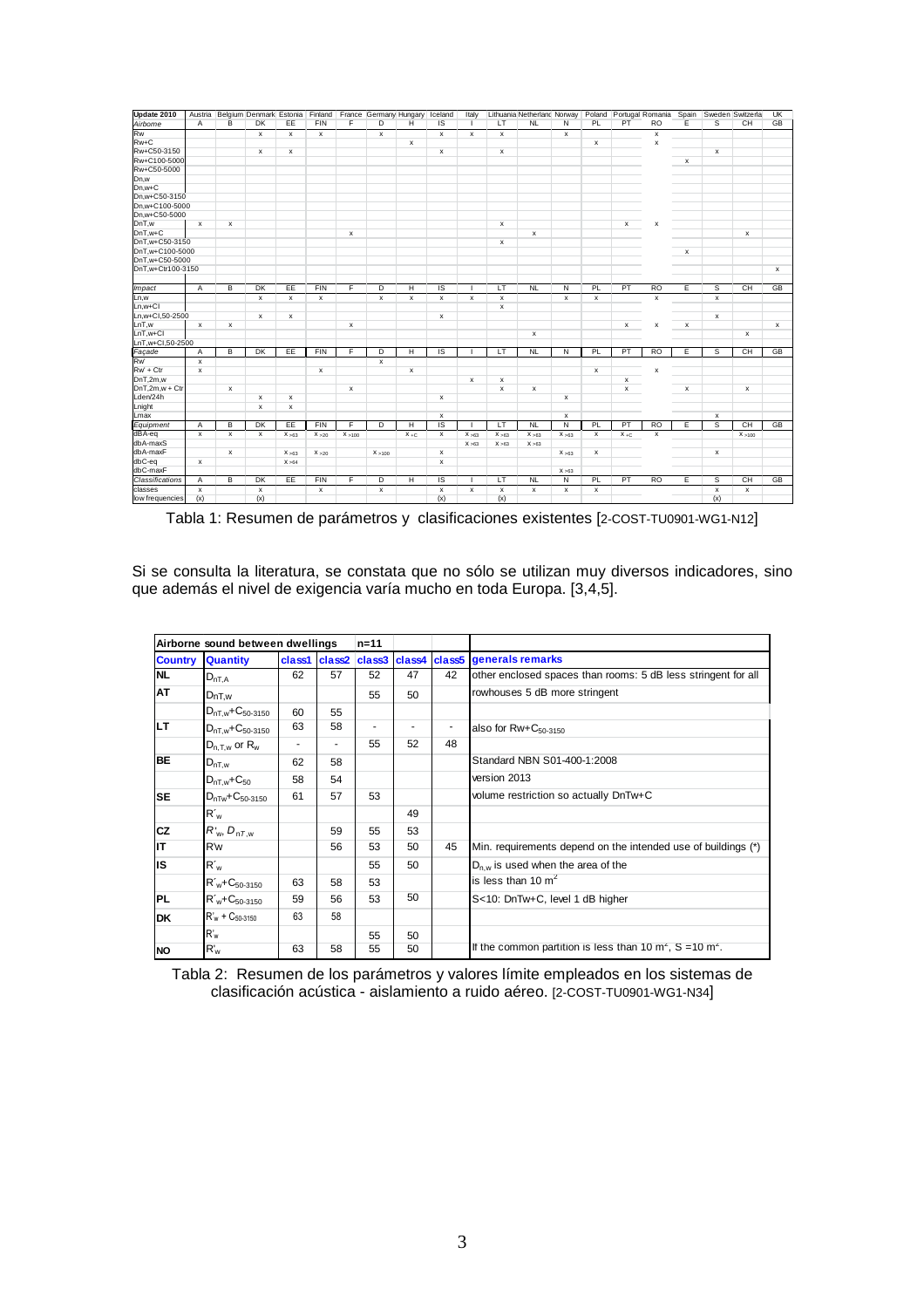|                | impact insulation classification | $n = 11$ |        |        |        |                    |        |                                 |
|----------------|----------------------------------|----------|--------|--------|--------|--------------------|--------|---------------------------------|
| <b>Country</b> | <b>Quantity</b>                  | class1   | class2 | class3 | class4 | class <sub>5</sub> | class6 | generals remarks                |
| <b>NL</b>      | $L_{nTA}$                        | 43       | 48     | 53     | 58     | 63                 |        | stairs 5 dB more stringent      |
| AT             | L'nT,w                           | 38       | 43     | 48     | 53     |                    |        | rowhouses 5 dN more stringen    |
|                | $L_{nT,w}$ +C $I_{50-2500}$      | 43       | 43     |        |        |                    |        | in combination with LnT, w req. |
| <b>LT</b>      | $L_{n,w}$ +C $I_{50-2500}$       | 43       | 48     | ۰      |        |                    |        |                                 |
|                | $L_{n,w}$                        |          |        | 53     | 58     | 60                 |        |                                 |
| <b>BE</b>      | $L_{nT,w}$                       |          |        | 50     | 58     |                    |        |                                 |
| <b>SE</b>      | $L'_{nT,w}$ + $C_{1,50-2500}$    |          | 48     | 52     | 56     |                    |        | LnT, w?                         |
|                | $L'_{n,w}$                       |          |        |        |        | 60                 |        |                                 |
| CZ             | $L'_{n,w}, L'_{nT,w}$            | 42       | 48     |        |        |                    |        |                                 |
| IΤ             | $L'_{n,w}$                       |          |        | 53     | 58     | 63                 | 68     |                                 |
| IS             | $L'_{n,w}$                       |          |        | 53     | 58     |                    |        |                                 |
|                | $L'_{n,w}$ + $C_{1,50-250}$      | 43       | 48     | 53     |        |                    |        |                                 |
| <b>PL</b>      | $L'_{n,w}$                       | 43       | 48     | 53     | 57     |                    |        |                                 |
|                | $L'_{n,w}$ + $C_{1,50}$          | 43       | 48     |        |        |                    |        |                                 |
| DK             | 2500                             |          |        |        |        |                    |        |                                 |
|                | $L_{n,w}$                        | 43       | 48     | 53     | 58     |                    |        |                                 |
| <b>NO</b>      | ıL <sub>'n,w</sub>               | 43       | 48     | 53     | 58     |                    |        |                                 |

Tabla 3: Resumen de los parámetros y valores límite empleados en los sistemas de clasificación acústica – nivel de ruido de impacto. [2- COST-TU0901-WG1-N34]

El siguiente paso fue recoger las ventajas e inconvenientes de los indicadores comúnmente utilizados así como la opinión sobre la idoneidad de los indicadores basada en la experiencia de cada país. A pesar de intentar mantener la objetividad y los criterios de base científica en la argumentación, es extremadamente complejo llegar a un acuerdo sobre "qué sería lo mejor". Todos los miembros del COST TU0901 fueron preguntados sobre las ventajas e inconvenientes de los descriptores (propuestos y existentes). Se preguntó por:

- métodos de evaluación y rango de frecuencias a utilizar;
- métodos de medida en término de reproducibilidad complejidad, tiempo empleado…;
- relación entre el descriptor y la percepción subjetiva del usuario;
- comparación con magnitudes medidas en laboratorio;
- otros aspectos de orden práctico, económico o de cualquier otro tipo que pudieran ser de interés;

Las tablas 4 a 7 muestran un resumen de las ventajas e inconvenientes encontradas como punto de partida. A partir de aquí se inició el auténtico debate. Los aspectos más controvertidos se exponen a continuación..

| <b>Quantity</b>     | $\mathsf{D}_{\mathsf{nT}}$                                                                                                                                                                                                                                                                                                                                                                           | R                                                                                                                                                                                                                                                                                                                                                   |
|---------------------|------------------------------------------------------------------------------------------------------------------------------------------------------------------------------------------------------------------------------------------------------------------------------------------------------------------------------------------------------------------------------------------------------|-----------------------------------------------------------------------------------------------------------------------------------------------------------------------------------------------------------------------------------------------------------------------------------------------------------------------------------------------------|
| <b>Advantage</b>    | - good relation to the subjective response (11)<br>- also for rooms not adjacent or small area (6)<br>- no need to determine room volume (6)<br>- easy to use, simple to explain (2)<br>- well-established in regulations in whole world<br>- correct sound insulation vertical vs horizontal                                                                                                        | - is related to the construction itself (3)<br>- product data are available (3).<br>- robust measure, long experience (2)<br>- easier to use in building planning process (2)<br>- well-established in regulations in whole world (2).<br>- no dependence on direction and room size<br>- does not require reference T<br>- in laboratory it is ok. |
| <b>Disadvantage</b> | - is depending on room size and direction (2)<br>- more difficult to use by architect (2)<br>- large rooms, results tend to overestimate (2)<br>- difficult to compare measurement with<br>requirements<br>- average field data can be biased due to<br>inclusion of atypical volumes<br>- not suitable for evaluation of partition<br>transmission loss.<br>- is 0,5 s correct for low frequencies? | - does not correspond to what people hear (5)<br>- needs volume and area, often not clear defined (4)<br>- in-situ flanking constructions influence the result<br>- it does not consider different room shapes enough<br>- confusion between element and in-situ property<br>- in the field it creates numerous problem.                            |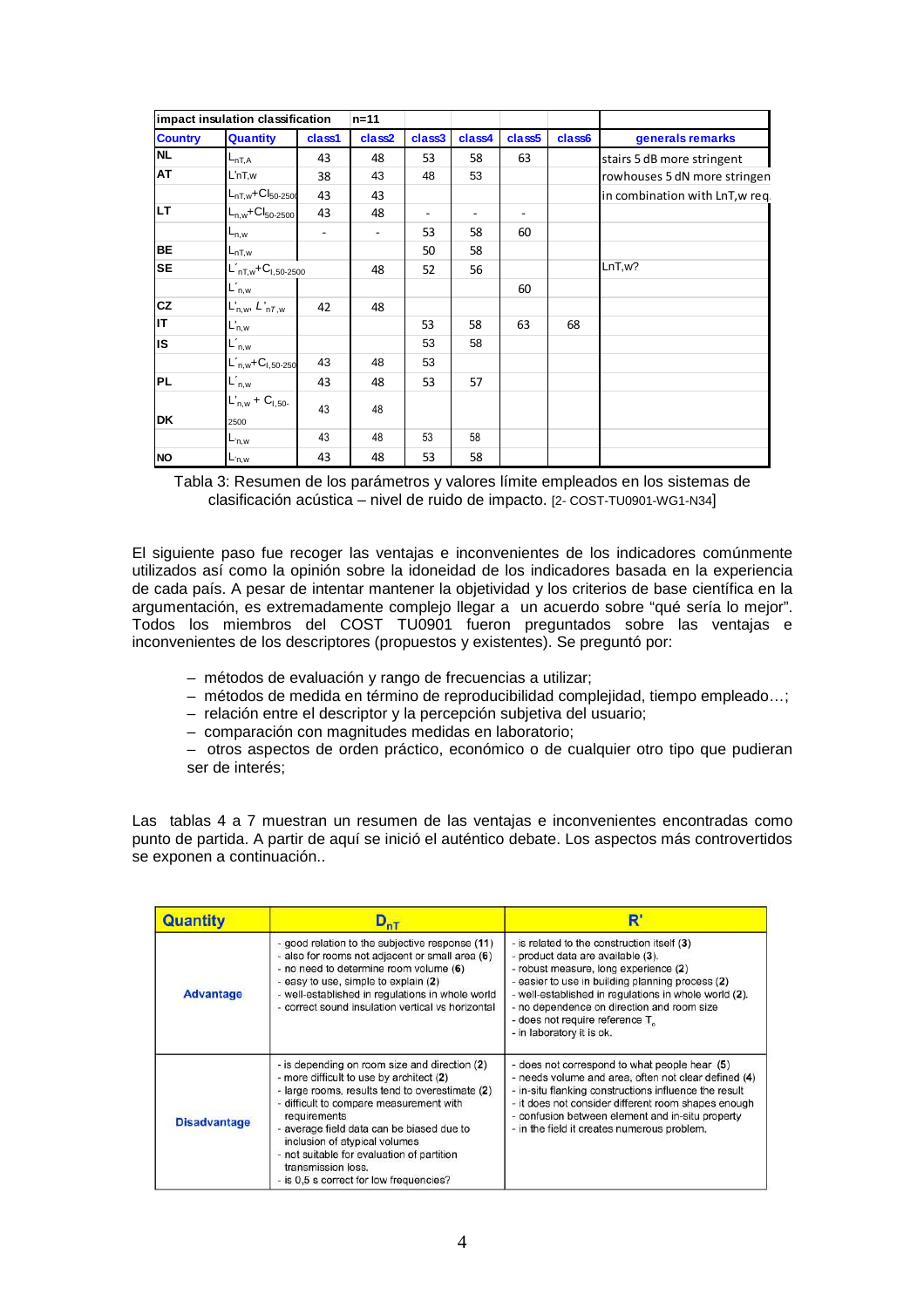| <b>Quantity</b>     | -n1                                                                                                                                                                                                                                                                               |                                                                                                                                                                                                                                                                                                                    |
|---------------------|-----------------------------------------------------------------------------------------------------------------------------------------------------------------------------------------------------------------------------------------------------------------------------------|--------------------------------------------------------------------------------------------------------------------------------------------------------------------------------------------------------------------------------------------------------------------------------------------------------------------|
| <b>Advantage</b>    | - good relation to the subjective response (4)<br>- no need to determine room volume (4)<br>- easy to use, simple to explain<br>- well-established in regulations in whole world<br>- correct sound insulation vertical vs horizontal<br>- good solution for control spectrum     | - good for small and normal rooms<br>- room absorption taken into account<br>- product data are available<br>- easier to use in building planning process<br>- does not require reference T<br>- in laboratory it is ok.                                                                                           |
| <b>Disadvantage</b> | - large rooms, results tend to overestimate (2)<br>- lack of direct relation with product data<br>- is 0.5 s correct for low frequencies?<br>- problems in case differences between<br>reference value and real $T_{\rm{en}}$<br>- difficult to transfer lab data to in-situ data | - Confusion between element and in-situ properties<br>- needs volume and area, often not clear defined (2)<br>- confusion between element and in-situ property<br>- in the field it creates numerous problem.<br>- not advisable with large rooms because of the<br>standardization to equivalent absorption area. |

| <b>Quantity</b>      | $D_{2m,nT}$                                                                                                                                                                                                                                                                                                                                                                                                                                                                                  | $(R'_{45}/R'_{\rm tr})$<br>$R^r$                                                                                                                                                                                                                                                                                                        | Lindoor (any of them)                                                                                                                                                                                                    |
|----------------------|----------------------------------------------------------------------------------------------------------------------------------------------------------------------------------------------------------------------------------------------------------------------------------------------------------------------------------------------------------------------------------------------------------------------------------------------------------------------------------------------|-----------------------------------------------------------------------------------------------------------------------------------------------------------------------------------------------------------------------------------------------------------------------------------------------------------------------------------------|--------------------------------------------------------------------------------------------------------------------------------------------------------------------------------------------------------------------------|
| <b>Advantages</b>    | all D <sub>2m,nT</sub> are preferred to estimate<br>global façade performance including<br>flanking transmissions.<br>$D_{2m,nT}$ directly relates outdoor and<br>indoor level<br>Easy to measure, no need to<br>determine room volume and joint<br>face.<br>Loudspeaker as source is preferred<br>for S/N (Signal-to-Noise ratio) and<br>repeatability reasons<br>D (compared to R) is more directly<br>comparable to quantity adopted as<br>acoustic classification of building<br>facades | Both R' are preferred when<br>comparing with element laboratory<br>performances                                                                                                                                                                                                                                                         | Related to the perception of the sound<br>source: directly related to real external noise<br>levels<br>More related to user annoyance and<br>subjective assessment<br>Directly related to the inner noise<br>environment |
| <b>Disadvantages</b> | -D <sub>tr</sub> has different measuring methods<br>related to different traffic sources.<br>has low repeatability and suffers<br>from low S/N (Signal-to-Noise ratio)<br>D <sub>tr,2m,nT</sub> needs more investigation<br>about microphone positions<br>(balcony, patio, loggia, roofs)                                                                                                                                                                                                    | - $R'_{45}$ and $R'_{tr}$ give in some cases<br>different results<br>-Measurement procedure for R'tr<br>quite complicated<br>- Facade shape not taken into account;<br>difficult to accurate measure with<br>balconies etc.<br>-- Related to the perception of the<br>sound source: Less correlated with<br>perceived level difference. | -Not directly related to the acoustical<br>properties of the facade constructions<br>-Depending on both facade properties and<br>outdoor noise, not on a building product                                                |

Tabla 4: Ventajas e inconvenientes de los descriptores más comúnmente usados. [COST-TU0901- WG1-N13 and N15]

| <b>Assessment</b>   | A (A-weighted traffic or other<br>source spectrum)                                                                                                                                                                                                                                | w (curve shifting method)                                                                                                                                                                                                                                                                                                                                                                     |
|---------------------|-----------------------------------------------------------------------------------------------------------------------------------------------------------------------------------------------------------------------------------------------------------------------------------|-----------------------------------------------------------------------------------------------------------------------------------------------------------------------------------------------------------------------------------------------------------------------------------------------------------------------------------------------------------------------------------------------|
| <b>Advantage</b>    | - correspond better with real situation,<br>annoyance (5).<br>- easy to explain and calculate (2)<br>- system can be the same for all aspects, only<br>different source spectrum (2)<br>- facilitates uncertainty calculations<br>- allows quick calculation of A-weighted levels | - used since 40 years all over the world (3)<br>- simple and easy-to-communicate number (2)<br>- independent of the source spectrum<br>- allows quick calculation of A-weighted levels and<br>provides link to manufacturers data                                                                                                                                                             |
| <b>Disadvantage</b> | - varies with type of source spectrum.<br>- a single spectrum not representative for all<br>'living' noise<br>- A-weighting not well related to the subjective<br>estimation of a sound, loud noise or low<br>frequency noise                                                     | - has to be enlarged to 50 Hz for annoyance (5)<br>- too complex determination method (2)<br>- not adequate without spectrum adaptation terms<br>(2)<br>- not adequate for deficiencies, coincidence (2)<br>- less correlated with perceived level difference (2)<br>- adding and subtracting elements or transmission<br>path is not exact<br>- one curve not adequate for all constructions |

Tabla 5: Ventajas e inconvenientes de los métodos de evaluación del ruido aéreo. [COST-TU0901- WG1-N13]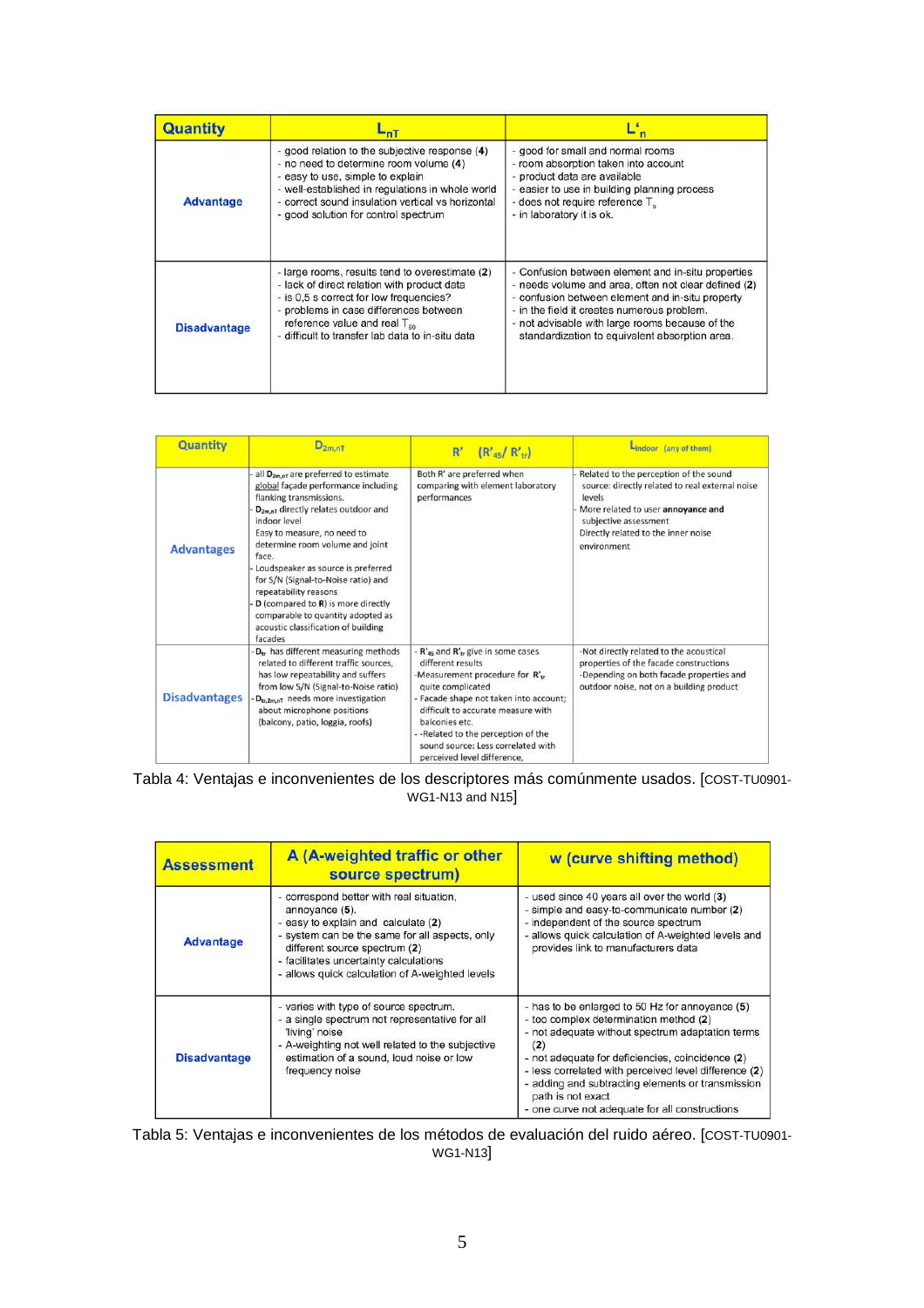| <b>Assessment</b>   | A (A-weighted traffic or other<br>source spectrum)                                                                                                                                                                                                                                                                                    | w (curve shifting method)                                                                                                                                                                                                                                                                                                              |
|---------------------|---------------------------------------------------------------------------------------------------------------------------------------------------------------------------------------------------------------------------------------------------------------------------------------------------------------------------------------|----------------------------------------------------------------------------------------------------------------------------------------------------------------------------------------------------------------------------------------------------------------------------------------------------------------------------------------|
| <b>Advantage</b>    | - correspond better with real situation,<br>annovance (4).<br>- easy to explain and calculate (2)<br>- system can be the same for all aspects, only<br>adequate transfer function (tapping machine)<br>(2)<br>- facilitates uncertainty calculations<br>- very important problem in dwellings with floors<br>covered with panels! (?) | - used since 40 years all over the world (3)<br>- simple and easy-to-communicate number (2)<br>- independent of the source spectrum<br>- allows quick calculation of A-weighted levels and<br>provides link to manufacturers data                                                                                                      |
| <b>Disadvantage</b> | - no good descriptor for walking spectrum<br>- varies with type of source spectrum<br>- does not cover all "impact" sources                                                                                                                                                                                                           | - has to be enlarged to 50 Hz for annoyance (2)<br>- too complex determination method (2)<br>- the shape of existing reference curve in low<br>frequencies range seems to be not fitting to<br>subjective evaluation(2)<br>- in large rooms it is almost impossible to fulfil<br>requirements<br>- does not cover all "impact" sources |

# Tabla 6: Ventajas e inconvenientes de los métodos de evaluación del ruido de impacto. [COST-TU0901-WG1-N13]

| <b>Assessment</b>    | "Source weighting"                                                                                                                                                                                                                        | <b>Reference curve (w)</b>                                                                                                                                                                                                        |
|----------------------|-------------------------------------------------------------------------------------------------------------------------------------------------------------------------------------------------------------------------------------------|-----------------------------------------------------------------------------------------------------------------------------------------------------------------------------------------------------------------------------------|
| <b>Advantages</b>    | -Good correlation with perceived level difference,<br>allowing source spectrum to be assigned<br>-A traffic preferred for façade, since traffic is the major<br>noise source problem<br>-assessment easy to explain and easy to calculate | $D_{1s,w}$ + C or $C_{tr}$ seem have good reproducibility<br>Independent of the source spectrum<br>For $R'$ the w method allows comparison with $R_w$ from lab                                                                    |
| <b>Disadvantages</b> | -Varies with type of source spectrum                                                                                                                                                                                                      | - Less correlated with perceived level difference.<br>- Not suitable for source spectrum rich in low frequencies, requiring<br>adaptation terms<br>- The correction with spectrum adaptation terms seems to be too<br>complicated |



# Recopilación de Información Sobre el Diseño y Comportamiento Acústico de las Soluciones Constructivas Usadas en Edificación Residencial

La racionalización de los descriptores de aislamiento es también uno de los objetivos en los que actualmente trabajan los órganos de normalización Europeos e Internacionales (particularmente CEN/TC 126 and ISO/TC43/SC2). Esta armonización y reducción de parámetros existentes podría facilitar el intercambio de datos relativos al comportamiento acústico (aislamiento) de los elementos y sistemas constructivos de unos países a otros y así promover la comercialización y venta tanto de elementos, como de soluciones constructivas y construcciones propiamente dichas.

Es por esto que otra de las actividades desarrolladas en el ámbito de COST TU0901 se ha centrado en la recopilación y discusión sobre detalles constructivos y datos de aislamiento para particiones horizontales y verticales en todos los países participantes. El objetivo es poder elaborar una base de datos Europea que incluya tanto soluciones tradicionales como soluciones innovadoras "robustas" para edificios de nueva construcción y para mejorar el aislamiento de los ya existentes. Además, la recopilación y análisis de los errores de diseño encontrados y de los errores de ejecución conllevará una transferencia de conocimiento a profesionales "no acústicos" con la consecuente mejora de la calidad de las edificaciones al poder usar de forma óptima los materiales existentes, las tecnologías y beneficiarse de la experiencia de otros países. La información recopilada ha sido: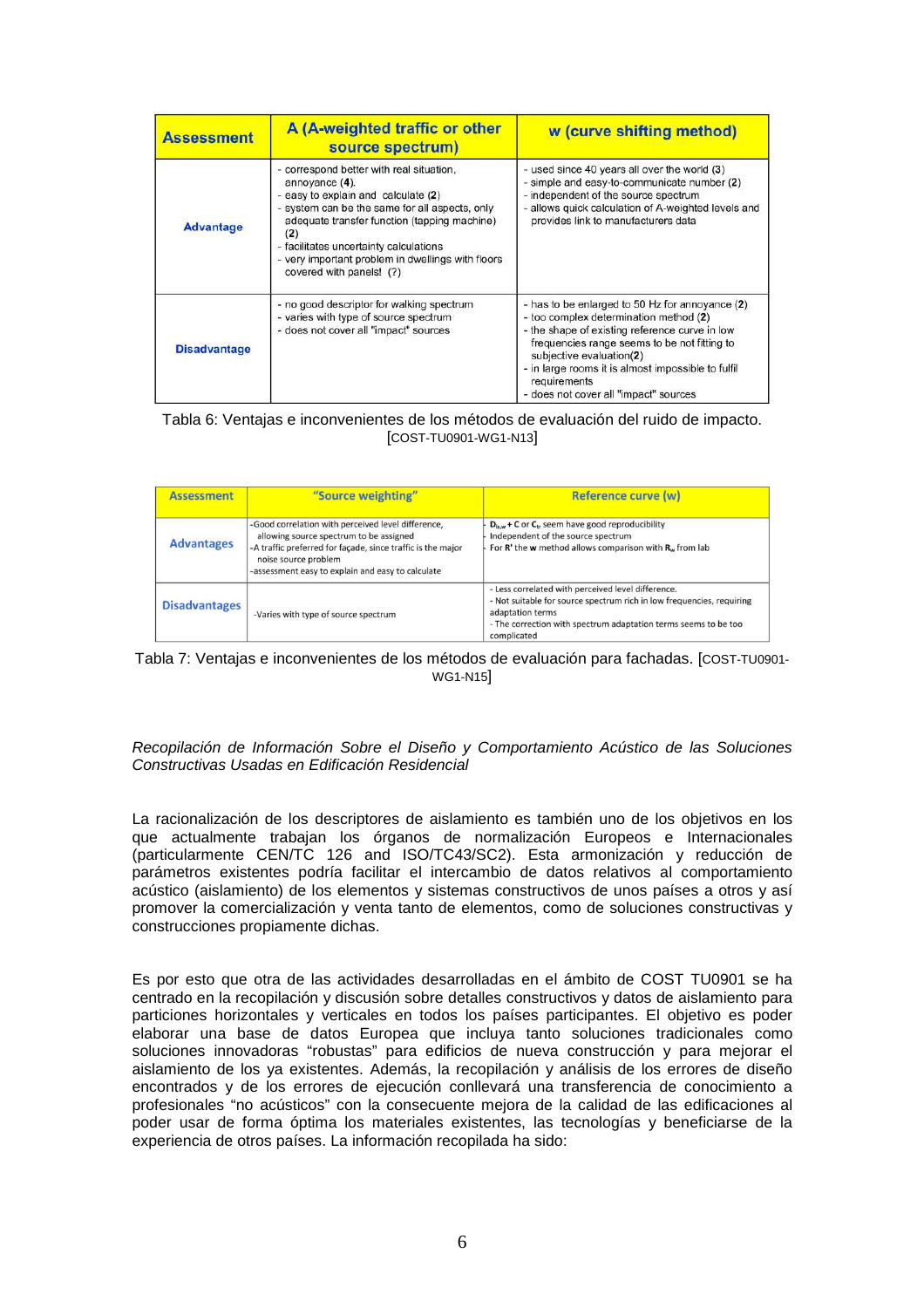- Información general sobre el parque de viviendas (stock y población total; proporción de apartamentos (pisos), adosados, pareados y viviendas unifamiliares; cantidad de viviendas construidas por año, etc)

- Vivienda existente (período de construcción, descripción, tipología de los elementos de separación y comportamiento acústico de los mismos, métodos para mejorar el aislamiento acústico, características importantes en obras de mejora, etc)

- Vivienda de nueva construcción (construcciones ligeras/pesadas, aislamiento típico de las soluciones empleadas, detalles constructivos, uniones, errores típicos de diseño y ejecución)

- Procedimientos (check lists, incertidumbre en las medidas, control de quejas, etc)

La recogida de los datos aún no se ha completado; hasta el momento un promedio de 12 a 13 países han presentado cierta información para todos los puntos anteriormente mencionados. Esto constituye un primer paso en la preparación de una base de datos con la cual compartir información, tecnología, prestaciones y procedimientos con el fin de mejorar el proceso para obtener una vivienda de calidad y sostenible. Así mismo se ha propuesto que cada país prepare un capítulo que resuma e incluya la información recogida. La contribución de cada país será diferente dependiendo de la normativa de aislamiento acústico que exista o haya existido, y de la información disponible respecto a técnicas de construcción y a datos de aislamiento acústico. En última instancia, toda la información recopilada (incluyendo detalles constructivos de soluciones constructivas comúnmente utilizadas en Europa) estará disponible online como fruto del trabajo de cooperación y networking desarrollado en el seno del COST TU0901.

La población de los países europeos que participan en COST oscila desde un mínimo de 0,33 (Islandia) hasta 82 millones (Alemania), con una densidad de población (habitantes/km<sup>2</sup>) de 3 (Islandia) a 400 (Países Bajos). El total de viviendas en cada país varía entre 0,14 y 39 millones y el porcentaje de construcciones no en altura – torres - (incluyendo pareados, adosados y aislados) sobre el total del parque de viviendas varía desde 32% hasta 86%, con un promedio del 62%. Vistas estas cifras es evidente que las exigencias de aislamiento acústico en viviendas son de gran importancia para la calidad de vida de los ciudadanos/habitantes.

Un aspecto a tener en cuenta es que en Europa no existe un elemento o solución constructiva estructural tipo, especialmente en lo que respecta a construcciones adosadas/pareadas. Se puede encontrar una clasificación simplificada en [6] junto con una descripción de diversos tipos de paredes de ladrillo y hormigón, forjados de viguetas, bovedillas y hormigonado in situ y paredes y forjados ligeros y de madera.

Por otra parte, los sistemas de construcción se han ido modificando a lo largo del tiempo y en muchos países Europeos se trabaja cada vez más con sistemas prefabricados, construcción off-site y aplicando la idea de "lean construction" o la gestión eficiente aplicada al proceso de construcción. En los últimos años, el aumento de las exigencias térmicas y de sostenibilidad ha marcado así mismo el aumento del uso de estructuras modulares, ligeras y de madera.

A modo de ejemplo si se comparan paredes separadoras típicas construidas con ladrillo macizo, perforado, bloques de hormigón prefabricado u hormigonado in situ se observa que el ancho de las paredes analizadas oscila entre 240mm y 370mm y el aislamiento  $D_{nTw}$  entre 50 dB y 61 dB. El comportamiento acústico de este tipo de paredes no se corresponde siempre con su densidad superficial de masa, principalmente debido a las transmisiones por flancos a través de las uniones con las paredes laterales. Al inspeccionar los diseños suministrados por los distintos países se ha observado que hay una gran variedad de soluciones alternativas utilizadas para evitar las transmisiones por flancos en las uniones "pared-suelo" y "pared-pared lateral". Con el fin de proporcionar soluciones "acústicamente robustas", es igualmente importante conocer los posibles efectos de buenas y malas prácticas constructivas.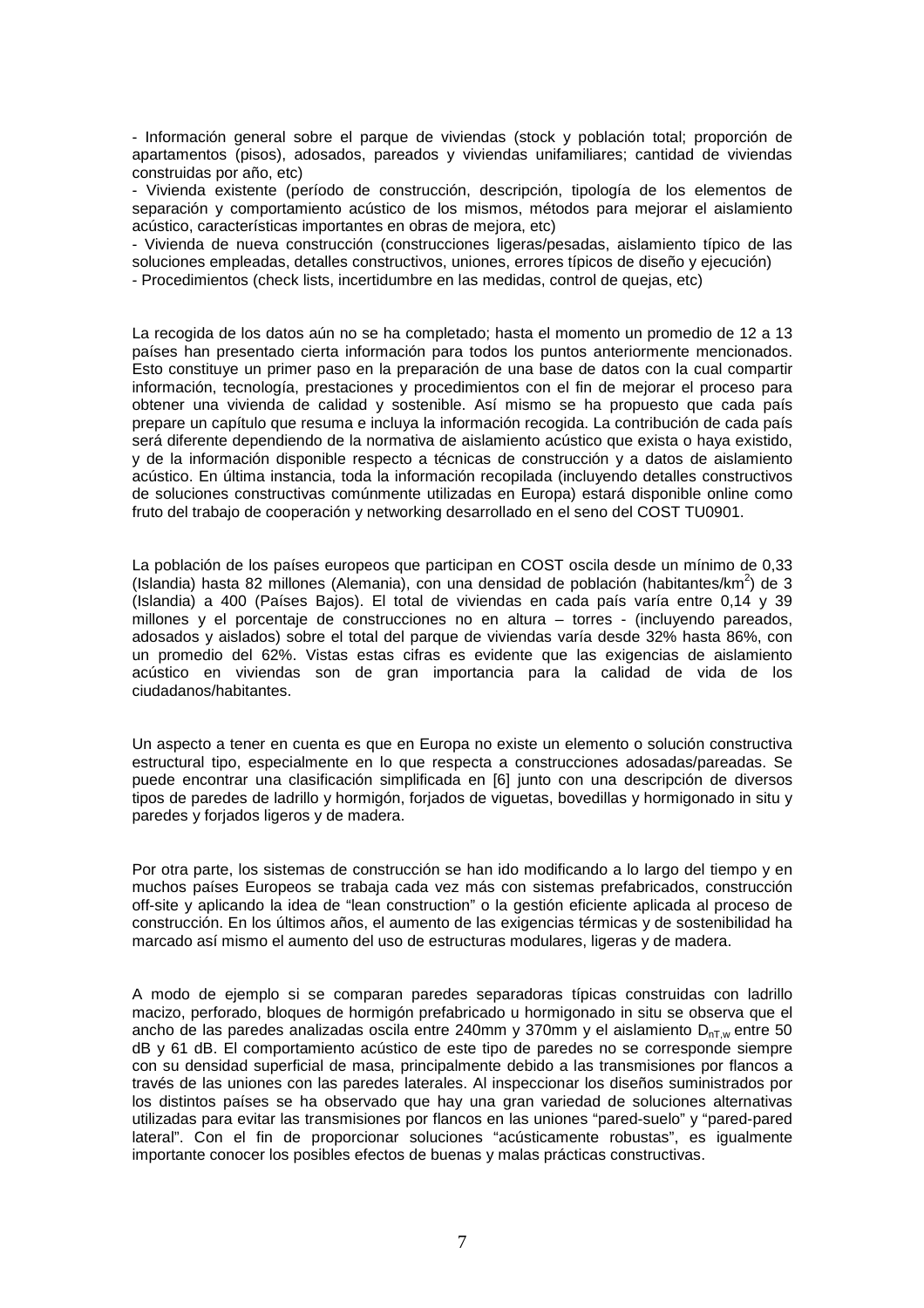Por tanto, en la etapa de diseño hay que definir y elegir las soluciones técnicas que mejor aseguren un buen diseño acústico, pero es igualmente importante que los detalles y procedimientos de construcción sean fáciles de entender y aplicar. Además, al efectuar modificaciones no acústicas no se puede ignorar los posibles efectos de éstas sobre el comportamiento acústico de una solución

Otro aspecto a tener en cuenta es que las paredes no se construyen exactamente igual en laboratorio e in situ, lo cual puede conllevar a resultados diferentes de los que se obtienen usando los datos de laboratorio en modelos de cálculo. Por eso es importante comprobar que la solución técnica elegida en la fase de diseño se corresponde exactamente con la que se construye.

Por lo que respecta a los errores de diseño recopilados de los distintos países Europeos, a parte de algunos errores típicos que se repiten sistemáticamente en varios países, existen diferencias que dependen de la tradición y la costumbre a la hora de tratar con las exigencias acústicas. En muchos países no se tiene en cuenta la acústica en la fase de diseño, por lo cual la elección de soluciones constructivas resulta por debajo de las exigencias acústicas… en otros países una pequeña variación en la frecuencia de resonancia o en la forma de desconectar elementos se consideran errores de diseño.

La información recogida respecto a errores de ejecución muestra que la mayor parte de los problemas se deben a que el contratista o el constructor (jefe de obra) no entienden los conceptos básicos y por tanto no se ajusta a las indicaciones recibidas. Las tablas 8 a 11 resumen los errores típicos de diseño y ejecución reportados por los países consultados [7], [1].

Descripción de errores Adyacencia entre un recinto ruidoso (cocina con sala de estar, WC) y un recinto protegido (dormitorio o salón) Localización de locales de actividad nocturna ruidosos en la planta baja de un edificio residencial Prestación acústica de la solución constructiva elegida inferior a las exigencias Escasa definición a nivel de diseño de materiales a emplear (densidad de los bloques, forma…) o falta de información en los detalles constructivos acerca de uniones entre elementos separadores y elementos de flanco (forjados, paredes, fachadas….) Error de dimensionado de las vigas del forjado superior a las paredes separadoras. Uso de recubrimiento térmico sobre una pared de hormigón entre una sala con calefacción y una sala no calefactada, provocando una frecuencia de resonancia del sistema masa-muelle-masa. Mala resolución de la unión en T entre un elemento separador interno y la hoja interior de una fachada de doble hoja de fábrica. En las plantas bajo cubierta, mala resolución del desacoplamiento entre la cubierta (ventilada y no ventilada) y las paredes separadoras. Uso de techos formados por una capa flexible sobre lana mineral con el fin de aumentar el aislamiento a ruido aéreo, o a impacto si es en suelos, puede hacer que el aislamiento disminuya en el rango de 50 -80 Hz, si la resonancia de la capa flexible está en ese rango, lo cual puede conllevar quejas. Falta de mortero de relleno en las uniones verticales entre bloques en paredes que requieren un perfecto sellado de las juntas verticales. Capas de guarnecido y enlucido insuficientes (incumpliendo las instrucciones del productor) Rendijas en la parte superior de la pared de ladrillo o fisuras en la pared (fugas acústicas) Elementos auxiliares o de servicio dispuestas simétricamente a ambos lados de la pared (interruptores, conductos de ventilación…) y no escalonados. Conductos de ventilación montados en contacto con otros o como un único conducto común para varios pisos reduciendo el aislamiento entre viviendas situadas en distintos pisos. Transmisión por flanco a través de la placa de yeso pasante de una vivienda a otra (la hoja interior de la pared externa puentea ambas hojas de una pared doble y se reduce su rendimiento acústico) Cámara de aire no completamente rellena de material absorbente.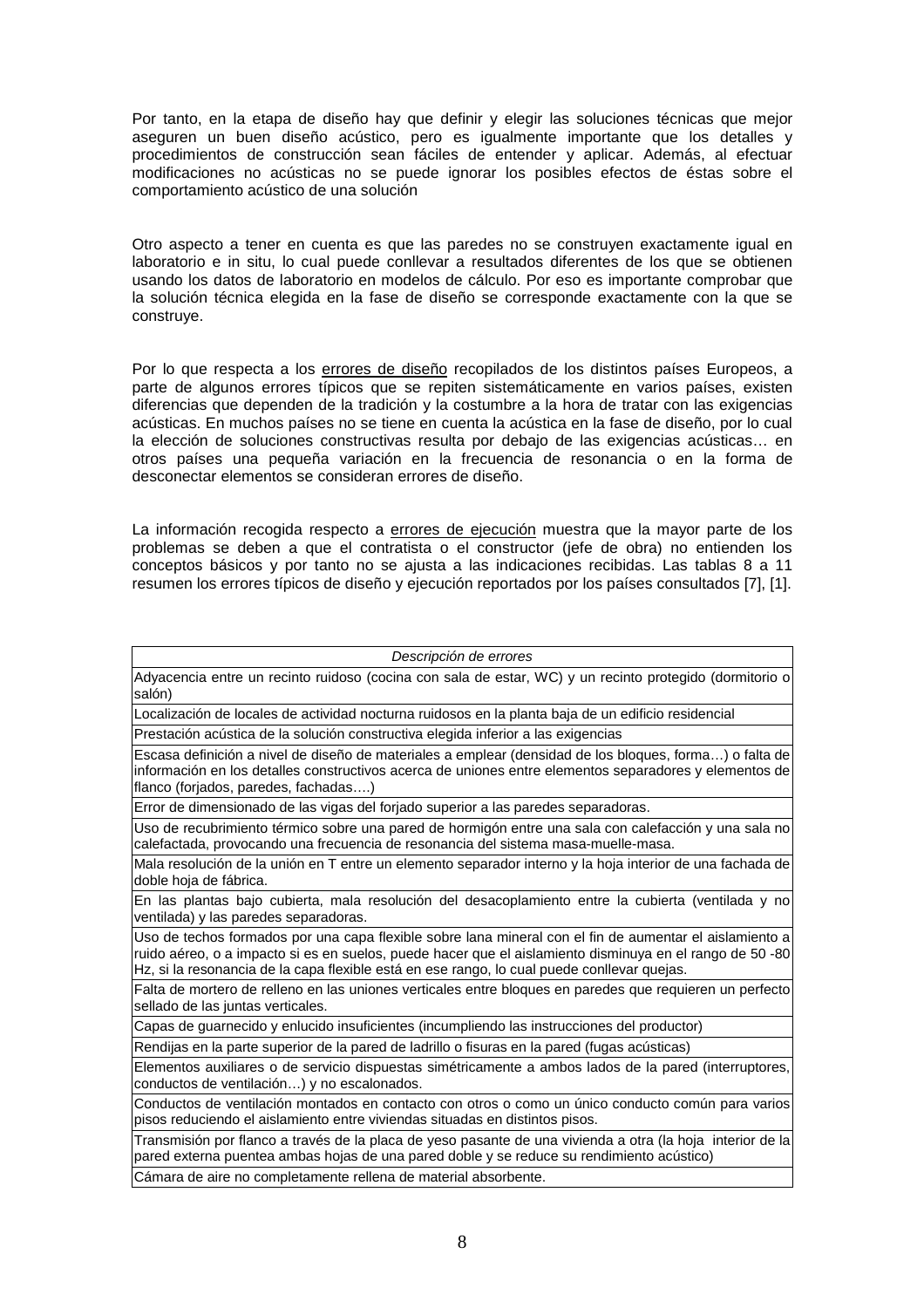Realización de rozas para conductos o elementos auxiliares que rompen el material aislante dentro de la cámara de aire: el relleno de mortero puede producir un puente entre las dos hojas de la partición

Patinillos para instalaciones comunitarias no correctamente rellenados con mortero.

En una fachada de doble hoja de fábrica, falta de enfoscado en la cara interior de la hoja principal cuando prescrito en las soluciones constructivas elegidas.

Incorrecta colocación de las bandas elásticas en la cima de las paredes dobles. Presencia de puentes acústicos de yeso entre paredes y techos.

Uso de banda elástica inadecuada como aislante en las uniones entre paredes de tipo pesado y suelos (riesgo de aplastamiento de la banda elástica)

Unión rígida entre paredes concebidas como paredes desacopladas (el contratista no entiende las razones de la elección)

Fugas a través de la cámara de aire si en las uniones entre elementos constructivos (y con presencia de ventanas) se emplean paneles rígidos en lugar de material aislante flexible

Continuidad entre cimientos y primer forjado sin presencia de una capa resiliente (error de diseño si se requieren altos valores de aislamiento acústico)

Colocación de las instalaciones (fontanería, saneamiento y climatización) en paredes separadoras entre viviendas unifamiliares

Uso de forjados de madera con paredes de mampostería: la conexión entre dos estructuras que no tienen compatibilidad técnica para el aislamiento acústico conduce a una excesiva transmisión por flancos comportando una reducción del aislamiento aéreo de entre 10 y 15 dB

En una pared de doble hoja, caída de mortero en la base de la cámara de aire creando un fuerte puente acústico.

Tabla 8 – Ejemplos de errores constructivos para aislamiento aéreo entre viviendas

| Descripción de errores                                                                                                                                                      |
|-----------------------------------------------------------------------------------------------------------------------------------------------------------------------------|
| Colocación de espacios habitables como salas de estar y dormitorios en el lado frente a las fuentes de<br>ruido (calles ruidosas, autovías)                                 |
| Transmisión de ruido a través de aireadores sin tratamiento acústico.                                                                                                       |
| Puertas y ventanas no ajustadas o mal ajustadas                                                                                                                             |
| En caso de empleo de persianas enrollables: abertura entre persiana y pared externa demasiado amplia<br>y/o falta de cepillo entre persiana y pared                         |
| En caso de empleo de persianas enrollables: paredes del cajón exterior demasiado ligeras, ausencia de<br>material absorbente dentro del cajón o cajón empotrado en la pared |
| En caso de empleo de persianas enrollables: cajón exterior con una incorrecta conexión con la pared<br>(presencia de huecos entre cajón y pared                             |
| Falta de estanqueidad entre marcos y contramarcos de la carpintería en zonas ocultadas por los perfiles                                                                     |
| Falta de mortero entre paredes y contramarcos de la carpintería en zonas ocultadas por los perfiles                                                                         |
| Contramarco internamente vacío (falta de espuma o aislantes acústicos)                                                                                                      |
| Aéreas de contacto entre ventana y contraventanas selladas de manera no adecuada                                                                                            |

Tabla 9 – Ejemplos de errores constructivos para aislamiento de fachadas

| Descripción de errores                                                                                                                                    |
|-----------------------------------------------------------------------------------------------------------------------------------------------------------|
| Falta de suelo flotante en viviendas adosadas (este error puede llevar a una muy mala prestación en el<br>aislamiento a ruido de impacto horizontalmente) |
| Aislante a ruido de impacto en el suelo flotante insuficiente o montado incorrectamente                                                                   |
| Masa del forjado/estructura no suficientes (con suelo flotante o registrable)                                                                             |
| Rodapié directamente en contacto con el suelo cerámico                                                                                                    |
| Baldosas cerámicas en contacto directo con las paredes                                                                                                    |
| Perímetro de las bandas elásticas no adecuadamente adherido a las paredes causando la consiguiente<br>presencia de mortero entre bandas y paredes         |
| Perímetro de las bandas elásticas demasiado corto o cortado antes de la colocación de los suelos de<br>Icerámica                                          |
| Perímetro discontinuo de las bandas elásticas, especialmente en las esquinas                                                                              |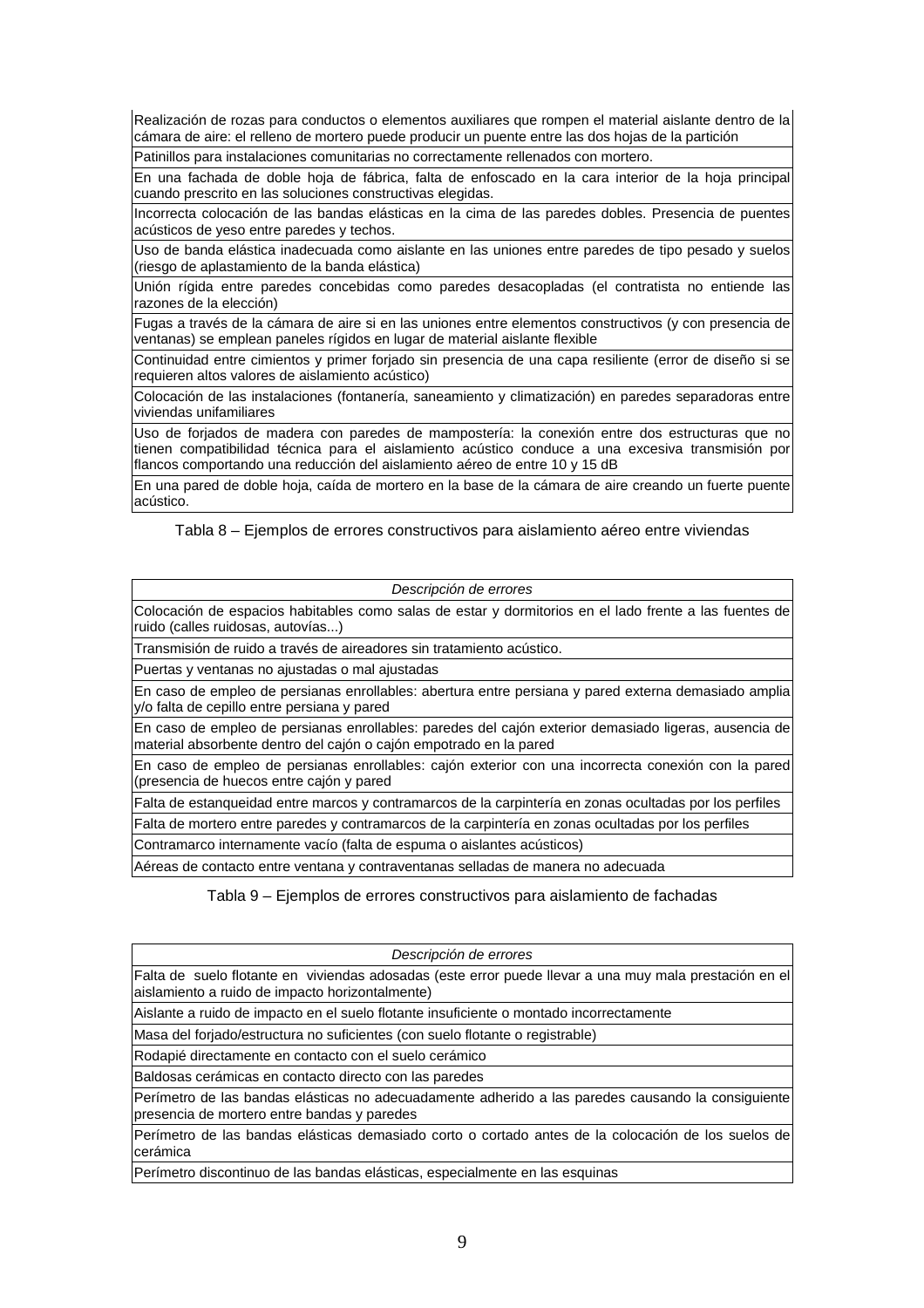Unión rígida entre las baldosas de cerámica y el mortero colocado sobre la cama de arena con el umbral de la puerta ventana

Falta de separación estructural entre la capa de mortero flotante y las puertas de las habitaciones

Superficie del suelo por debajo de la capa de material elástico no perfectamente plano o no limpio del todo (presencia de trozos de ladrillos, acero, cables...)

Estructura de las escaleras no separada de la pared de las habitaciones (ruido de impacto desde la escalera de acceso a las viviendas)

Cortes en el material elástico del suelo flotante

Presencia de tuberías no totalmente embebidas en el mortero aligerado (bajo el material elástico)

Problemas con los suelos de los baños (suelos y paredes con baldosas cerámicas)

Insuficiente aislamiento proporcionado por la cama de arena/cemento a las tuberías de calefacción o incorrecta fijación de los elementos de calefacción (puentes sonoros entre solado y forjado reducen el aislamiento a impacto)

Fijación incorrecta de la barra elástica con tornillos de fijación de techo (los tornillos no deben tocar las vigas)

Incorrecta instalación del falso techo causando puentes acústicos (reducido efecto del montaje elástico)

Tabla 10 – T Ejemplos de errores constructivos para aislamiento al impacto

| Descripción de errores                                                                                                                                                           |
|----------------------------------------------------------------------------------------------------------------------------------------------------------------------------------|
| Instalaciones de baños y cocinas colocadas adyacentes a los dormitorios                                                                                                          |
| Colocación del hueco del ascensor cerca de dormitorios                                                                                                                           |
| Tuberías de agua residual embebidas en el mortero: la falta de material de aislamiento acústico alrededor<br>de los tubos próximos al suelo, paredes o al lado de otras tuberías |
| Tuberías sin aislamiento acústico a su alrededor (puentes acústicos)                                                                                                             |
| Rozas en el aislante acústico que rodea las tuberías especialmente en las zonas enfrentadas a otras<br>tuberías                                                                  |
| Conexión entre tuberías de aguas residuales y paredes realizado con anclajes rígidos (abrazaderas de<br>fijación)                                                                |
| Codos de tuberías de saneamiento sin revestimiento de aislante acústico                                                                                                          |
| Falta de material fonoabsorbente en los patinillos de instalaciones                                                                                                              |

Codos de 90º de las tuberías de saneamiento en el sótano

Tabla 11 – Ejemplos de errores constructivos para instalaciones

Dada la gran cantidad de errores de diseño y ejecución observados, es necesario tener esto en cuenta, pues es así mismo una fuente importante de variabilidad del aislamiento resultante. La incertidumbre asociada a las condiciones de montaje y el efecto de los errores de ejecución depende así mismo del tipo de construcción y para poder evaluarla es preciso efectuar un número muy elevado de ensayos in situ y posterior análisis de los datos

Para poder evitar muchos de estos errores y así proporcionar soluciones acústicamente robustas que alcancen los valores de aislamiento esperados se recomienda el uso de checklists, Varios países como España, Bélgica y UK cuentan con checklists pero los procedimientos de uso no son obligatorios. Otros países como Rumanía, Eslovenia o Suecia cuentan con procedimientos específicos para realizar verificaciones in situ y comprobar la documentación. En Holanda cuentan con una "attention list" (cosas a las que hay que prestar atención) y Suiza tiene un checklist para equipos/instalaciones pero sólo para un determinado etiquetado privado (Minergie). En Italia, los valores exigidos son obligatorios, mientras que los procedimientos a seguir para poder cumplir son voluntarios o dependen de la normativa regional o municipal.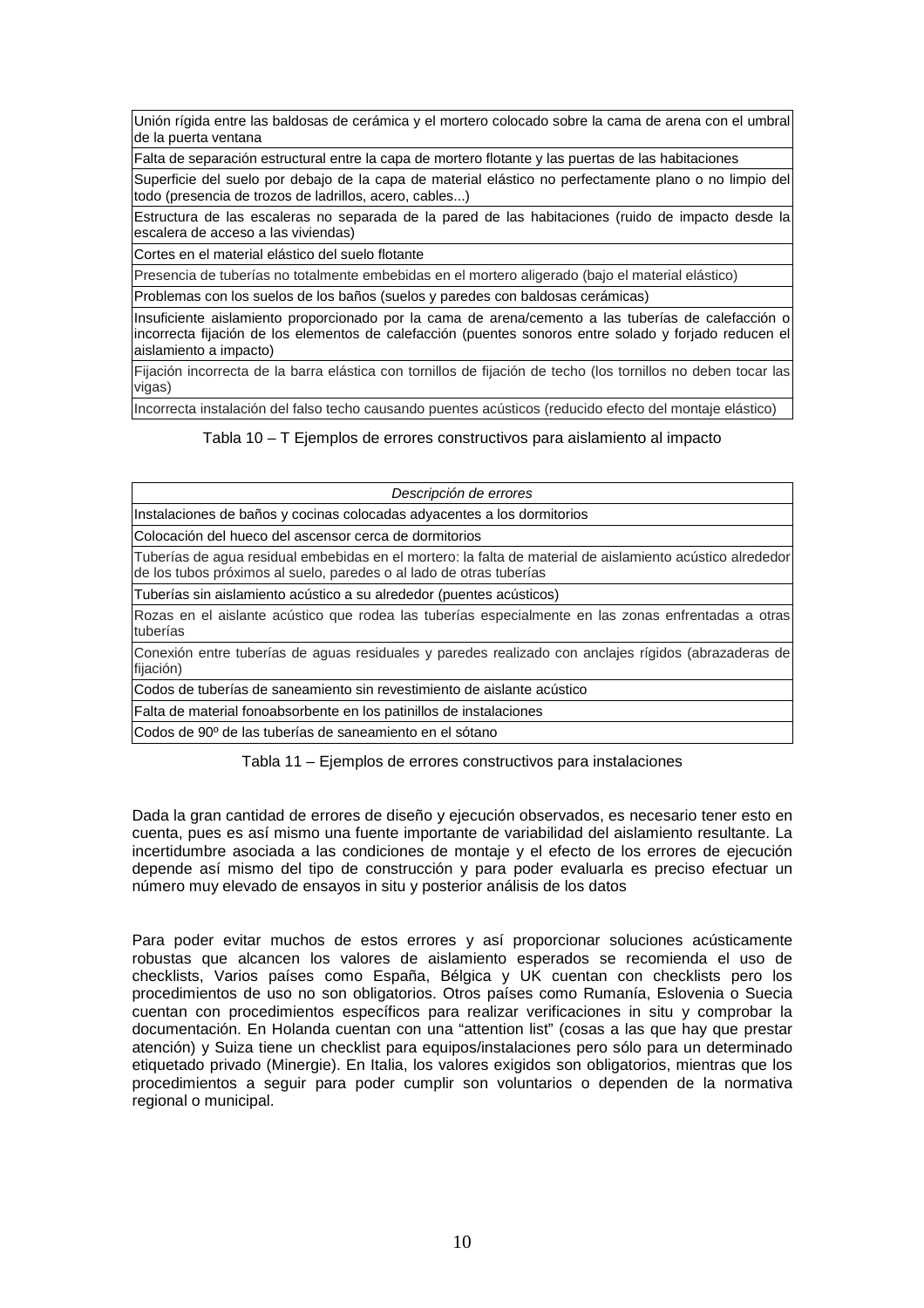# **DIFICULTADES PARA ENCONTRAR UN CONSENSO**

### Evaluación del Aislamiento a Ruido Aéreo y Rango de Frecuencias a Utilizar

Para el aislamiento a ruido aéreo se ha acordado usar el descriptor  $D_{nT}$  y l método de evaluación preferido es cualquier tipo de "ponderación A". El asunto más controvertido sigue siendo el rango de frecuencias a emplear a la hora de determinar un valor único y si convenie que existan distintos valores únicos que suministren información sobre el comportamiento del cerramiento respecto a ciertas fuentes de ruido concretas tales como ruidos habituales en viviendas, tráfico o conversaciones [9-12].

El objetivo es proponer una o varias curvas de ponderación que estén altamente correlacionadas con la molestia percibida en función de la fuente de ruido, pero a pesar de las propuestas existentes, el debate sigue abierto y no se ha alcanzado un consenso de momento [13-18].

Aunque es comúnmente aceptado que las frecuencias por debajo de 100 Hz pueden llegar a ser molestas para el usuario de una vivienda, sin embargo todavía no se ha alcanzado un acuerdo sobre cómo tenerlas en cuenta puesto que tanto los procedimientos de medida como la incertidumbre asociada a las medidas a bajas frecuencias siguen siendo objeto de debate. Es más, la mayor parte de los países Europeos hasta ahora nunca han incluido las bandas de tercio de octava inferiores (50, 63 y 80 Hz) en sus medidas y preferirían contar con un periodo de transición suficientemente largo antes de incluir dichas bandas en sus correspondientes normativas.

Por otra parte, las técnicas constructivas varían considerablemente en Europa y el problema a bajas frecuencias (especialmente para ruido aéreo) parece ser más propio de las soluciones ligeras que de las pesadas, lo cual a la postre afecta a la capacidad de los fabricantes para comercializar sus productos. Si se incluyen las bandas de tercio de octava inferiores en el cálculo de los valores únicos, todos los productos de construcción con prestaciones acústicas deberán ser caracterizados de forma que incluyan información en ese rango de frecuencias. Y eso sin tener en cuenta que será necesario adoptar nuevos procedimientos de medida.

Las consecuencias positivas de aumentar el rango de frecuencias (protección y satisfacción del usuario) conllevan costes elevados y cambios importantes en la legislación en muchos países; Sea cual sea la propuesta final, será necesario disponer de un periodo transitorio suficientemente largo con el fin de dar tiempo a los países sin experiencia previa a bajas frecuencias ( o incluso sin legislación alguna en materia de aislamiento en los edificios) para implementar la propuesta sin provocar efectos colaterales en el ya maltrecho sector de la construcción.

### Ruido de Impacto y Rango de Frecuencias a Utilizar

Para evaluar el comportamiento de un forjado frente a ruido de impacto siempre se ha utilizado el nivel sonoro en la sala receptora como descriptor, por tanto cuando mayor es el descriptor, peor es comportamiento aislante del forjado respecto al ruido de impacto. Este tipo de relación "inversa" entre rendimiento y parámetro es sobradamente conocido por los consultores acústicos pero no es intuitivo y es menos fácil de entender por el usuario final o por los demás sectores implicados en el proceso de la construcción. El grupo de trabajo de COST ha optado por mantener este parámetro (nivel en la sala receptora) como magnitud a medir, pero utilizando el método de comparación con una curva de referencia (ISO 717-2) para obtener el correspondiente valor único  $L_{nT,w}$ . Por otra parte, el grupo de trabajo correspondiente en ISO ha lanzado una propuesta novedosa y sugiere el uso de un descriptor global (valor único) completamente nuevo, que se calcularía de forma análoga al aislamiento a ruido aéreo,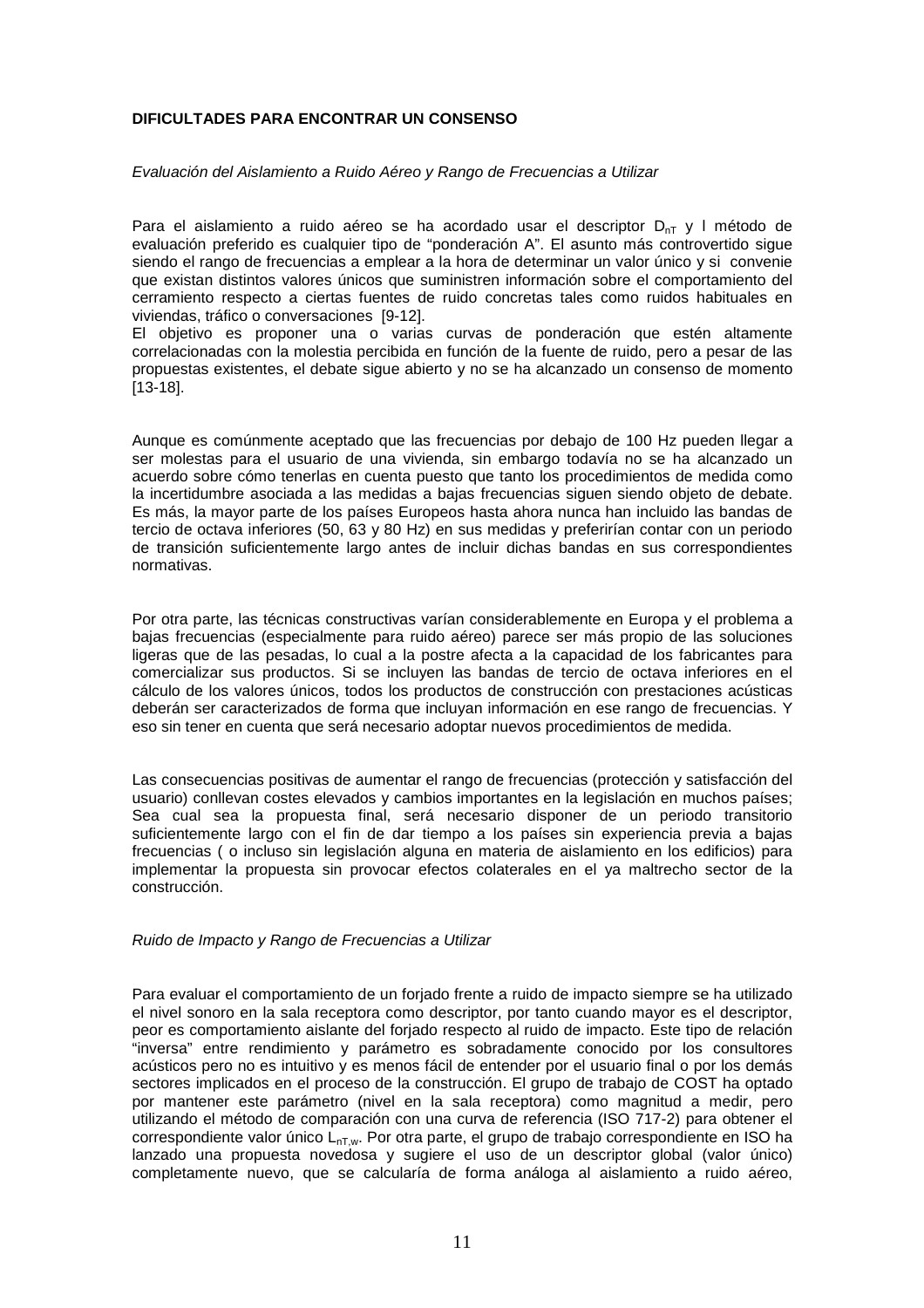utilizando una curva de ponderación específica para ruido de impacto [19]. Con este nuevo método se obtendría un valor único para aislamiento a ruido de impacto que sería fácilmente inteligible por usuarios no experimentados en el campo de la acústica de edificios. Desafortunadamente por el momento no hay acuerdo sobre qué planteamiento es el más adecuado, teniendo en cuenta no sólo la sencillez del método propuesto sino el respaldo científico del mismo, por lo que, a fecha de hoy, se mantiene  $L_{nT}$  w como parámetro de evaluación del comportamiento de un forjado frente a ruido de impacto..

Al margen de que existe un debate análogo al suscitado para la evaluación del aislamiento a ruido aéreo (métodos de medida, diferencias constructivas, diferencias entre países…), también se debate en este momento (en el ámbito de COST y de ISO) el uso del término de adaptación espectral C<sub>I</sub> y el correspondiente rango de frecuencias a utilizar en su cálculo. De hecho hay publicaciones recientes que indican la conveniencia de medir hasta los 20 Hz, especialmente en el caso de estructuras ligeras [20].

El uso del término adaptación  $C_1$  a baja frecuencia puede empeorar el resultado del forjado frente al ruido de impacto, en aquellos casos en que la contribución a bajas frecuencias sea muy alta. Esto se da principalmente en suelos ligeros de madera. A la vista de estos resultados ha surgido el debate acerca de la molestia que realmente producen los ruidos de baja frecuencia y la discusión a favor y en contra de la molestia a baja frecuencia ha enmascarado otro problema que aparece cuando la medida del nivel de ruido de impacto muestra componentes fuertes a frecuencias media y altas. En este caso el efecto del término de adaptación C<sub>I</sub> se traduce en una mejora de los resultados del forjado, lo cual tampoco es deseable. Esta situación es más propia, por ejemplo, de forjados pesados con suelo flotante y acabado cerámico en los que se ha producido algún error de diseño o de ejecución. El uso de C<sub>I</sub>, especialmente si el rango superior de frecuencias es 2500 Hz, hace que sea muy difícil detectar y por tanto rechazar construcciones defectuosas en este sentido. En este tipo de construcciones (pesada con suelo flotante) las bajas frecuencias no suelen ser un problema debido a la masa de las estructuras, mientras que las frecuencias excitadas por el impacto de objetos duros sobre un suelo cerámico (medias/altas) como puede ser la caída de un objeto o el movimiento de sillas y mesas, se considera altamente molesto.

# Fachadas y Rango de Frecuencias Correspondiente.

Los parámetros utilizados en Europa para describir el aislamiento de una fachada se resumen en la figura 1 y se pueden calificar en dos grupos: niveles de ruido en el interior de la vivienda y diferencias de niveles. Las prestaciones acústicas de las fachadas están directamente relacionadas con el nivel de ruido en el exterior (no como en el caso del aislamiento a ruido aéreo o impacto dentro de una vivienda), luego sea cual sea el indicador elegido, deberá de alguna manera considerar el ruido ambiental exterior. Además muchos de los descriptores comúnmente utilizados incorporan la posibilidad de matizarse en función de la fuente de ruido exterior (tráfico rodado, trenes, aeronaves o ruido generado por una fuente tipo altavoz), lo cual hace la elección todavía más compleja.

Inicialmente se ha acordado utilizar  $D_{2m,nT,ls}$  (altavoz como fuente sonora) y algún tipo de ponderación A<sub>tr</sub> como parámetro preferido. En todo caso, a la hora de establecer exigencias a los edificios, el valor del parámetro deberá depender de una u otra forma del nivel de ruido exterior como ya se ha comentado antes.

### Ruido de instalaciones y correspondiente rango de frecuencias

Los parámetros más utilizados para evaluar el ruido de equipos e instalaciones son L<sub>eg</sub> y L<sub>max</sub>. Se ha acordado mantener los dos tipos de índices, puesto que de forma conjunta sirven para evaluar de la molestia debida a equipos e instalaciones. El punto débil de L<sub>eq</sub> es acordar qué periodos y frecuencias deben ser utilizados, al margen de la necesidad de corregir por ruido de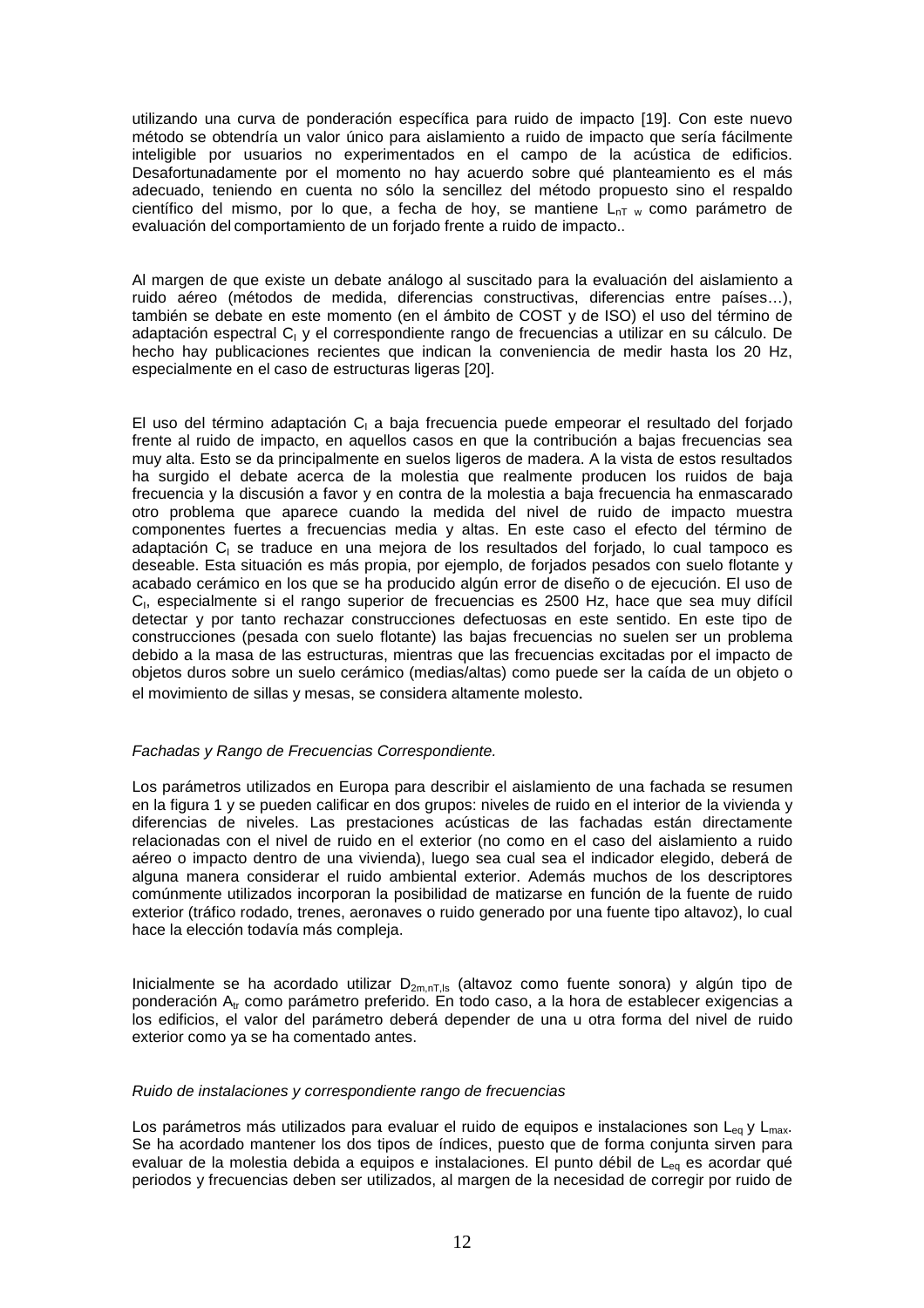fondo. Para  $L_{max}$  parece que  $L_{max,Fast}$  responde mejor a la molestia subjetiva mientras que L<sub>max slow</sub> tiene la ventaja de ser menos sensible a picos irrelevantes. Dado que se trata de reducir y armonizar los descriptores, se ha sugerido el uso de  $L_{eq}$  y  $L_{max}$ . En función del tipo de fuente sonora de qué se trate.

# Conversión/Traducción de Parámetros

Suponiendo que se pueda alcanzar un consenso respecto a qué parámetros son los ideales para evaluar adecuadamente el comportamiento acústico de los edificios y la satisfacción del usuario, el siguiente reto sería, para cada país, traducir sus exigencias actuales a las equivalentes usando los nuevos descriptores. Esto puede hacerse en base a aproximaciones matemáticas o a partir de curvas basadas en medidas in situ (una gran base de datos) [2- COST-TU0901-WG1-N50; 3]. La mejor solución es intentar aproximar ambas aproximaciones, aunque todavía no hay acuerdo sobre la mejor forma de abordar esta tarea.

Antes de proponer una clasificación acústica de edificios se debería llegar a un acuerdo de cómo traducir las parámetros existentes a los nuevos parámetros, y posteriormente traducir las exigencias de todos los países al nuevo sistema. Esto sería sin duda de gran ayuda para los legisladores a la hora de valorar y entender de qué manera los cambios propuestos pueden afectar a los códigos, normativas o esquemas de clasificación acústica en vigor en sus países.

### Esquemas de Clasificación Acústica

Como ya se ha mencionado anteriormente, existen esquemas de clasificación acústica de edificios en 11 países en Europa y en la mayor parte de los casos han sido adoptados como normativos [21]. Estos esquemas difieren en el número de clases, salto entre ellas, parámetros utilizados para determinar las clases, valores mínimos en cada clase… Esta gran variedad hace que la tarea de proponer un esquema de clasificación acústica consensuado sea realmente compleja. Sin embargo el grupo de trabajo COST TU0901 está trabajando en este sentido y se espera que como parte de los resultados de la Acción se dispondrá de una propuesta de esquema de clasificación acústica.

Antes de diseñar un esquema de clasificación acústica que pudiera ser aceptado por la mayoría de los países Europeos, es importante estar de acuerdo en la repuesta a las siguientes preguntas:

- ¿El sistema de clasificación propuesto deberá clasificar el edificio como un todo o podrá asignar distintas clases dependiendo de la fuente de ruido (aéreo, impacto, fachada, servicios)?
- ¿Es posible diseñar un esquema de clasificación acústico sin haber alcanzado un consenso respecto a los descriptores óptimos, método de evaluación y rangos de frecuencias a emplear?
- ¿Podría darse el caso en que la clasificación acústica de un edificio varíe con el tiempo (esto es, por ejemplo si se altera el ruido ambiental, por ejemplo)?
- ¿Debería la clasificación acústica de un edificio ser una característica intrínseca del mismo y no depender ruido ambiental?
- ¿Qué descriptores deben tenerse en cuenta a la hora de efectuar la clasificación: sólo ruido aéreo e impacto? También fachadas? Quizás también instalaciones e equipos?
- ¿Qué ventajas presenta un sistema con saltos de 5 dB frente a uno con saltos de 4 dB?
- ¿Cuál debería ser el valor asignado a la peor de las clases en cada caso?
- ¿Debería existir una clase "inferior" destinada a edificios antiguos y renovaciones por si algún día son clasificados?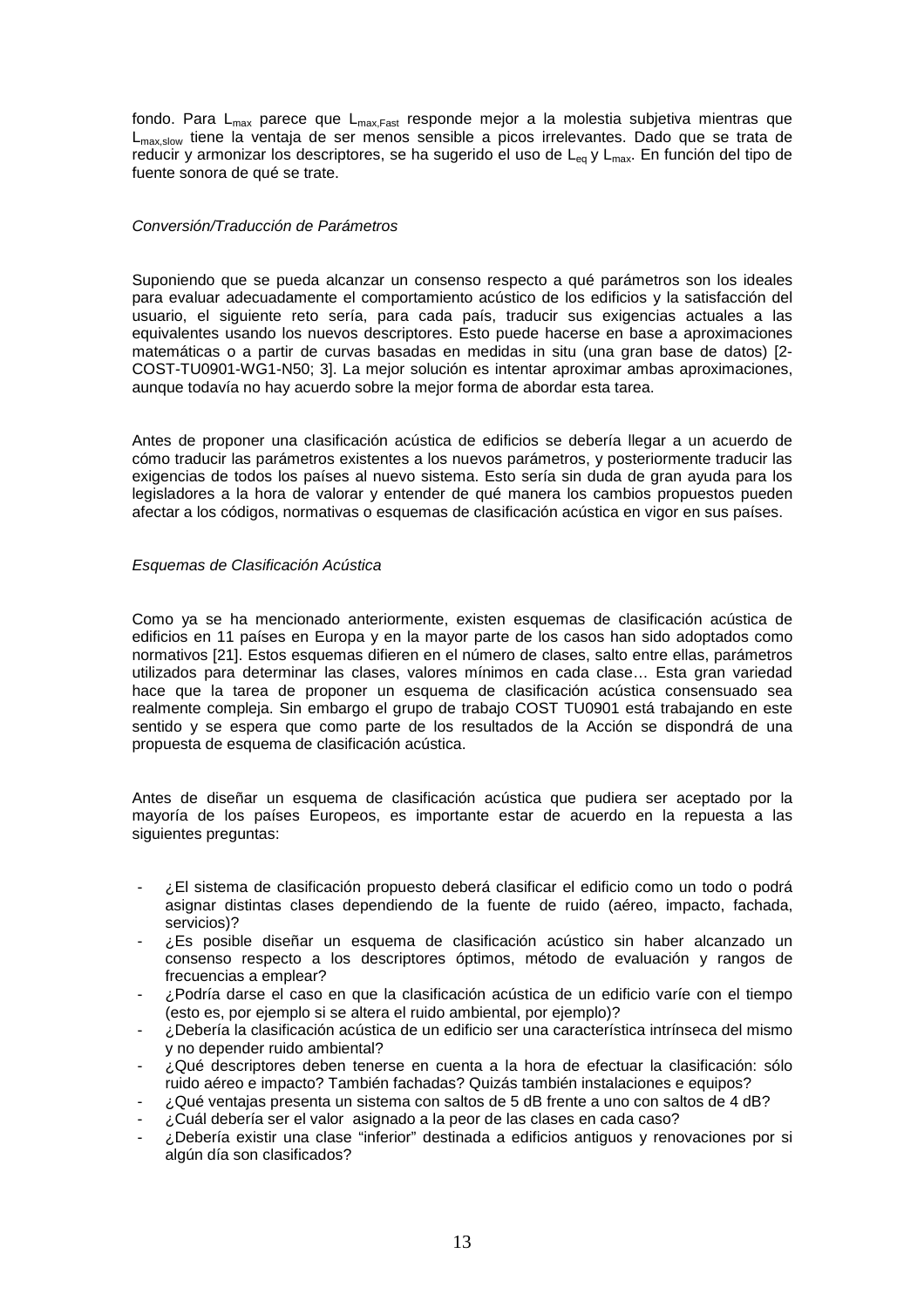En una Europa en la que existen países sin ningún tipo de legislación relativa a aislamiento en edificación (Macedonia) y donde las exigencias existentes varían considerablemente de unos países a otros, puede ocurrir que lo que es considerado como un valor mínimo aceptable se absolutamente inaceptable en otro… o que lo que se considera un "edificio de alta calidad acústica" en un país, cumpliera por los pelos las exigencias en otro. Es complejo el realizar una comparación estricta, puesto que cada país utiliza indicadores distintos, pero a modo de ejemplo, si se comparan las exigencias mínimas de España y Austria, se puede observar que lo que se considera aceptable respecto a ruido de impacto en España no cumple (por mucho) con la normativa mínima en Austria. Esto es de hecho un problema a la hora de establecer un sistema de clasificación acústica pues exige abrir un gran abanico de posibilidades (por tanto clases) para poder incluir inicialmente todas las posibles situaciones legalmente aceptadas en Europa.

|                | ESPAÑA                       | AUSTRIA                                                          |
|----------------|------------------------------|------------------------------------------------------------------|
| AEREO          | $D_{nTA(100-5000Hz)}$ >50 dB | D <sub>nT,w</sub> > 55 dB<br>(aprox D $_{nT,A}$ > 54 dB si C=-1) |
| <b>IMPACTO</b> | $L'_{\text{nT.w}}$ < 65 dB   | $L'_{\text{nT.w}}$ < 48 dB                                       |

Tabla 12: Exigencias mínimas en dos países Europeos

Puede parece "políticamente incorrecto" proponer un esquema de clasificación y admitir que cada país ajuste su nivel mínimo de exigencia en una clase diferente, pero este es posiblemente el único camino para una futura armonización real de descriptores, exigencias y desempeño en Europa. En el momento de redactar este artículo, se está debatiendo un borrador de clasificación en el seno de COST TU0901, pero, como se ha dicho anteriormente, la tarea es compleja y para alcanzar un final satisfactorio es importante que todos los estados tengan la oportunidad de enmarcarse en dicho esquema. Si la propuesta es excesivamente ambiciosa puede ocurrir que algunos países se sientan forzados a ignorarla por incapacidad para ajustarse a la misma. Es más, el debate no debe ceñirse a los parámetros y sus valores sino también a los procedimientos que se han de seguir para obtener una clasificación y cómo elegir las muestras que se ensayan. Para evitar conflictos y los cada vez más frecuentes pleitos, es importante definir un procedimiento claro a la hora de efectuar la clasificación acústica de una vivienda.

En Italia, por ejemplo, cuando se preparó el esquema de clasificación, una gran parte del trabajo se dedicó a establecer los procedimientos para hacer el muestreo y a cómo incorporar la incertidumbre del muestreo [22, 23, 24]. La determinación de las clases se basa en el valor promedio de todas las medidas in situ efectuadas sobre varios elementos constructivos (de acuerdo a la serie ISO 140). La clasificación puede efectuarse en base en medidas sobre todos los elementos susceptibles de ser medidos o en un determinado número de elementos a través de un procedimiento de muestreo. En este último caso debe considerarse la incertidumbre asociada al muestreo. Para construcciones "en serie" en los que hay elementos o soluciones constructivas repetitivas (como en algunos edificios residenciales en los que las viviendas se replican), existe la posibilidad de realizar medidas in situ sólo sobre una muestra. El procedimiento de muestreo en el sistema Italiano, implica la identificación de grupos homogéneos (por lo que a solución constructiva respecta, dimensiones de la partición ensayada y de las salas emisora y receptora, y sistema de instalación/ejecución) que deban cumplir con las mismas exigencias (Figura 1).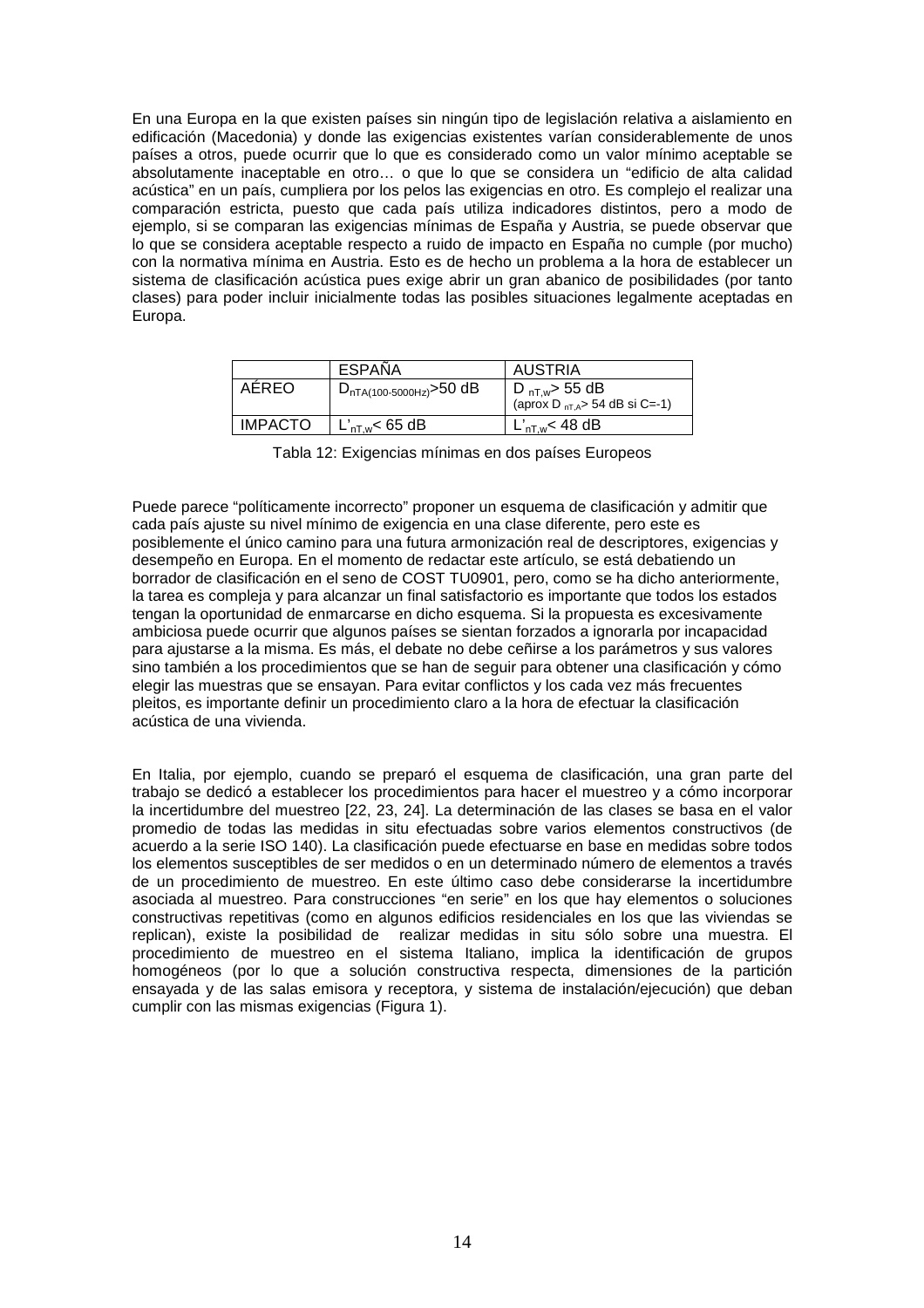

Figura 1 –Distribución de elementos técnicos en una construcción en serie

Se define un grupo homogéneo cuando se verifica la identidad para diversos aspectos que puedan influir en el resultado de una medida. Por ejemplo en el caso del aislamiento de fachada se verificaría el tipo de ventana/puerta, la configuración, la superficie total de la fachada, el volumen y dimensiones de la sala receptora, la superficie de puertas/ventanas etc… Se admite una tolerancia del 20% para las dimensiones de los elementos constructivos y volumen de la sala receptora. La selección de la muestra se basa en el diseño final de la edificación, en las estructuras empleadas y en las especificaciones técnicas de los equipos. Dentro de cada grupo homogéneo se identifican al menos 10% de los elementos sobre los cuales se efectuarán medidas, con un mínimo de 3 elementos en cada grupo.. Para cada vivienda, se asigna el mismo valor del parámetro (aislamiento a ruido aéreo, impacto, fachada…) a todos los elementos que pertenecen a un grupo homogéneo y posteriormente se realiza un promedio energético, para cada parámetro entre los valores obtenidos en cada uno de los diversos grupos homogéneos identificados. Tras aplicar este procedimiento estadístico, se determina una clase para cada parámetro y una clase para el conjunto de la vivienda, aplicando las correspondientes correcciones debidas a la incertidumbre de medida y de muestreo (la incertidumbre del muestreo  $U_{\rm sh}$ , está relacionada con la desviación estándar del muestreo ssh, y con el factor de cobertura k. El factor de cobertura depende del nivel de confianza y la normativa italiana fija tres niveles: 70, 75 y 80%)

El hecho de aplicar un procedimiento de muestreo en construcciones en serie que cuentan con un gran número de viviendas análogas (como en complejos residenciales con edificios replicados), esto puede reducir considerablemente el número de medidas. En construcciones "no en serie" o más singulares, en las que hay un gran número de viviendas cuyos elementos/soluciones constructivos no son análogos, el procedimiento de muestreo no reduce suficientemente el número de medidas a realizar. La mayor parte de los edificios residenciales en Italia cuentan con pocos elementos técnicos homogéneos, lo cual genera un gran número de grupos homogéneos. Además en este caso, el estudio estadístico de incertidumbre de muestreo no es significativo y por lo tanto fiable. Es por esto que se ha redactado y publicado una nueva norma técnica [25] que recoge el procedimiento a seguir para realizar la clasificación acústica en el caso de tratarse de edificios residenciales "no en serie".

# **RESUMEN**

Tras cuatro años de estrecha colaboración con investigadores de toda Europa en el campo de la acústica de edificios, la principal conclusión es: esto no es fácil! Este documento resume sólo algunos de los muchos temas que se han discutido en el grupo. Para una actualización completa, se recomienda leer la bibliografía.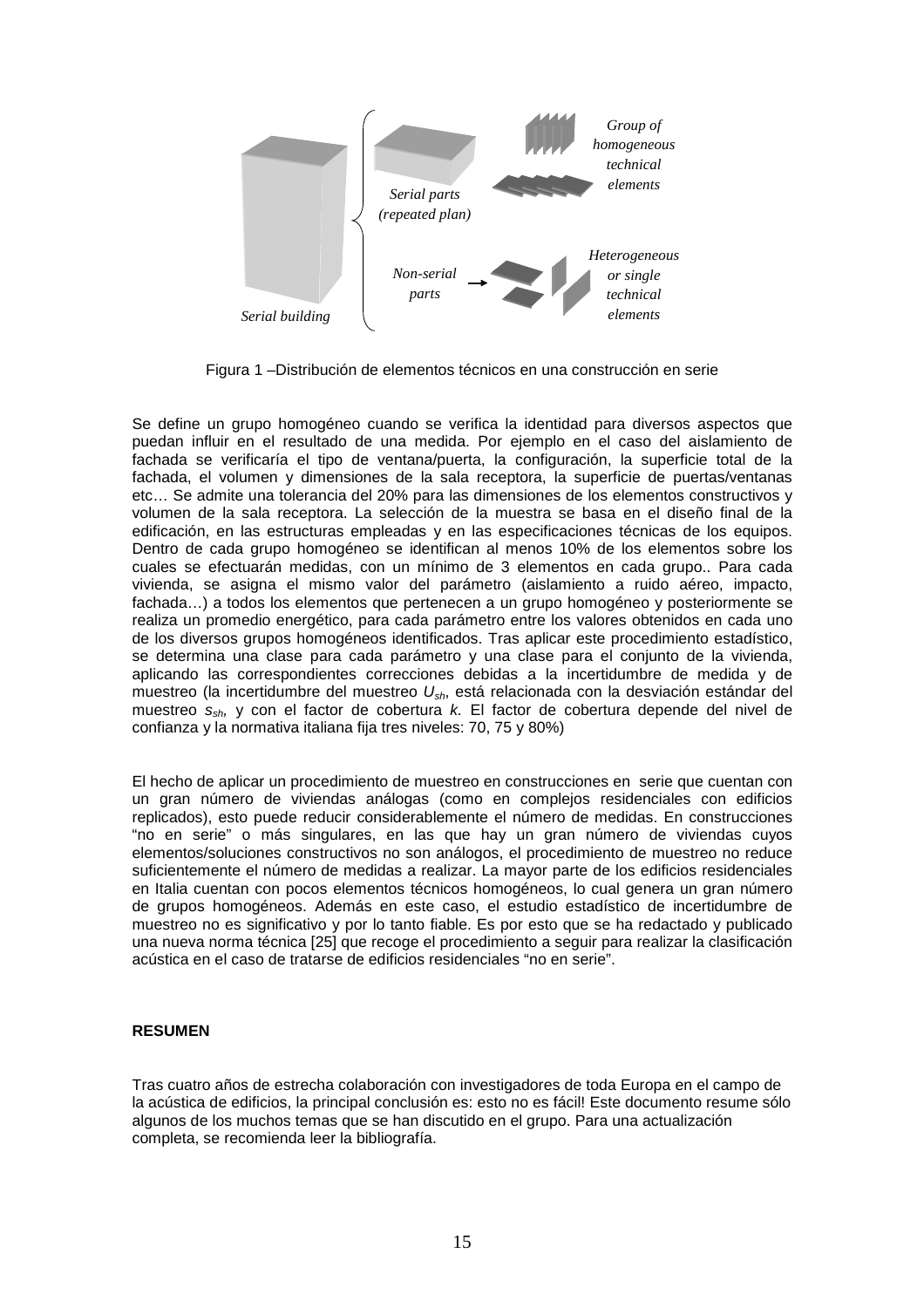Todos miembros del grupo de trabajo TU0901 están de acuerdo en que los ciudadanos europeos deben beneficiarse de hogares más silenciosos y del uso de descriptores acústicos armonizados para evaluar las prestaciones acústicas de sus viviendas, pero también se prevé que, debido a factores técnicos, sociales, culturales, constructivos y económicos, será necesario contar con un largo período de transición antes de que podamos vivir en una Europa única también en materia de acústica de edificios.

Es un buen momento para que los correspondientes legisladores abran el debate sobre una Política Europea en Acústica de Edificios tomando como punto de partida los resultados del grupo TU0901. Todo el trabajo desarrollado puede ser el germen de una futura Directiva Europea sobre el ruido en la edificación.

### **AGRADECIMIENTOS**

Los Autores quieren agradecer el apoyo de todos los miembros de la Acción COST TU 0901, de forma especial a los líderes de los diversos grupos de trabajo y a su presidenta, la Sra. Birgit Rassmussen.

### **REFERENCES**

- 1- http://www.costtu0901.eu/
- 2- COST-TU0901-WG1 internal documents (N-XX)
- 3- Rasmussen B., Rindel J.H.; Sound insulation between dwellings. Descriptors applied in building regulations in Europe, Applied Acoustics, 2010, 71, pp. 171-180.
- 4- Rasmussen, B.; Sound insulation between dwellings Requirements in building regulations in Europe, Applied Acoustics, 2010, 71(4) , 373-385.
- 5- Rasmussen, B.; Sound insulation between Dwellings Overview of the Variety of Descriptors and Requirements in Europe. Forum Acusticum 2011, Aalborg, Denmark, 2011.
- 6- Smith R.S., Wood J.B., Fausti P., Ingelaere B., "New buildings: design, technical solutions and acoustical performance in different countries". Proceedings of European Symposium of EAA TC-RBA and COST Action TU0901, Firenze, 14 Dicembre 2010, ISBN 978-88-88942-32-2.
- 7- Fausti P., Ingelaere B., Smith R.S., Steel C., "Common errors during construction of new buildings and effect of workmanship". Proceedings of European Symposium of EAA TC-RBA and COST Action TU0901, Firenze, 14 Dicembre 2010, ISBN 978-88-88942-32-2.
- 8- Fausti P., Cremonini R., (2009), Variability of results in acoustic measurements in buildings. Proceedings of EURONOISE2009, Edinburgh 26 – 28 October 2009, ISBN 1901656985.
- 9- Scholl, W., Lang, J., Wittstock, V.; Rating of Sound Insulation at Present and in Future. The Revision of ISO 717,ActaAcustica united with Acustica, 97, 686-698, 2011.
- 10- Bradley J.S; Evaluation of revised ISO airborne sound insulation ratings. NRC Construction, RR-330, 21 November 2012
- 11- Park HK, Bradley JS, Gover BN, Evaluating airborne sound insulation in terms of speech intelligibility, J. Acoust. Soc. Am. 123(3) 2008 1458-1471
- 12- Park, H.K., Bradley, J.S., Gover, B.N.; Rating airborne sound insulation in terms of the annoyance and loudness of transmitted speech and music sounds. IRC Research Report DBR-RR-242, NRC Canada, November, 2008
- 13- Rychtáriková M.; Müllner H,; Stani M,; Chmelík V,; Glorieux C.; Does the living noise spectrum adaptation of sound insulation match the subjective perception?; Euronoise 2012, Prague